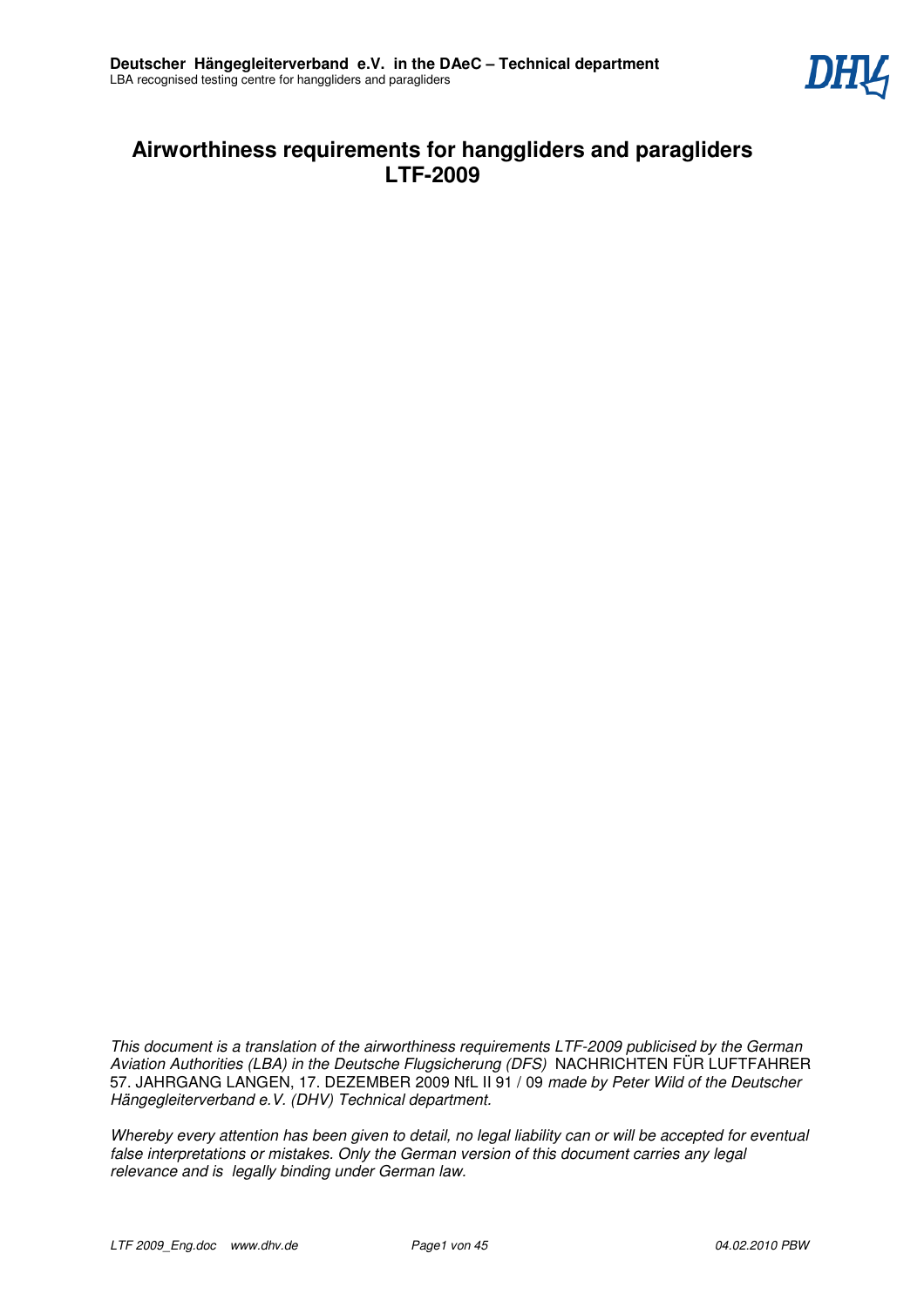

### **Table of contents**

|        | General |  |
|--------|---------|--|
| 1.1    |         |  |
| 1.2    |         |  |
| 1.3    |         |  |
| 2      |         |  |
| 2.1    |         |  |
| 2.2    |         |  |
| 2.3    |         |  |
| 2.4    |         |  |
| 3      |         |  |
| 3.1    |         |  |
| 3.2    |         |  |
| 3.3    |         |  |
| 4      |         |  |
| 4.1    |         |  |
| 4.2    |         |  |
| 5      |         |  |
| 6      |         |  |
| 6.1    |         |  |
|        |         |  |
| 7.1    |         |  |
| 8      |         |  |
| 9      |         |  |
| 10     |         |  |
| 10 $1$ |         |  |
| 10.2   |         |  |

### **Appendix 1**

Program for the execution of hangglider and paraglider test flights.

#### **Appendix 2**

Classification of hanggliders and paragliders

# **1 General**

#### **1.1 Validity and definitions**

1.1.1 These airworthiness requirements are valid for

Hanggliders with harnesses Paragliders with harnesses Hangglider and paraglider rescue systems Winches and winch tow releases for hanggliders and paragliders Winch- and microlight-towing launching trolleys

- 1.1.2 A hangglider per definition of these airworthiness requirements is the aircraft including the attachment loops without harness. The airworthiness requirements (AR) must be fulfilled with all harnesses which have been approved for the hangglider.
- 1.1.3 Paragliders are aircraft with no rigid primary construction, which are launched and landed on foot, and where the pilot (and passenger) is (are) transported in a harness (harnesses) suspended beneath the glider. The paraglider per definition of this document is the aircraft including steering/brake lines, risers and handgrips for the brake lines without harness, and on tandem/biplace paragliders, the connecting loop between the risers and the attachment loops on the harness. If the harness is incorporated into the paraglider, the AR for harnesses apply. The AR must be fulfilled with all harnesses which have been approved for the paraglider.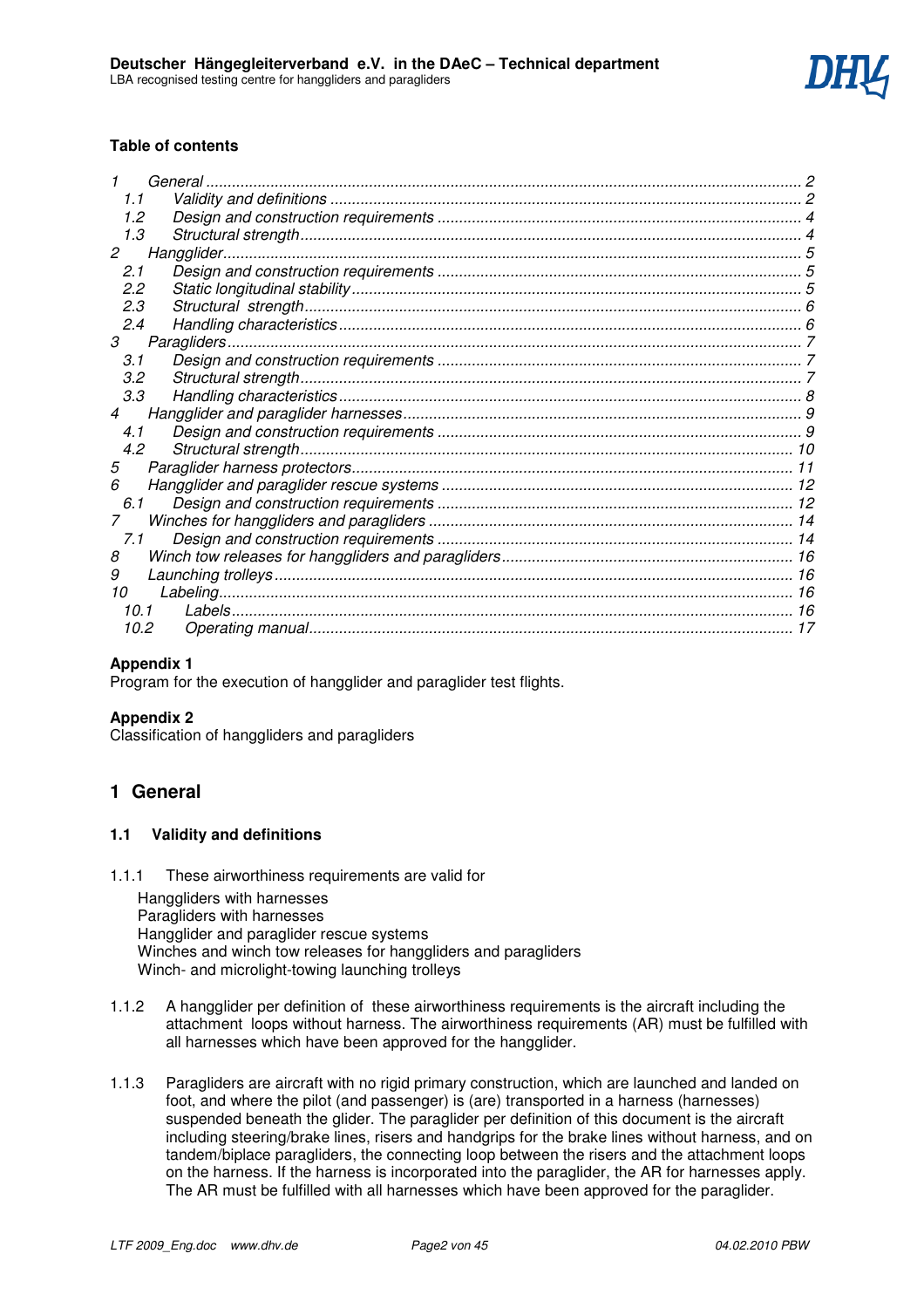

- 1.1.4 Harness per definition of this document is the complete harness system including connecting karabiners to the hangglider to the risers of the paraglider. If rescue system containers are integrated in the harness, AR for rescue systems apply to all parts of the harness, that affect the function of the rescue system, without referring to a specific rescue system model.
- 1.1.5 Rescue parachutes are parachutes designed to slow the descent of a pilot in the event of an incident while flying. They are manually deployed and may or may not be steerable. Rescue system per definition of this document is the rescue parachute including connecting belt, inner container, connecting element to the harness and an outer container, with its mounting devices, that is separated from the harness. Should there be an integrated outer container instead, it is regarded as a part of the harness. For all parts of the harness that affect the function of the rescue system, the AR as outlined in this paragraph apply accordingly.
- 1.1.6 Winches per definition of this document are stationary and mobile winches, as well as static line winch systems for hanggliders and/or paragliders, including cutting devices, towing ropes, recoil ropes (recoil protection rope), drogue chutes, weak links, spacers and fork lines, but not including the winch release.
- 1.1.7 Winch release per definition of this document is the connecting element between harness and towing rope. The connection between winch release and a towing ultralight airplane belongs to the airplane.
- 1.1.8 This document is also valid for spare/replacement parts. If accessory parts can affect the safe operation of any equipment mentioned in above paragraphs, the document applies accordingly for these parts.
- 1.1.9 The appendixes and explanations are parts of the AR and are fully valid as interpretations, recommended procedures or additional information.
- 1.1.10 All applicants for type-test certification of equipment or modification to an existing type-test certification, must demonstrate that AR in this document have been fulfilled.
- 1.1.11 Additional documentation, requirements procedures and trials might be required if new materials, new design features, new facts or other circumstances arise that may influence the safe operation of equipment. Results which cannot be gathered through trials for practical purposes, might be verified by other means of validation if the same degree of safety can be ensured. If safety is not affected, some trials and documentations may not be required. If not specifically outlined in the AR, the testing centre will set the according parameters and procedures on an individual basis. Documented fulfilment of requirements from other testing centres within the European Economic Community and Turkey will be accepted as long as they are equal to these AR.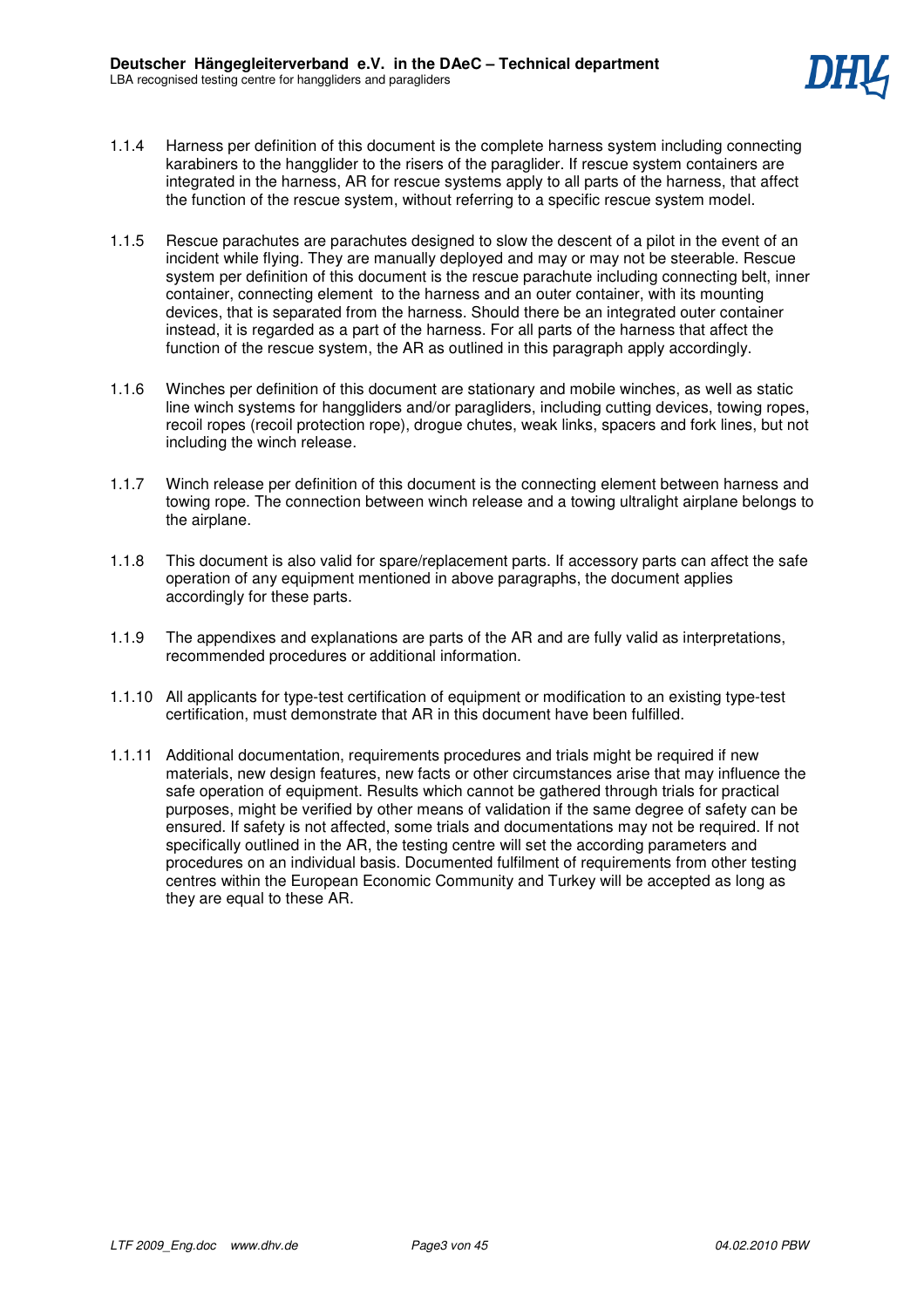# **1.2 Design and construction requirements**

- 1.2.1 The suitability and fatigue limits of all materials and manufacturing processes used must be verified through the manufacturers experience, or through testing. All construction component materials must be specified and documented.
- 1.2.2 All components have to be properly protected against weakening factors, especially against corrosion, UV radiation, wear from bending and folding, mechanical wear and damage from transport, assembly and operation.
- 1.2.3 Incorrect assembly and dismantling has to be prevented by constructional design. The full functionality of every part has to be guaranteed by the constructional design when the equipment is completely assembled.
- 1.2.4 Couplings, links, locks and other connecting elements have to be secured against unintentional opening. Load bearing ropes and lines need a minimum of 10 cm of slack behind all knots as an additional safeguard.
- 1.2.5 All necessary labels and markings have to be attached in a permanent and functional manner.
- 1.2.6 Adjustment features should only be present when necessary. Constructional design must prevent unintentional changes of adjustment and not allow adjustment limits to be exceeded.
- 1.2.7 All parts have to be accessible for inspection.
- 1.2.8 Potential sources of injury for operators and third parties from construction components must be kept to a minimum.
- 1.2.9 Safe operation must not be impeded by storage temperatures from  $-30^{\circ}$ C to +70 $^{\circ}$ C, operating temperatures from  $-30^{\circ}\text{C}$  to  $+50^{\circ}\text{C}$  and variations between 25% and 100% relative humidity.
- 1.2.10 The primary frame structure should be designed in order that dangerous load concentrating areas are avoided.
- 1.2.11 The processing of all parts that are relevant for airworthiness has to be done in an appropriate, functional and durable manner. Seam ends have to be safeguarded properly. Sewing methods, stitch spacing and threads have to be chosen according to the fabric and expected loading.

### **1.3 Structural strength**

1.3.1 The tear strength/load capacity has to be verified through testing. The sample has to withstand the test load without any structural damages to materials and/or connecting components. Permanent deformations of components which could have a safety relevance may not occur at loading up to 2/3rds of the test load.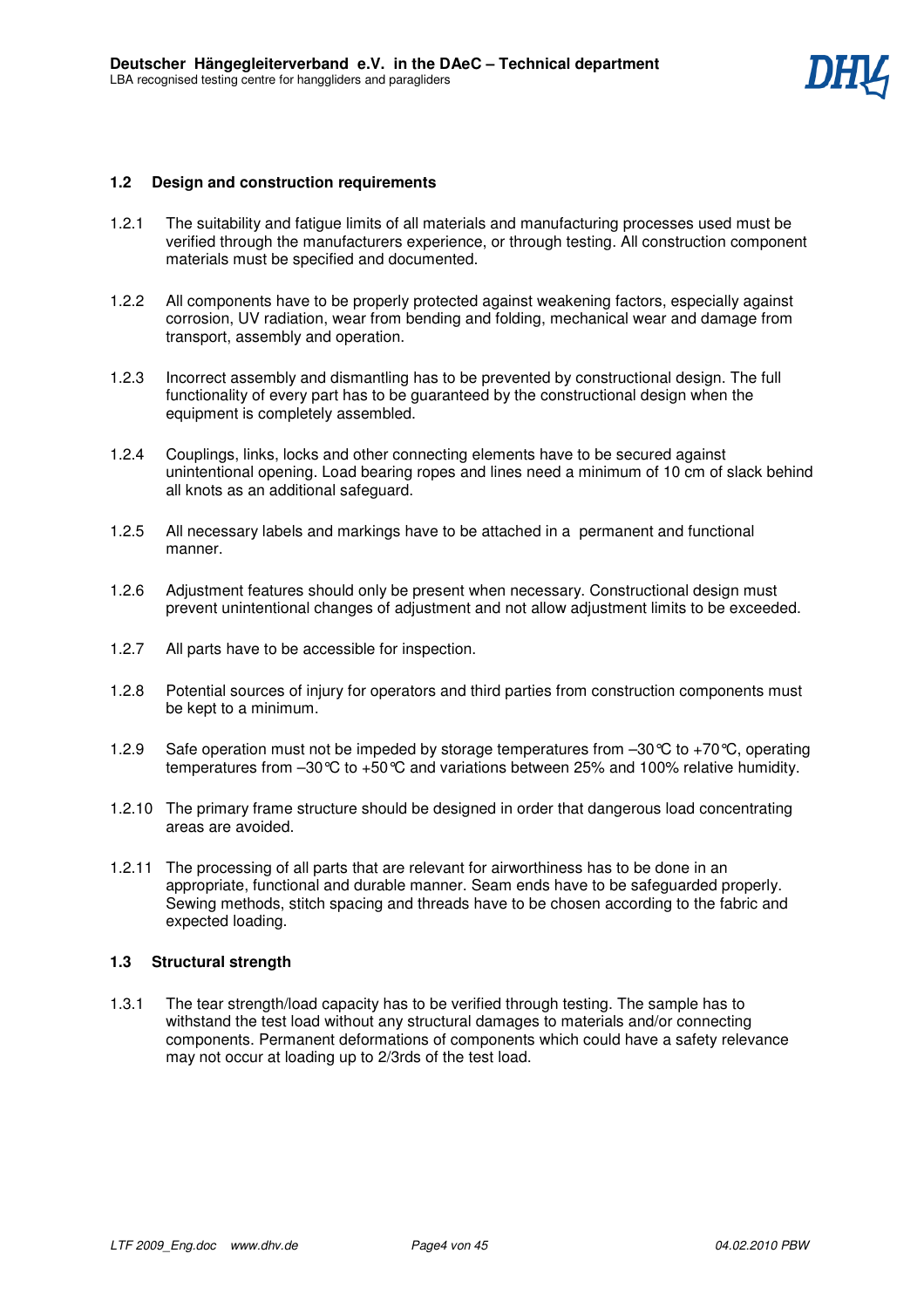# **2 Hangglider**

# **2.1 Design and construction requirements**

- 2.1.1 There has to be a possibility to fit all hanggliders with wheels on the trapeze to compensate for landing shocks. Tandem hangglider have to be permanently equipped with wheels on the trapeze, and may have an additional wheel at the tail end.
- 2.1.2 It must be ensured that all wire connectors are designed such that assembly cannot only be performed with unsecured connectors.
- 2.1.3 The distance between the attachment point on the hang loop and the trapeze has to be 120cm. The testing centre may allow exceptions if necessary. A second independent backup attachment loop must be present. Each attachment/hang-loop has to hold a minimum load of 1300 daN without breaking.
- 2.1.4 The pilot must be able to trim the hangglider at all allowable take-off weights to fly at a speed between minimum sink speed and best glide speed.

# **2.2 Static longitudinal stability**

- 2.2.1 The pitch moment of a hangglider must be sufficient to ensure static longitudinal stability with a sufficient safety margin at speeds up to 10km/h above the maximum allowable speed (Vmax). Vmax for a hangglider is 90km/h. Testing centres may make exceptions to this ruling, as long as safety is not affected.
- 2.2.2 The pitch moment of a hangglider has to ensure static longitudinal stability with a sufficient safety margin at any flyable speed, regardless of the Vmax.

### *Notes:*

*The static longitudinal stability is to be evaluated through measuring (among other things) lift, drag and pitch moment components.* 

*Following measurement and evaluation procedures are suitable:* 

*The glider is to be examined using a special test vehicle at speeds of 40km/, 60km/h, 80km/h and 100km/h.The maximum test speed can be reduced for gliders with a low Vmax. The desired outcome is to find the angle of attack (AoA) at each above mentioned speed that results in a wing loading of – 0.5g to +1g range at medium takeoff weight (middle between min and max take-off weight). The readings of all 3 components for each speed are to be determined. The pitch moment is to be calculated for to the common center of gravity of glider and pilot. It is to be assumed that the entire pilot mass is applied at the attachment/hang point.*

*Static longitudinal stability with a sufficient safety margin is given if at any test speed* 

- *a) the pitch moment between zero lift and a negative lift of -0.5g does not become negative*
- *b) between the AoA of zero lift and an AoA corresponding to the mean value of the AoA of zero lift and the AoA of stable level flight, (total aerodynamic force = mean takeoff weight) at the applicable test speed (named as "medium value" for further purposes) no moment occurs that is smaller than a line, which reaches at zero lift AoA following limits* 
	- *at 40 km/h 50Nm,*
	- *at 60 km/h 100Nm,*
	- *at 80 km/h 150Nm and*
	- *at 100 km/h 200Nm*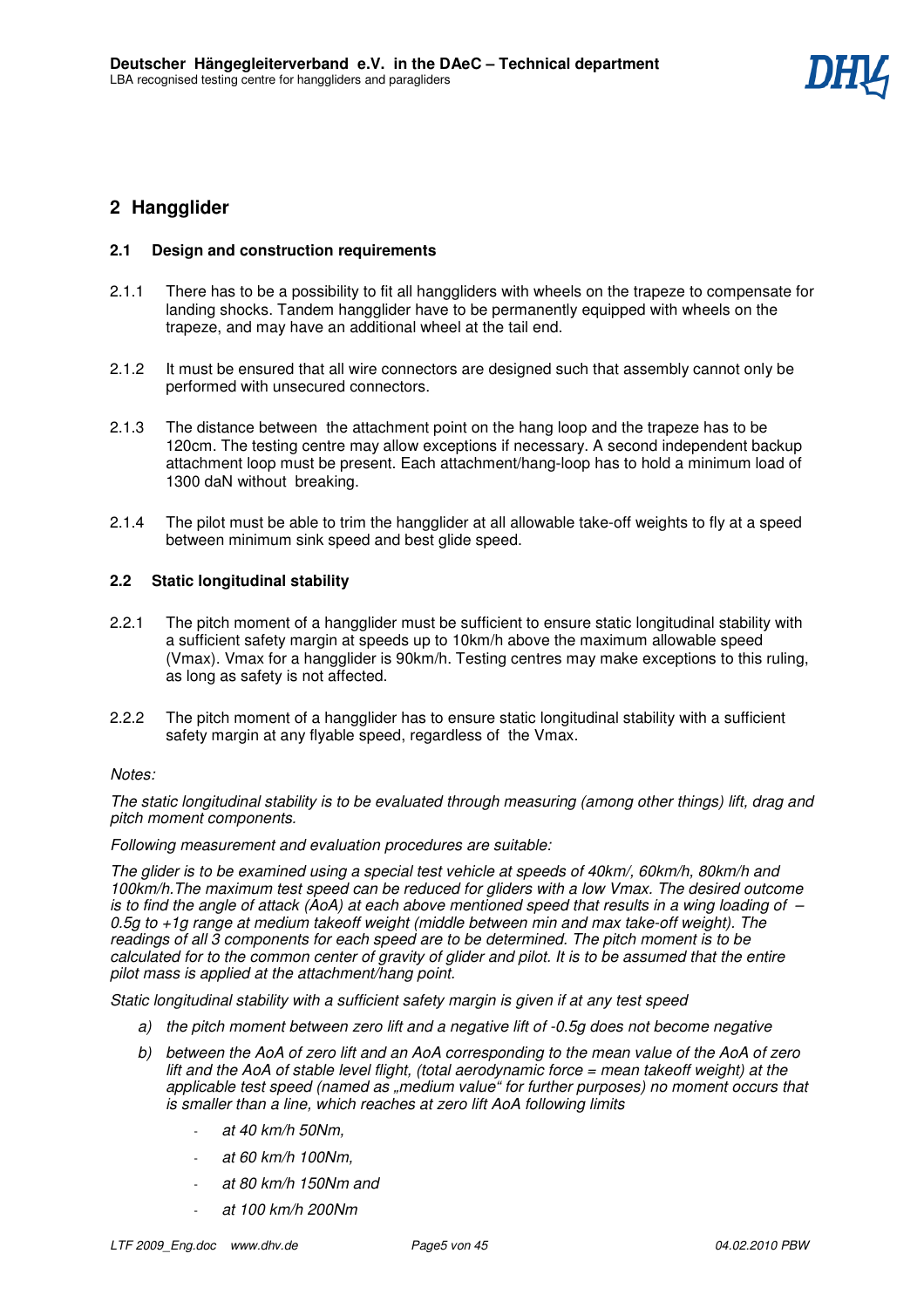

 *and goes to 0 at the point of the medium value.* 

*c) and between the zero lift AoA and the medium value no positive gradient of the moment curve (dM/dalfa>0) occurs. Such a positive gradient is only permissible if at any point of the positive gradient the necessary values of the zero moment according to point b) are achieved.* 

*If the maximum test speed should be reduced due to a gliders low Vmax, the results according to points a) - c) have to be achieved up to the newly determined maximum test speed. Limits for intermediate values have to be found out through linear interpolation ( example: limit at 60km/h is 100Mn, limit 80km/h is 150Nm, Vmax is 70km/h, limit for 70km/h = (100+150) / 2 = 125Nm). The requirement that Vmax is not more than 10 km/h below the maximum tested loading speed remains valid.*

### **2.3 Structural strength**

- 2.3.1 The hangglider has to withstand following load factors without any structural damage to material or connections:
	- a) positive test load:  $+6g$
	- b) negative test load:  $-3g$

#### *Notes:*

*The load capacity test has to be performed as a simulation of the load factors occurring in flight.* 

*The given mass is the maximum takeoff mass minus half the mass of the glider.* 

*In special cases a static test (sandbag test) can be performed. An elliptic weight loading pattern for positive loads and a rectangular weight loading pattern for negative loads towards the wingtips has to be applied. Towards the chord, the center of the applied load has to be at minimum 35% of chord line no matter if positive or negative loading.*

### **2.4 Handling characteristics**

- 2.4.1 The hangglider must be launchable by the pilot without external help. For all certified launch methods, the hangglider must be easily controllable by the pilot. During winch towing the hangglider must not exhibit break-out or oscillatory tendencies which may require extraordinary effort or skills to control by the pilot.
- 2.4.2 The hangglider must be easily landable by the pilot, without special action or undue effort. The glider has to be controllable without any major tendency for sliding or pitching motions. The activation of landing aids, or the change of the pilots position to prepare for landing, must neither cause an large change in steering forces nor influence the manoeuvrability of the glider in a negative way.
- 2.4.3 The hangglider has to be flyable under all approved conditions in all certified configurations over the complete speed range. The pilot must be able to execute all regular manoeuvres without any extraordinary effort and skills. Flexible parts may not vibrate or oscillate excessively, fixed parts may not vibrate or oscillate at all. Shaking of the hangglider is only acceptable as a means of stall warning. No unexpected sudden wing deformations with aerodynamic consequences, ambiguous flight characteristics or adverse yaw, may occur over the complete speed range.
- 2.4.4 The hangglider has to maintain its trim speed during straight and level flight. Every significant change in speed has to be accompanied by an according change in steering forces. Vice versa the airspeed has to change relative to an according steering input. Steering forces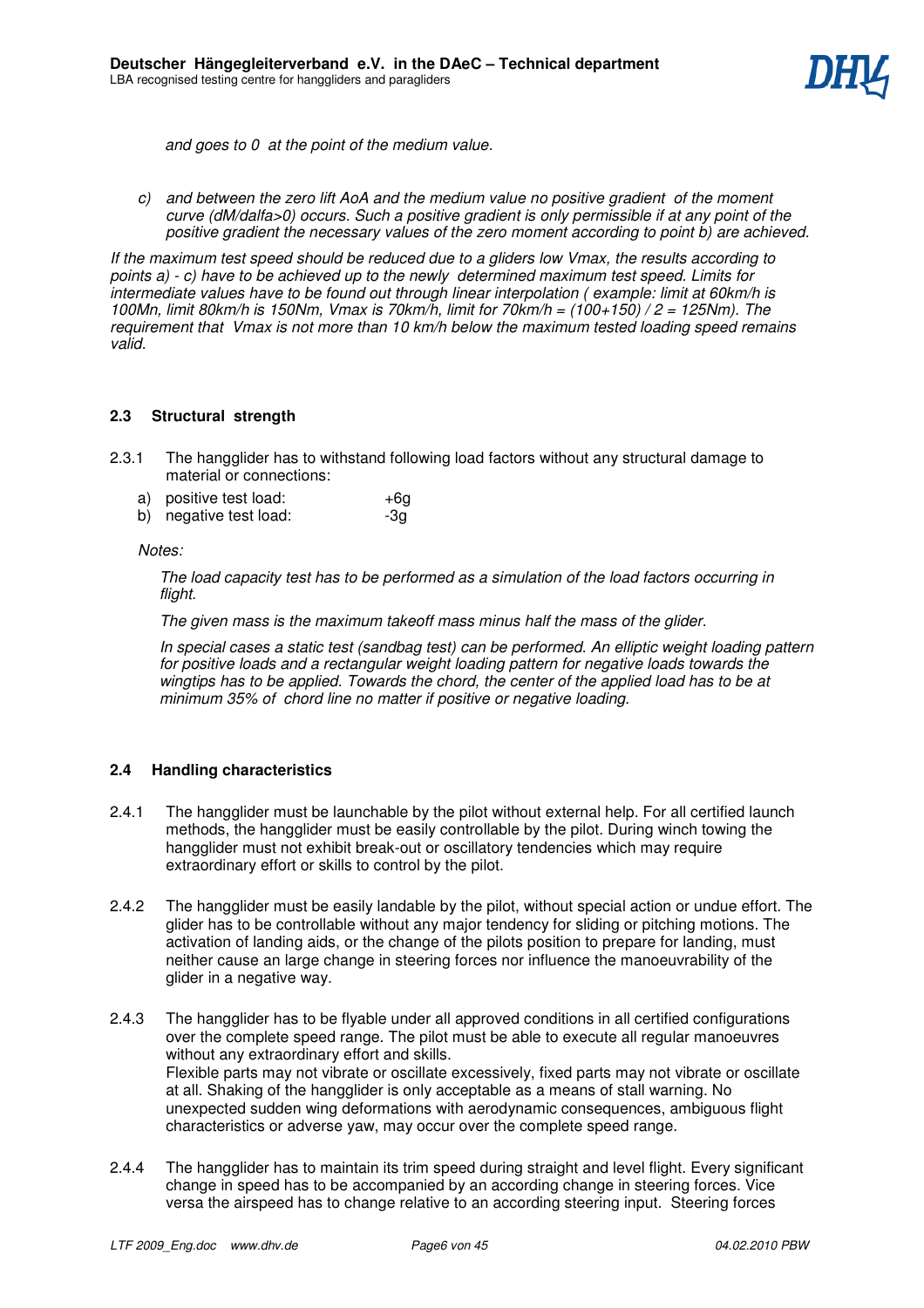

during a turn may neither in flight direction nor sideways, increase to a level that the pilot has to apply extraordinary effort or skills to maintain control. During a turn it is not permissible that the glider assumes an angle of bank (AoB) that requires extraordinary effort or skills of the pilot to return to level flight. All oscillations that can not be solved without extraordinary effort or skills by the pilot, must be dampened over the complete speed range. Tendency to spin is not permissible. The hangglider has to return to normal flight conditions after a stall without any extraordinary effort or skill required by the pilot.

- 2.4.5 The pilot must be able to maintain a constant speed without extraordinary effort or skills over the complete speed range. Reversing a turn must not require any extraordinary effort or skills from the pilot.
- 2.4.6 Flight characteristics are to be evaluated through test flights. Necessary pilot abilities / skills for a certain hangglider are to be determined during test flights (see appendix II). The tested hangglider types have to be rated according to these abilities / skills by the testing centre (see appendix II). The test flights have to be documented according to a test flight record, written by the testing centre.

# **3 Paragliders**

### **3.1 Design and construction requirements**

- 3.1.1 Full flying and steering ability has to be demonstrated by all paragliders when used together with a standard harness according to paragraph 4 of this document. Designs which do not use a standard harness are only permissible when used with the harness specifically designated for the design. According labels and notices must be present on the paraglider and in the operating manual.
- 3.1.2 Components which may lead to an irreversible tangling of paraglider lines should not be used.
- 3.1.3 The paraglider has to remain flyable in case of a control line failure. Support and control lines must demonstrate sufficient breaking strengths. Control lines have to be distinguishable from support lines by permanent colour markings.
- 3.1.4 Control loops have to be easily reachable during the entire flight. The position of the control loops should be adjustable for use by pilots of all sizes. The adjustment range has to be clearly marked on the control lines.
- 3.1.5 Any attachment loops on risers have to be permanently closed.
- 3.1.6 Immediate internal pressure distribution within the canopy has to be ensured at all times.

### **3.2 Structural strength**

#### **3.2.1** Shock test.

The paraglider has to withstand a shock test without damage, where an instantaneous loading of all lines according to paraglider take-off weight is to be performed. The shock test is to be performed using a weak link to limit the maximum induced force. The weak link is to be dimensioned according to the following table:

| Maximum take-off | 120> | 120-180 | 180-240 | 240ء |
|------------------|------|---------|---------|------|
| weight in kg     |      |         |         |      |
| Weak link in daN | 800  | 1000    | 1200    | 1400 |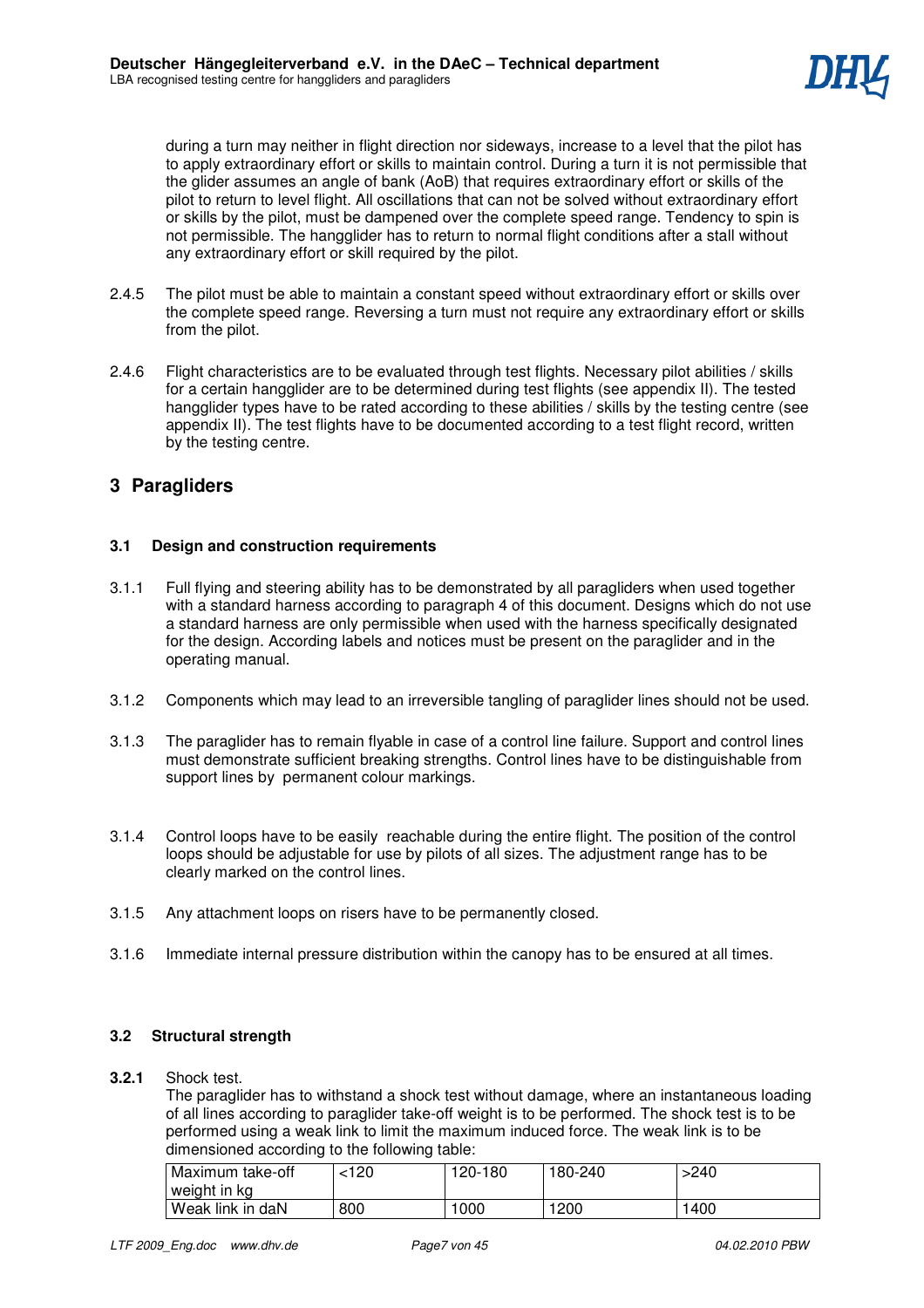

*Note:* 

*Control loops are to be connected normally to the risers, without applying any brake to the canopy. Shock test cable specifications: Length: 125m Diameter: >8mm Minimum breaking strength: >=50 kN Elastic cable stretch: <= 0,105% at 10% minimum breaking strength* 

*Shock tests performed according to norm specifications EN 926-1:2006 (D) section 4.4.2 – A are also acceptable.* 

#### 3.2.2 Load test.

The paraglider has to withstand one of the following load tests without damage  $(q=9.81 \text{ m/s}^2)$ : 1) a load of 8g x the maximum take-off weight defined by the manufacturer for a period of 3 seconds

2) a load of 10g x maximum take-off weight defined by the manufacturer which must be reached a minimum of 5 times in a single test-run.

Note:

Load tests performed according to norm specifications EN 926-1:2006 (D) section 4.5 are also acceptable.

### 3.2.3 Line breaking strengths.

Procedures for testing line breaking strengths:

Lines are to be load tested as produced for construction. Before the breaking strength is determined, the lines must be artificially aged by bending 5000 times over 360° at critical points. The bending radius should be equal to the line diameter +/- 0.1mm.

The sum of the breaking strengths of all A- and B- main support lines must be more than 8g x maximum glider take-off weight or a minimum of 800daN; 1200daN for tandem paragliders, whichever is higher (g=9.81 m/s).

The sum of the breaking strength of all other main support must be more than 6g x maximum glider take-off weight or a minimum of 600daN; 800daN for tandem paragliders, whichever is higher  $(a=9.81 \text{ m/s})$ .

The breaking strength sum of all line sections above the main support lines must be greater than the breaking strength of the main support lines.

For tandem paragliders, all connecting components between risers and harnesses must demonstrate sufficient load bearing capacities. Sufficient load bearing capacity is assumed when every individual component has a breaking strength greater than 9 x maximum take-off weight or minimum 1350 daN when loaded for a minimum of 10 seconds.

*Note:* 

*Load tests performed according to norm specifications EN 926-1:2006 (D) section 4.6 are also acceptable.* 

#### **3.3 Handling characteristics**

- 3.3.1 The canopy must be launchable by the pilot without external help. For all certified launch methods, the canopy must be easily controllable by the pilot. The canopy may not demonstrate a tendency for entering deep / parachutal stalls which cannot be easily recovered from by a pilot.
- 3.3.2 The canopy must be easily landable by the pilot, without special action or undue effort.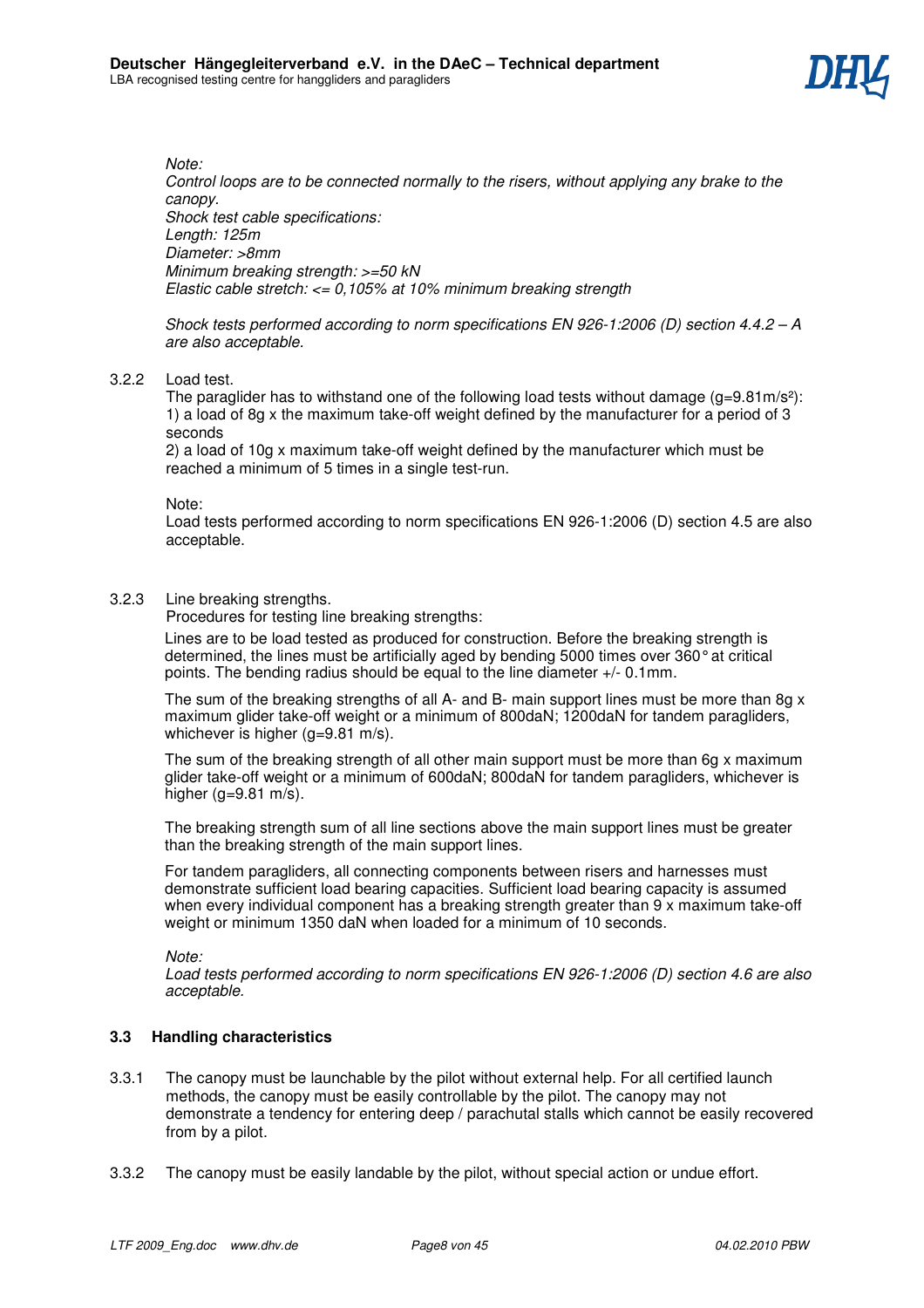- 3.3.3 The canopy must be able to be flown under all certified operating conditions and at all speeds. All normal flying manoeuvres must be able to be performed by the pilot without special action or undue effort.
- 3.3.4 The canopy must fly straight ahead at trim speed. Flying speed must be able to be kept constant by the pilot without special action or undue effort. After an increase in angle of attack, the canopy must return to normal flight without special action or undue effort from the pilot. Undampened oscillation of the canopy should never occur during flight. At minimum take-off weight, the trim speed must be at least 30 km/h.
- 3.3.5 It must be possible to quickly change from flying a curve on one side, to the opposite side without special action or undue effort from the pilot. Speed and course must change appropriately for brake inputs.
- 3.3.6 The canopies stall point must be easily recognisable. Exiting from a deep or parachutal stall must be immediate, with no need to enter a turn and without special action or undue effort from the pilot. Recovery from a full stall should happen once the brakes are released and without special action or undue effort from the pilot. The canopy should self-recover from a spin once the brakes are released.
- 3.3.7 The sink velocity must be able to be controllably increased. Recovering from increased sink velocities must be possible at any time.
- 3.3.8 Handling characteristics are to be tested in flight. Necessary pilot abilities / skills for a certain paraglider are to be determined during test flights (see appendix I). The tested paraglider types are to be classed by the testing centre according to appendix I.
- 3.3.9 Two different test pilots from the testing centre are to perform a complete test program each, one with the manufacturer's minimum recommended and the other with the manufacturer's maximum recommended take-off weight. The maximum recommended take-off weight may not exceed the maximum take-off weight used for the structural strength/load tests according to section 3.2. Should there be a case where the recommended minimum take-off weight is below 65kg and the testing centre cannot provide a light enough test pilot, the tests will be performed with the minimum possible take-off weight that can be provided by the testing centre. The manufacturer has to demonstrate an additional test program with the recommended minimum take-off weight. This program has to be demonstrated to a test pilot from the testing centre and it has to be documented on video.

# **4 Hangglider and paraglider harnesses**

### **4.1 Design and construction requirements**

- 4.1.1 If seat boards are used, special protection of belts, loops, lines etc. against mechanical damage induced by the board has to be ensured. The structural strength of the harness must be ensured should a failure of the seat board occur.
- 4.1.2 Standard harnesses for paragliders have to be equipped with an attachment point on each side (left and right) for the paraglider risers or for the connecting devices of tandem/biplace paragliders. Attachment points are to be between 35 and 65cm above the seat board in flight and they have to be horizontally separated from each other between 35 and 55cm. Attachment points are to be clearly marked with a contrasting colour and be clearly labelled with the maximum allowable load in daN. Other harness designs can only be approved together with a specific paraglider.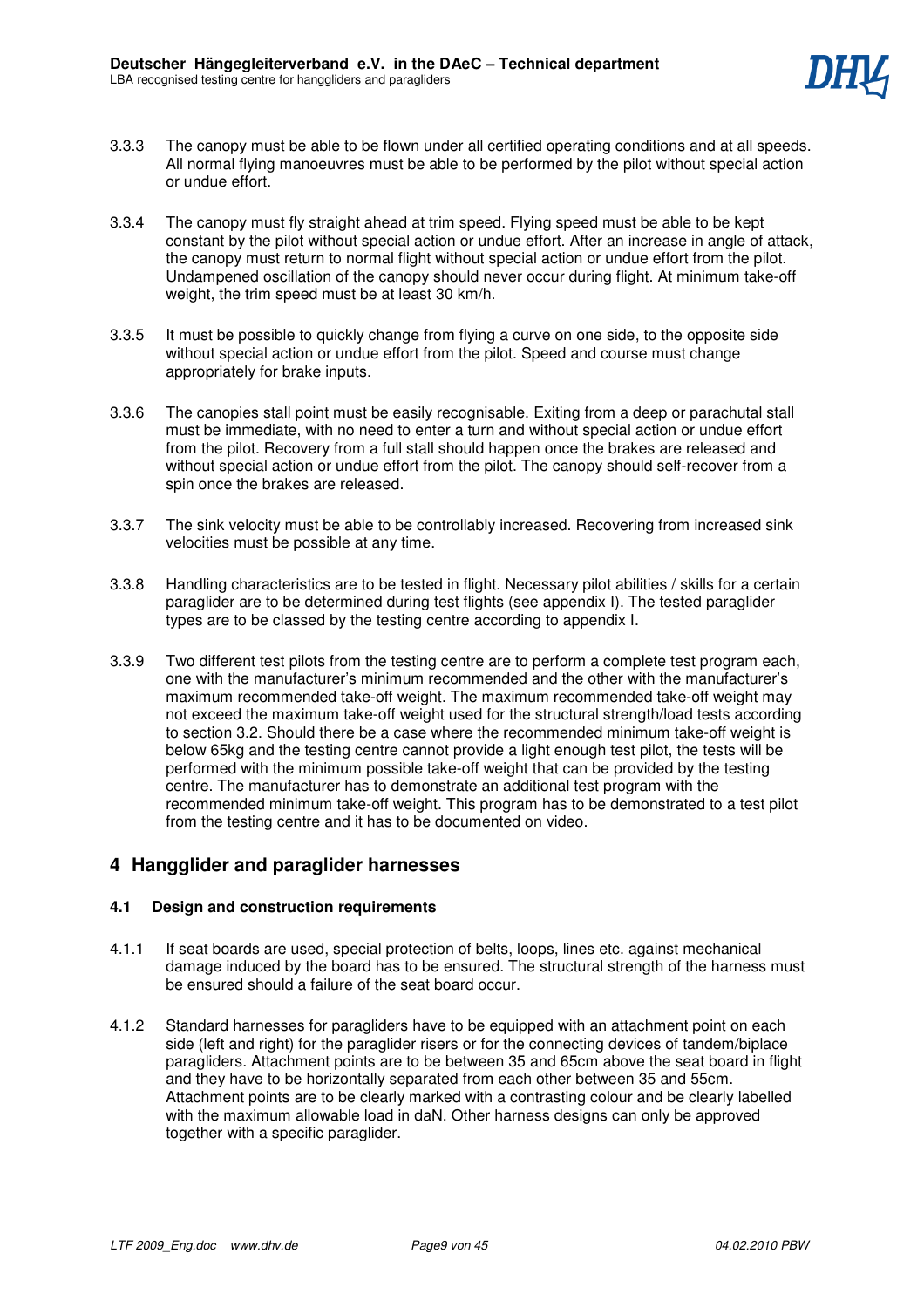

- 4.1.3 The harness must distribute all occurring forces in the best possible manner to the pilot's body.
- 4.1.4 In the event of a landing in water, it must be possible for the pilot to quickly and safely separate from the harness.
- 4.1.5 The harness should not impede the pilot when starting or flying such that special action or undue effort is necessary.
- 4.1.6 It must not be possible for the pilot to fall out of the harness under any position. Closing the chest strap on the harness must also ensure that falling out of the harness due to open leg straps is not possible. Alternatively; a load carrying connection to the canopy must only be possible when the leg straps on the harness are closed.
- 4.1.7 Reserve parachute, and reserve parachute connecting straps must be positioned that canopy, harness and reserve parachute can all operate correctly. Connecting straps must be marked with a contrasting colour, and the maximum load in daN.
- 4.1.8 The harness has to be suitable for all kinds of winching operations. Exceptions can be approved by the testing centre. Hangglider harnesses are to be equipped with appropriate attachment points for a winch release. These attachment points have to be clearly marked with a contrasting colour and be clearly marked with the maximum allowable load in daN. A correctly attached winch release must not influence the operation of the rescue system in any way.
- 4.1.9 If the harness is equipped with an integrated rescue system container and this rescue system is to be deployed by hand, the handgrip of the outer container is to be connected to the inner container with a strap loop in a way that it is possible to use the harness with different types of inner containers. The minimum and maximum volume of the rescue container must be clearly labelled in cm<sup>3</sup>, to indicate the range of compatible rescue systems. Should the harness be fitted with a rescue system which is not to be deployed per hand, then this harness must be tested together with this specific rescue system. The pilot should be suspended in a near upright position once the rescue system has been deployed.

### **4.2 Structural strength**

4.2.1 Harnesses must have sufficient load dimensions for all expected flying situations.

*Details:* 

*Sufficient load dimensioning can be assumed when the harness can be loaded for a period of 10 seconds without damage at the following values:* 

- *a) Nine times the maximum pilot mass, minimum 900 daN in normal flight position, connected at riser attachment points.*
- *b) Six times the maximum pilot mass, minimum 600 daN in landing position, connected at riser attachment points.*
- *c) Six times the maximum pilot mass, minimum 600 daN, in an upside-down position, connected at riser attachment points.*
- *d) Three times the maximum pilot mass, minimum 300 daN, in the the towing direction at the tow release points of attachment. Loading a) to c) is also to be performed at the reserve parachute attachment points, and at any points which could be used for incorrect attachment of the harness.*
- 4.2.2 Proof of loading may also be presented according to European Norm EN 1651 September 1999.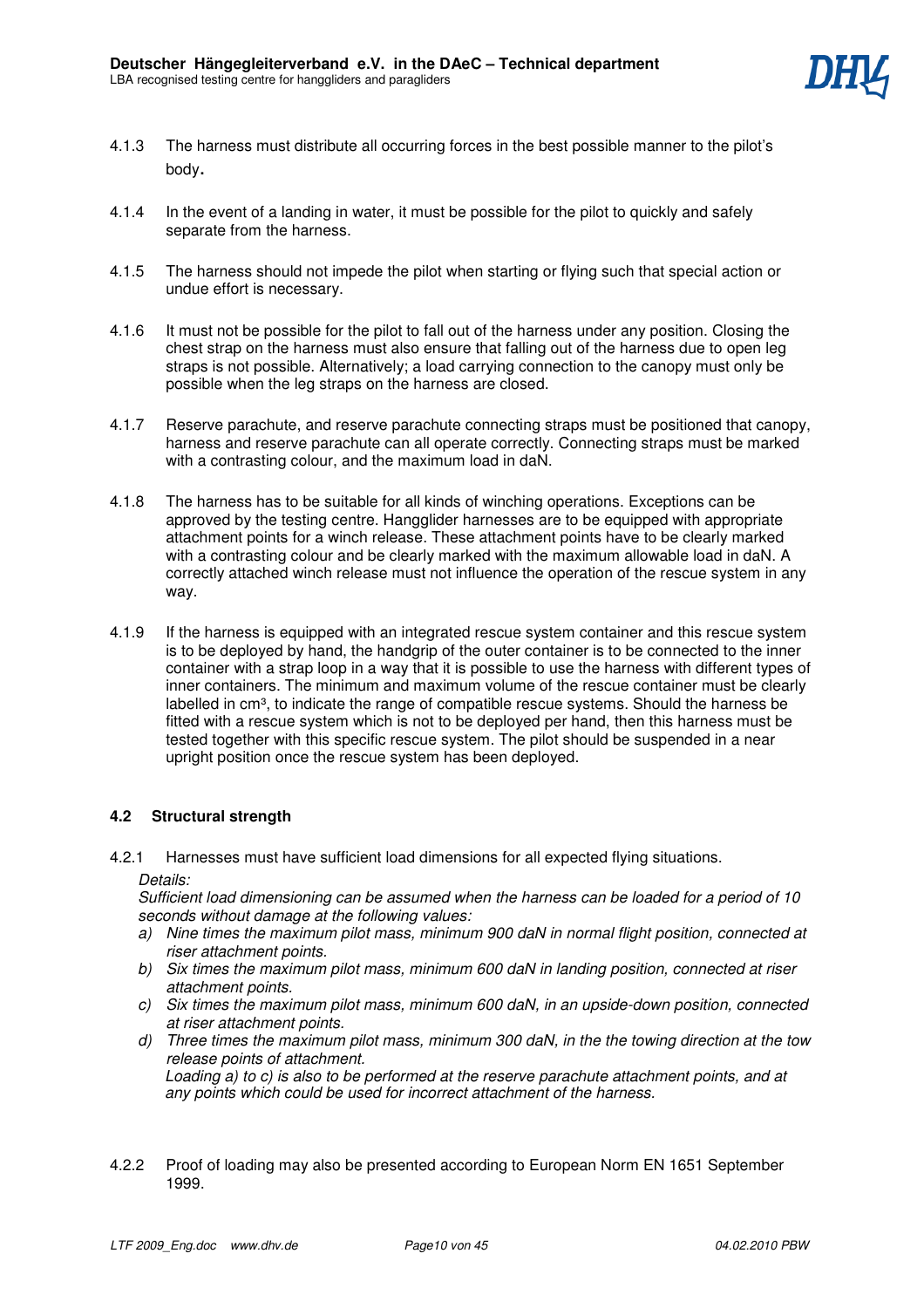

4.2.3 Connecting elements according to section 1.1.4 in this document must have proof of durability testing supplied by a suitable testing laboratory.

# **5 Paraglider harness protectors**

5.1.1 Paraglider harnesses have to be equipped with a protection device that dampens shocks on the spine during a hard landing (harness protector).

The dampening characteristics have to be proven by shock/impact tests.

*Notes:* 

 *Harness protectors are currently available in three different (and partly combinable) groups:* 

*Airbag protectors:* 

*Airflow during flight fills a bag. During impact, a valve construction at the air intake prevents sudden deflation, and the airbag absorbs part of the impact energy in this process.* 

*Rigid foam protectors:* 

*During impact, the rigid foam protector is destroyed and absorbs part of the impact energy in the process.* 

#### *Soft foam / mousse protectors:*

*Soft foam contained in an airtight case functions similar to an airbag protector. On impact a defined volume of air is compressed and escapes through the case and its seams, thereby absorbing part of the impact energy.*

- 5.1.2 The combination of harness, protector and rescue system may not lead to any circumstances that result in a degraded safety when operating the paraglider. The protector has to be installed into the harness in a way that does not degrade the tested dampening values.
- 5.1.3 The size of the protector has to ensure sufficient safety for the pilot from the middle of the pilot's thigh up to the shoulder line (bottom of neck) over the whole body width. Fixed parts on the harness or protector are only permitted if no injuries of the back or neck area are likely from these parts. Design and material of the protector have to ensure as far as possible that no bending or punctual stress points result in the back or neck area on impact deformation.
- 5.1.4 The protection may not depend on a manual activation prior to impact. Systems that only function correctly after the pilot has undertaken for example, special filling or maintenance measures, are only permitted when the pilot can accomplish this alone. Such systems must be clearly labelled on the harness.

### **5.2 Limits**

The following limits may not be exceeded during a protector test: Maximum peak 50g Maximum 38g for a period of 7 milliseconds Maximum 20g for a period of 25 milliseconds

All three criteria must be fulfilled.

# **5.3 Test procedures**

#### Test setup

The point of protector impact must be hard and flat.

The protector test should be conducted at a temperature between 20-25°C. The protector itself should also have a temperature between 20-25°C.

Should the protector material be particularly temperature sensitive, then impact tests should be performed at both temperatures between –10 - -5°C and 20-25°C.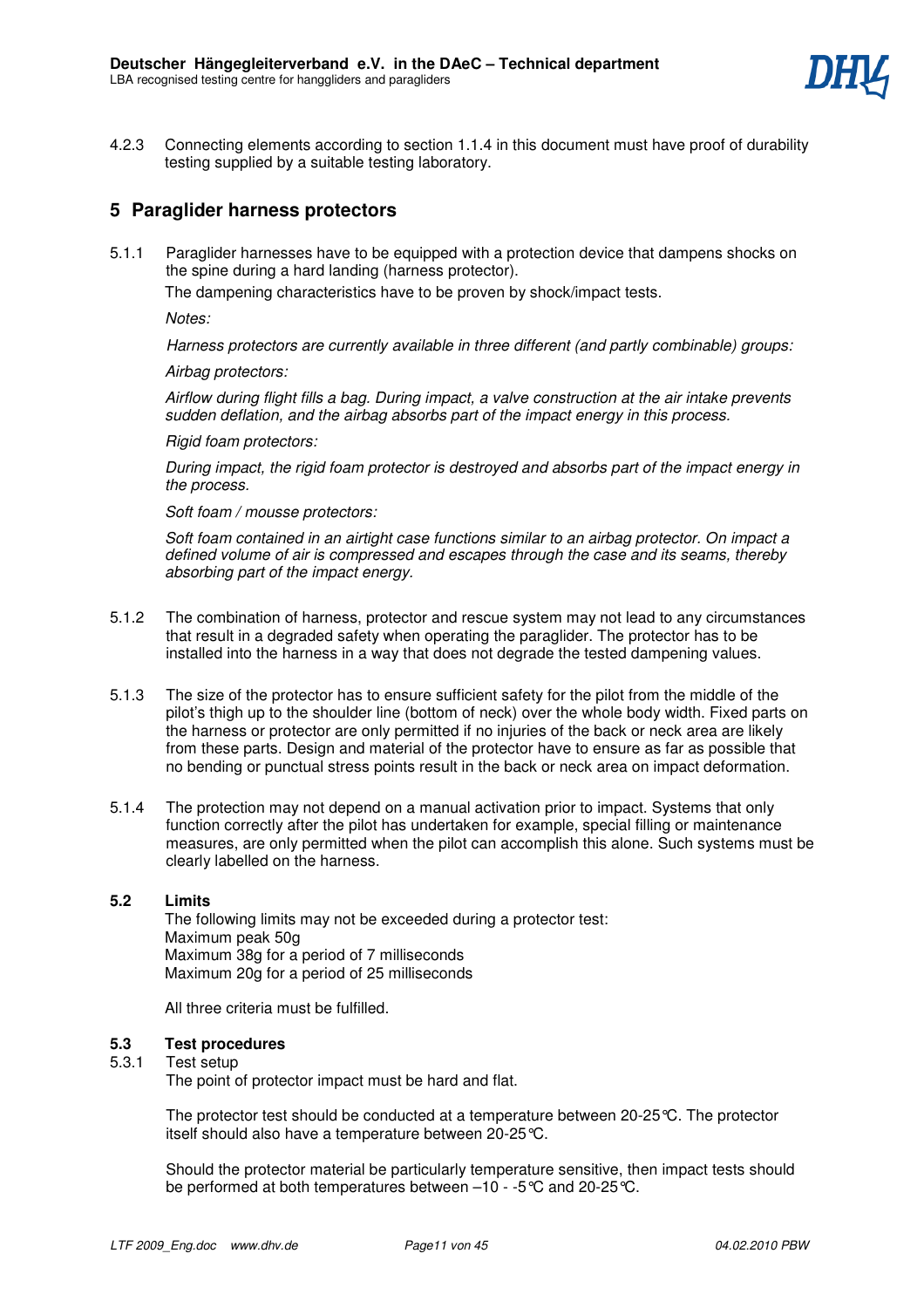5.3.2 Test dummy

 The test dummy must be constructed according to the following diagram. The dummy mass is 50 kg. The harness is to be mounted on the dummy and all connecting elements should be closed. The harness should be mounted such that at least 200N vertical force is applied to the main attachment points.



### 5.3.2 Release height

The release height for the impact test must be at least 165 cm. The speed on impact must not be less than 3% of the theoretical freefall impact speed from 165cm.

5.3.3 Airbag flight simulation

The airstream used to inflate the airbag should not flow at more than 7 m/s at the harness. The inflation airstream must be stopped for a period of 5 seconds before the harness is released. Direct insertion of the inflation airstream tube in the airbag or any other methods of preventing air leakage from the airbag are not permitted.

5.3.4 Repeat testing

Two identical tests are to be performed on the protector within a time period of 1-2 hours of each other. Airbag tests can be performed immediately after each other. The maximum peak values for the second test may not exceed the maximum peak values for the first test by more than 20% over a 1 millisecond period.

# **6 Hangglider and paraglider rescue systems**

### **6.1 Design and construction requirements**

- 6.1.1 The rescue system should ensured safe rescue of the pilot without injuries in all emergencies, even if the main canopy has not been separated from the pilot.
- 6.1.2 Should the rescue system have any adjustment possibilities then it has to be fully operational/functional over the entire adjustment range.
- 6.1.3 The rescue system has to be fully operational with one main support line broken. The lines have to be bundled at the connector.
- 6.1.4 The connecting strap has to have a minimum load capacity of 2400 daN. The exposed part of the connecting belt has to be protected against environmental factors.
- 6.1.5 The deployment of the rescue system has to be ensured under all circumstances, especially with a damaged glider, under uncontrolled flight or when the connection between harness and glider should fail. The operation must not be influenced by any kind of packing procedures, pressure applied from packing, locking system or any other factors. The pilot has to be able to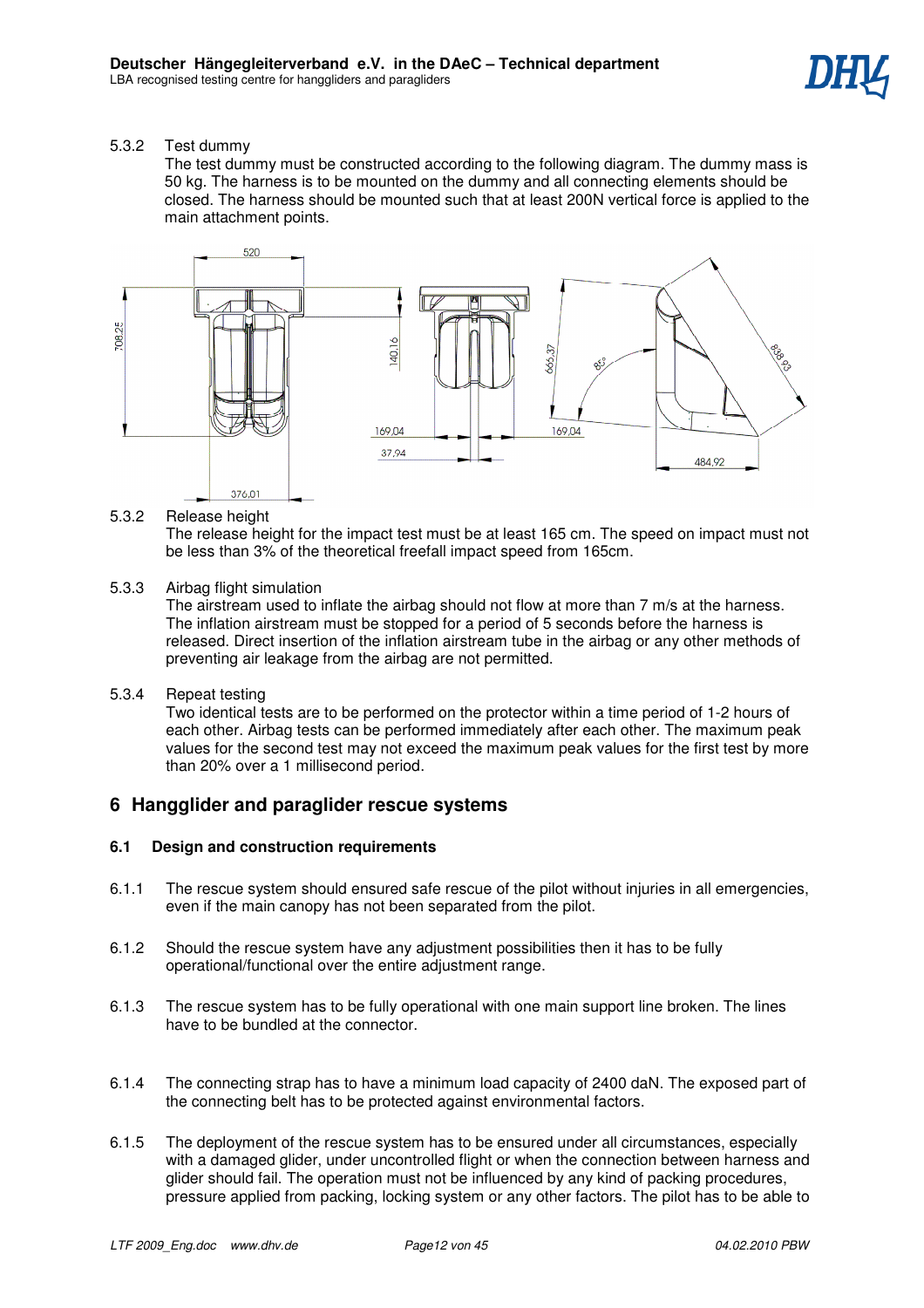

deploy the rescue parachute with a single pull out of the outer container, single handed in an anatomically favourable direction. This also applies if the deployment is achieved with the help of any technical device. The action of pulling out the packed chute from the container by hand has to lead directly to a controlled deployment of the rescue system without any changes in direction/plane of motion and without requiring any extraordinary effort or special skills. Inadvertent deployment in flight has to be fairly remote. If deployment is achieved by using a technical device the testing centre may require a backup hand deployment option for the eventual case of failure.

*Notes:* 

*Single hand deployment is assumed if the necessary deployment force does not exceed 7 daN.* 

*Unintentional deployment is regarded as impossible if for example a weak link is installed that withstands a minimum load of 2 daN.*

- 6.1.6 The opening of the reserve parachute has to be assured for all packing pressures and manufacturer approved packing configurations. The opening has to be also assured regardless of the pilots descent rate and his throwing technique if it happens outside the pilots reach.
- 6.1.7 The outer container has to have suitable attachment points for connection to a harness.
- 6.1.8 The handgrip of the outer container has to be connected to the inner container with a removable loop in a way that it is possible to use the inner container with different types of outer containers. Exceptions may be approved by the testing centre. The connection between handgrip and inner container has to have sufficient load capacity/structural strength in any situation that may arise during normal operation.

 Sufficient load capacity/structural strength is assumed if the connection between handgrip and inner container withstands a minimum of 70 daN over a 10 second period.

- 6.1.9 The minimum and maximum volume of the packed rescue parachute in  $\text{cm}^3$  must be given, to determine compatibility with differing harnesses.
- 6.1.10 Hanggliders have to have an additional connecting element between harness and rescue system. The design has to ensure an additional connection with sufficient load capacity/structural strength independent from the main attachment loop. Sufficient load capacity/structural strength is assumed at 2400 daN.
- 6.1.11 The pilot must not suffer any major injuries upon touchdown. *Notes: Major injuries do not usually occur at descent rates of less than 6.8 m/s. Instead of testing the descent rate at a given load, the according values can also be found by determining the load at a given descent rate with the help of a test vehicle.*
- 6.1.12 The rescue system has to fulfil its purpose even at relatively low altitudes.  *Note: Low altitude capabilities are assumed if the initial opening shock of the parachute occurs in freefall 30m to 60m after release at zero speed. For this test the parachute should be loaded with 70kg.*
- 6.1.13 The rescue system has to be aerodynamically stable and should not tend to excessive oscillations.
- 6.1.14 Parts with a dampening influence of the opening shock are permissible if a damage of these parts as a result of the dampening function is clearly visible to the pilot as a permanent damage.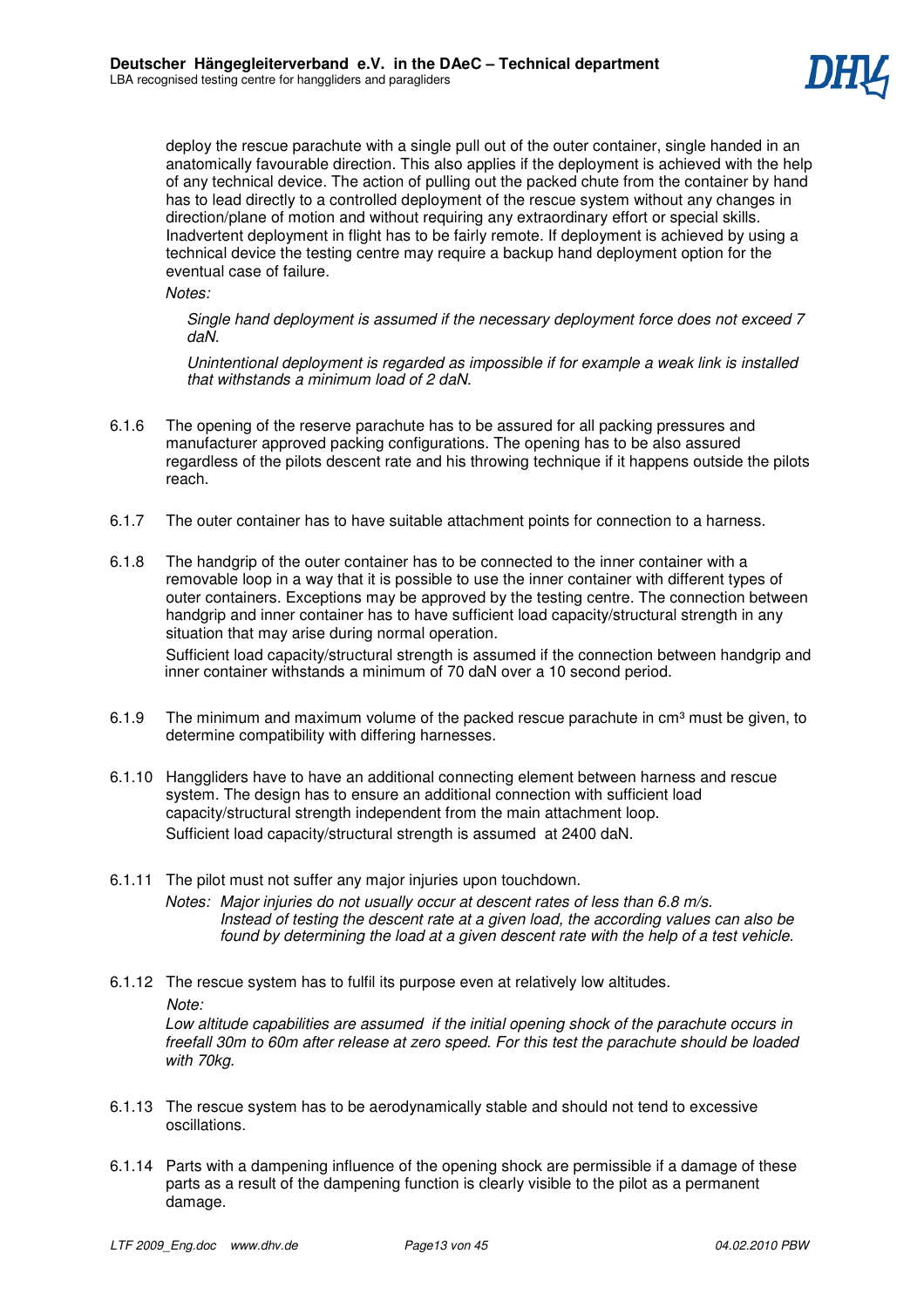

6.1.15 The rescue system has to withstand a possible shock load of the maximum load capacity, or at least 100kg for paraglider and 120kg for hangglider rescue systems, upon opening. Dampening devices may be changed in between different tests. Delay devices for the opening are permissible only if their delay timing is not adjustable. *Note:* 

> *A suitable procedure is a series of three freefall test deployments on the same test sample from an altitude of 85 m over ground.*

- 6.1.16 If the rescue system is equipped with a cut-off function to separate the pilot from the main glider, then it must be assured that no freefall occurs at any point in the deployment.
- 6.1.17 Rescue systems with forward velocity have to be steerable and their flight characteristics have to be similar to a paraglider. Safe flight must be ensured even without pilot input. The testing centre may set limits for speed and glide ratio of the rescue parachute.
- 6.1.18 The rescue system has to be compatible with any harness. The testing centre may limit the operation of a particular rescue system to certain harnesses for safety reasons. Special notes indicating this have to be placed on the rescue system and in the operation manual.
- 6.1.19 Pilots must be able to pack a rescue system using only the accompanying packing instructions, no assistance, special qualifications, extraordinary skills or special tools should be required. A packing record list is to be delivered to the customer with every rescue system. *Note:*

 *Rescue system tests performed according to norm specifications European Standard EN 12491 February 2001 are also acceptable for section 6.1, with exceptions for points 6.1.4 and 6.1.9.* 

# **7 Winches for hanggliders and paragliders**

### **7.1 Design and construction requirements**

- 7.1.1 A safe towing of the glider has to be assured any time and during any approved mode of operation of the winch.
- 7.1.2 The winch has to withstand the maximum expected loads and stresses during towing without any influence on the operational safety. The cable/rope routing system (reel-system) has to be designed and proportioned to avoid excessive wear of the towing rope/towline. The complete rope with all parts and attachments including connections and repaired portions have to withstand a minimum load of 300 daN, or for towing in excess of 100 daN tension, 400 daN. The testing centre may accept exceptions, insist on weak links or set other limits.
- 7.1.3 Safe anchoring of static winch systems must be ensured. Proper electrical grounding is mandatory due to the possibility of electromagnetic charge accumulation on the rope during towing. Mobile winches and static line systems have to be safely anchored to their towing vehicles.
- 7.1.4 The winch operator has to be protected against injuries from failed ropes by an appropriate safety device that must not hamper his vision. Exhaust gases must be routed away from the operator. A safe seat for the operator has to be provided on mobile systems. Tail gates or similar vehicle parts have to be secured appropriately.
- 7.1.5 Weak links have to be designed to prevent injuries to pilots if they brake or a rope fails. Spacer and fork lines have to be designed to prevent the weak link from recoiling back towards the pilot.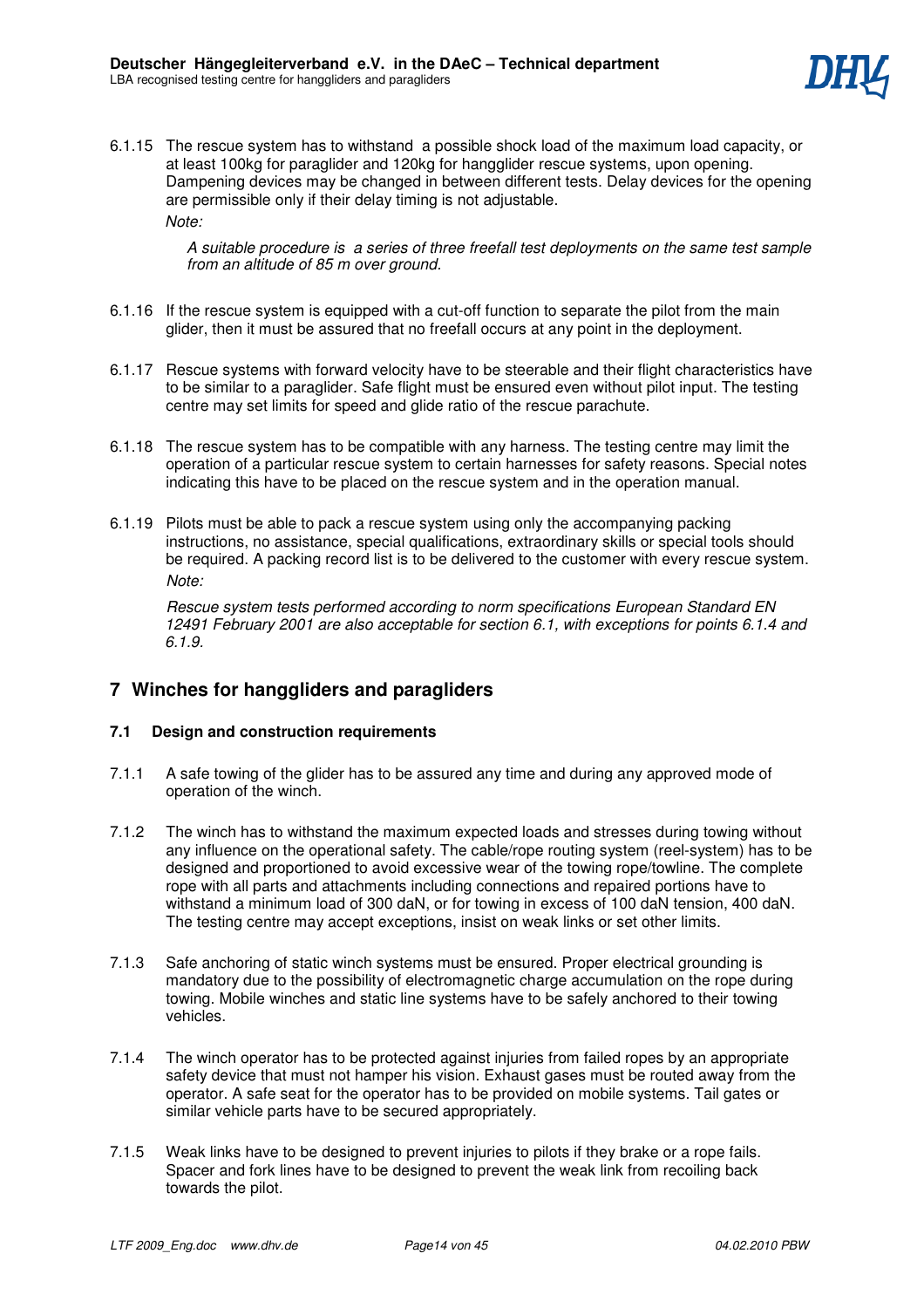- 7.1.6 Noise and exhaust reduction systems have to be according to current technical standards and should minimize environmental effects to a maximum extent. Combustion engines and hydraulic units have to be equipped with an oil retaining sump.
- 7.1.7 All activation and control equipment necessary for safe operation of the winch has to be within reach and view of the winch operator. Operation must only be possible with a fully functioning rope-cut-off device. Following order of placement is mandatory for all stationary winches:
	- a) Gear and cut-off handle: combined in the center to slightly left; push forward to cut off, pull back for towing
	- b) Tension adjustment lever: far left side
	- c) Brake lever: far right side
	- d) Clutch pedal/switch: center
	- e) Tensiometer: in the field of view in the direction of the towed glider
- 7.1.8 The winch operator has to be able to terminate the towing at any time, reel rope off the drum (brake drum) and cut off the rope. The testing centre may accept exceptions.
- 7.1.9 Tow ropes must be able to be reeled off and on to the winch drum without any trouble. The drum resistance has to between minimum 2 daN and maximum 5 daN. The rope routing system has to ensure a reeling of the rope at angles up to 90° from the longitudinal axis of the winch. The effective diameter of the main support reels has to be at least 100mm. If a proper reeling of the rope is not ensured, a special reeling/routing device has to be added. It can be manually or automatically actuated. The testing centre may accept exceptions and set the limits of operation.
- 7.1.10 Towing speed has to be adjustable according to glider. The operator must be able to change towing tension from 20 daN to the upper limit smoothly and without any jerks or jolts. Upper limit for tension is minimum 80daN and maximum 130daN. From 80daN upwards it has to be directly adjustable with an automatic constant speed function. When exceeding the maximum tension, the drum has to release the rope automatically by reversing its turn direction. During reverse of turn direction a momentary exceeding of the maximum tension by 20daN is acceptable. The tension applied to the glider has to be indicated to the winch operator. The testing centre may accept exceptions and set the limits of operation.
- 7.1.11 The brake system must be able to stop the drum at any moment. The brake must not completely lock up. If the pulling force is regulated by the brake, it may not differ from the set value by more than 10daN. Winches used for the step tow method need an automatic brake system that may not lead to excessive rope/line wear and can be released by the winch operator at any time. Applied force to release the brake may not exceed 5daN. The testing centre may accept exceptions and set the limits of operation.
- 7.1.12 The winch operator must be able to cut the rope at its thickest portion without any extraordinary effort by the use of the cut-off device that can be activated by two independent systems. The backup system is not required if drum tension is automatically released upon a cut-off attempt.
- 7.1.13 The winch has to be equipped with an yellow rotating beacon light.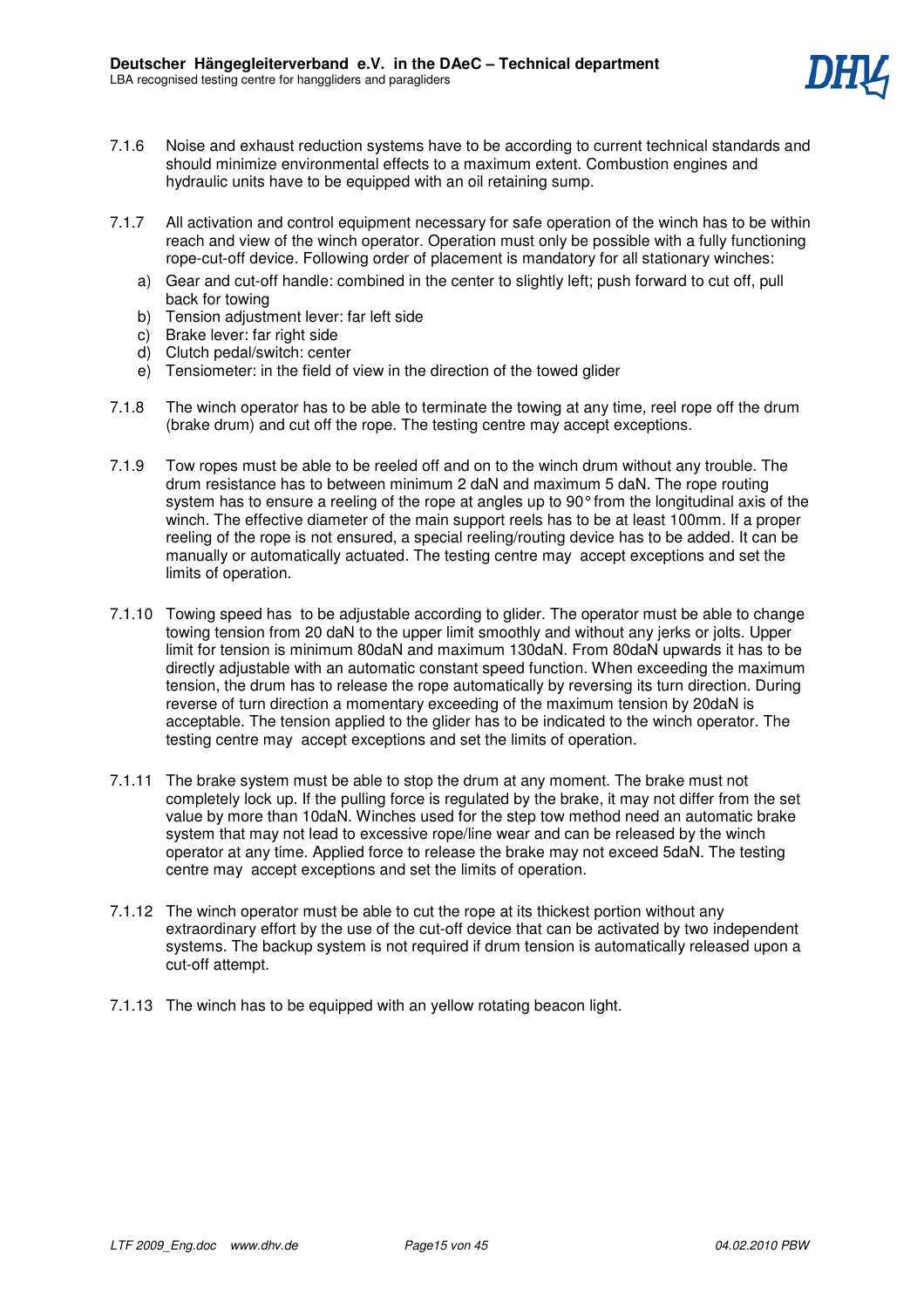# **8 Winch tow releases for hanggliders and paragliders**

# **8.1 Design and construction requirements**

- 8.1.1 Winch tow releases must ensure safe towing of hanggliders and paragliders in all approved modes of operation. Winch tow releases must be able to be simply attached to gliders or harnesses. Winch tow releases may not at any time cause changes to the pilots load distribution which may require special techniques or extraordinary force to release from. The winch tow release must function single-handedly and in a single release direction in all flight modes, without the need for visual contact from the pilot. A successful release must be possible in all flight directions under 150daN loading. Release force must be between minimum 1daN and maximum 7daN. Winch tow releases must not hinder the pilot at any point during towing, flight or landing. Winch tow releases must not hinder the deployment of the reserve system.
- 8.1.2 Winch tow releases must be secured against unintentional opening. Paraglider winch tow releases must have a recoil protection system for the case of tow rope failure.
- 8.1.3 Winch tow releases should not require special connection elements to attach to the towing rope. If this is the case, then these elements must be supplied by the manufacturer and are considered to be part of the tow release system.
- 8.1.4 Winch tow releases must hold a load of 300daN, microlight tow releases must hold a load of 200daN.

# **9 Launching trolleys**

# **9.1 Design and construction requirements**

- 9.1.1 Launching trolleys must ensure safe towing of hanggliders in all approved modes of operation. Loaded trolleys must not have a tendency to veer when towed. Wheels on the trolley may not wobble when loaded. It must be ensured that no part of the hangglider, pilot or harness can foul the trolley and prevent separation. Resting blocks for hangglider keel posts must ensure no fouling can take place and should be adjustable in height. Trapeze resting blocks should be adjustable in width. Trolleys must have a grip rope for pilots.
- 9.1.2 Launching trolleys must demonstrate sufficient load carrying capabilities to ensure safe operation.

*Note:* 

*Load carrying capabilities are to be tested by simulating tow launching. Sufficient load carrying capabilities are assumed when the trolley withstands loading to 1.5 times the maximum approved launching load (take-off weight of hangglider). The load should be distributed as in practice on the trolley – ¾ over the front wheels and ¼ over the back wheels.* 

# **10 Labeling**

### **10.1 Labels**

a) Following details have to be placed permanently, clearly visible and in German language as a minimum on all tested and certified equipment:

### 10.1.1 On all equipment

- a) Kind of equipment
- b) Type of equipment
- c) Name and address of the testing centre
- d) Name and edition of the applied airworthiness requirements (Standard if appl.)
- e) Name of the test type procedure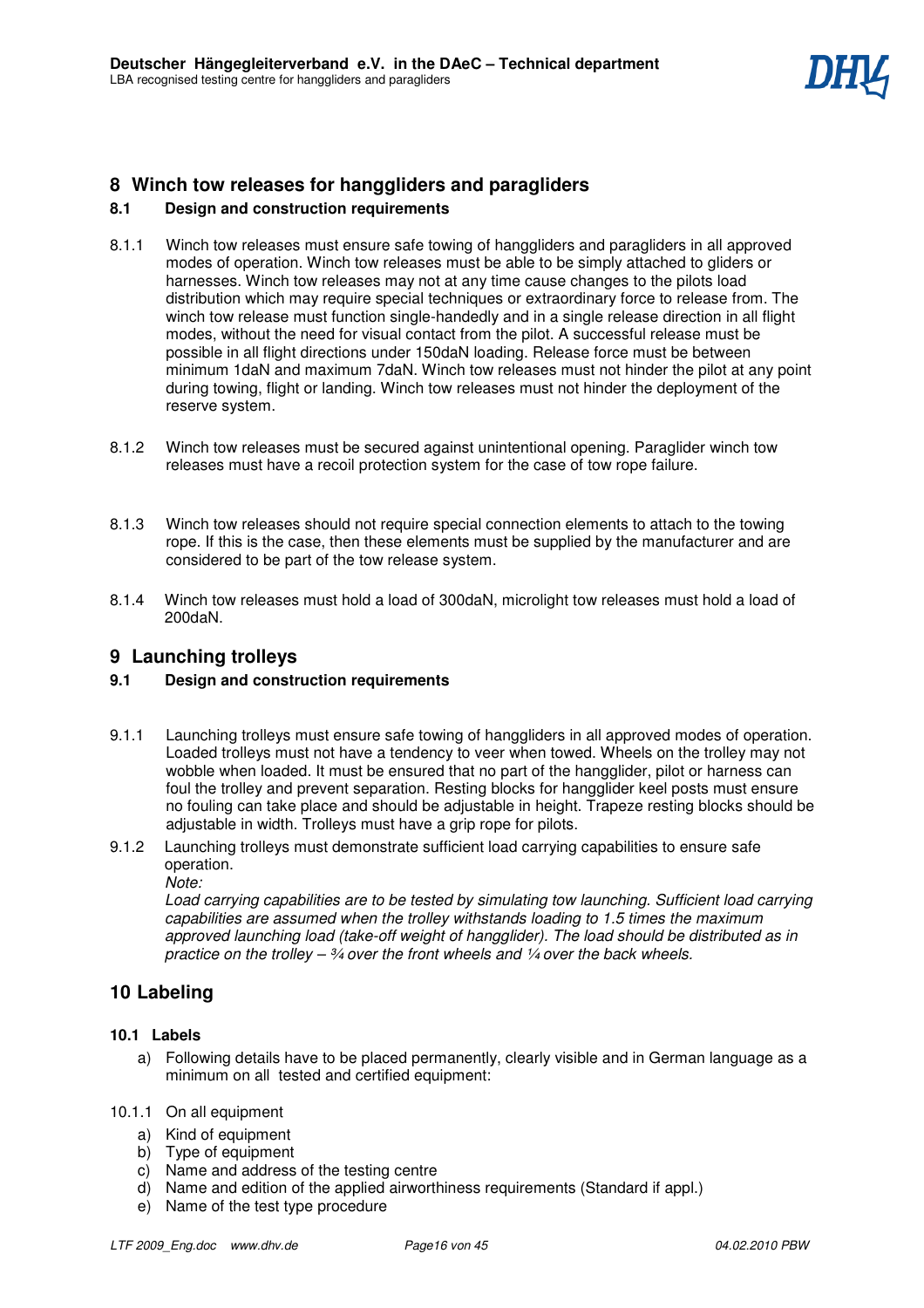

- f) Name of the manufacturer
- $\alpha$ ) Serial number of the equipment
- h) Production date (year and month)
- i) Date of the type test with manufacturer signature
- j) Service intervals
- k) Following inscription:" this model has been tested according to the applying rules and regulations, it corresponds with the tested sample and is airworthy"
- l) Following warning: "read the operating manual before using this equipment"
- 10.1.2 Additionally on all hanggliders
	- a) Number of seats
	- b) Rating of the glider for required pilot skills
	- c) Minimum and maximum takeoff weight in kg
	- d) Overall weight of the glider (approx.)
	- e) Projected wing area (approx.)
	- f) Maximum allowable speed (V Max)

### 10.1.3 Additionally on paragliders

- a) Number of seats
- b) Rating of the glider for required pilot skills
- c) Minimum and maximum takeoff weight in kg
- d) Overall weight of the paraglider (chute, lines, risers) in kg (approx.)
- e) Projected wing area (approx.)
- f) Number of risers
- g) Speed system (yes/no)
- h) Trim system (yes/no)

### 10.1.4 Additionally on harnesses

- a) Maximum load capacity in kg
- b) Integrated rescue system container (yes/no)
- c) On removable paraglider protectors: name of manufacturer and certifying authority, serial number and number of type test
- 10.1.5 Additionally on rescue systems
	- a) Maximum load capacity in kg
	- b) Overall surface area (approx.)
	- c) Design type (i.e. umbrella or mattress shaped, centerline...)

### 10.1.6 Additionally on winches

- a) Maximum tension in kg
- b) Approved types of aircraft (hangglider, paraglider, glider plane)
- c) Step tow suited/approved (yes/no)
- 10.1.7 Additionally on winch releases
	- a) Approved types of aircraft (hangglider, paraglider, glider plane)
	- b) Ultra light towing (yes/no)
	- c) Step tow suited/approved (yes/no)
- 10.1.8 Additionally on launching trolleys
	- a) maximum approved take-off weight
	- b) Launching trolley weight

### **10.2 Operating manual**

The manufacturers operating manual for the owner/operator has to contain all the essential instructions required for safe operation in German language, especially:

10.2.1 For all equipment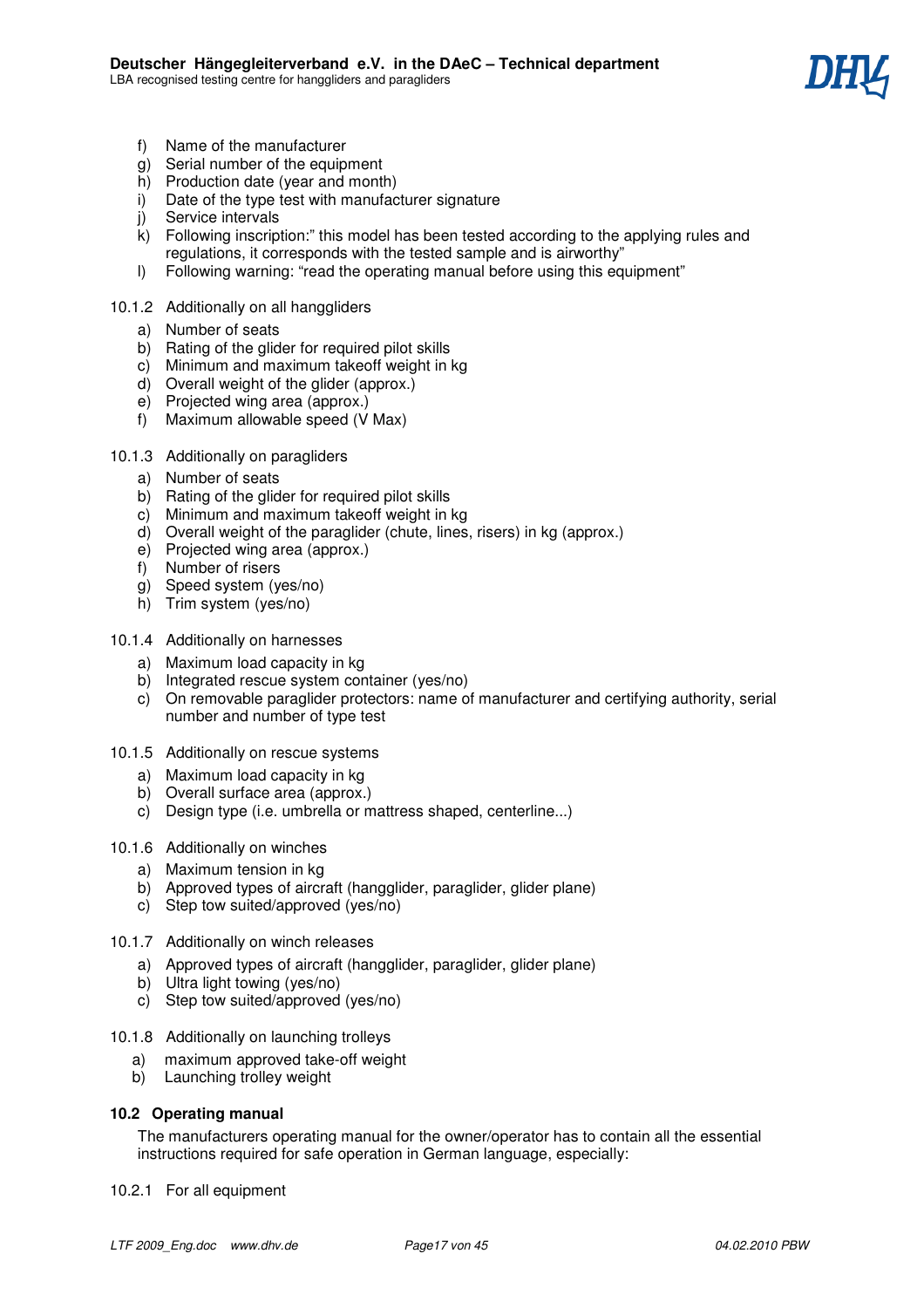

- a) Edition and date of the operation manual in the cover
- b) Purpose of usage
- c) Short technical description and a labeled sketch especially for all parts, important for the operation
- d) Limits of all adjustment ranges with principles of function and effects
- e) Type related procedures for single seat, tandem and winching operations
- f) Emergency procedures and special flight conditions
- g) Special interest items (i.e. introduction)
- h) Mandatory illustrated and written information for operation, assembly, dismantling
- i) List of all mandatory checks for assembly and operation (checklist)
- j) Important information for care and storage
- k) For maintenance

 lifecycle and changing intervals of parts frequency, extent and kind of maintenance work instructions for repair procedures parts list

recommendations for cleaning and care

- l) Operating limits
- m) Specifications (data list)
- n) Procedure for regular checks, documentation and check frequency
- o) Environmental information
- p) Recycling instructions

*Note :* 

*The above instructions can also be performed according to norm standards EN1651 :1999, EN 12491 :2001 and EN 926-2 :2005* 

- 10.2.2 Additionally for hanggliders
	- a) Rating of the glider for required pilot skills
	- b) Complete batten template over the whole wingspan
- 10.2.3 Additionally for paragliders
	- a) Rating of the glider for required pilot skills
	- b) Emergency procedures, especially rapid descent, exiting of a collapse and terminating of a deep stall
	- c) Description of the connection between the risers and the harnesses of a biplace/tandem paraglider
- 10.2.4 Additionally for harnesses
	- a) Connection to the rescue system
	- b) Reference to the integrated outer container or accordingly instructions for the installation of a rescue system outer container
	- c) Information of the compatibility between harness and rescue system, especially assembly, function and check items for the rescue system - harness combination and rescue system activation mechanism
	- d) Check interval regulations, procedures and documentation for the rescue system harness combination
	- e) Attachment of winch releases and other equipment necessary for winching operations
	- f) Instructions for harness protector installation, function and checks and a separate operation manual if the protector can be used with different types of paragliders
- 10.2.5 Additionally for rescue systems
	- a) Connection with the harness
	- b) Information about the accompanying inner container
	- c) Information of the compatibility between rescue system and harness, especially assembly, function and check items for the rescue system - harness combination and rescue system activation mechanism
	- d) Check interval regulations, procedures and documentation for the rescue system harness combination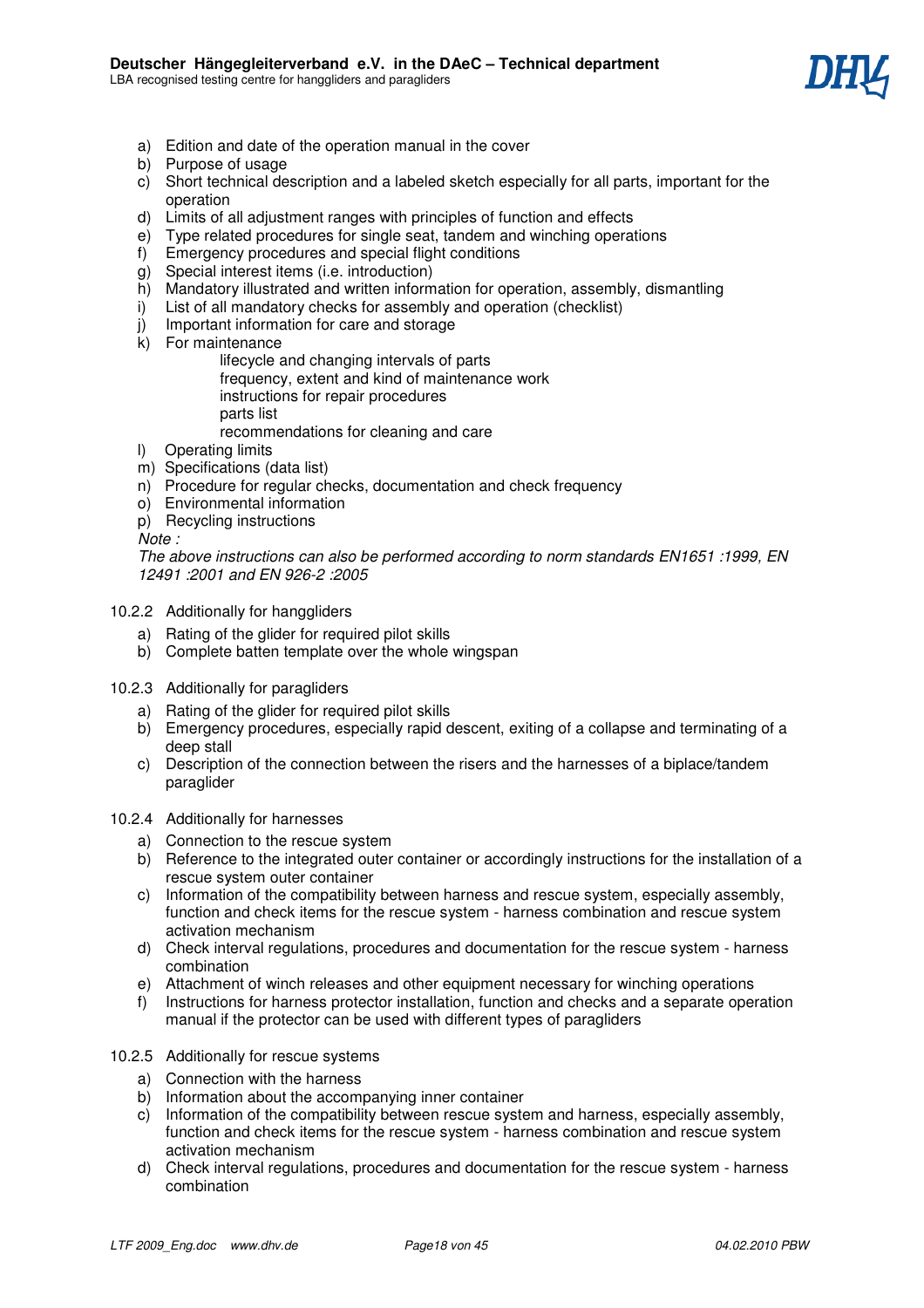

- e) Information about operational checks of the rescue system after installation of a harness protector
- f) Special information for winching operation
- 10.2.6 Additionally for winches
	- a) Information about the tow rope/line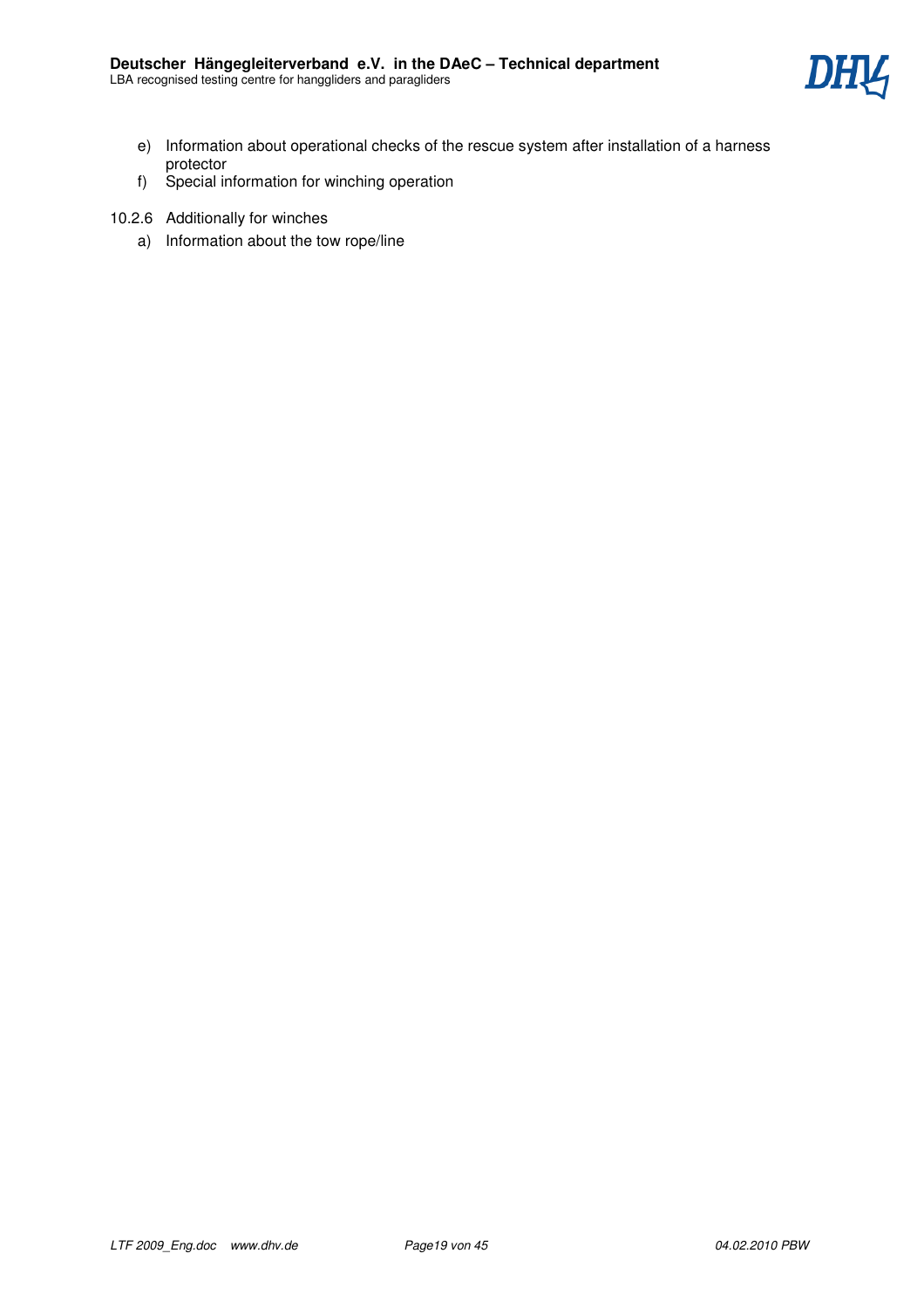

# **LTF 2009: Appendix 1 – Test flight program and paraglider classification**

- 1. Scope
- 2. Terms and definitions
- 3. Flight tests
- 3.1. General
- 3.2. Testing equipment
- 3.2.1. Test Pilot Equipment
- 3.2.2 Ground crew equipment
- 3.3. Test Type example
- 3.3.1. Selection
- 3.3.2. Marking
- 3.3.3. Folding lines
- 3.4. Testing conditions
- 3.5. Test procedure
- 3.5.1. General
- 3.5.2. Trimmers
- 3.5.3. Other adjustable or removable devices
- 3.5.4. Video documentation
- 3.5.5. Radio documentation
- 3.5.6. Harness dimensions
- 3.5.7. Ballast
- 3.5.8. Sitting
- 3.5.9. Controls in hand
- 3.5.10. Wraps
- 3.5.11. Maximum accelerator travel
- 3.5.12. Timing when starting test measurements
- 3.5.13. Timing when exiting stalled test conditions
- 3.5.14. Exiting developed spin rotation
- 3.5.15. Pitch angles
- 3.5.16. Keeping on course
- 3.5.17. Twist
- 3.5.18. Collapse on the opposite side
- 4. Flight testing program and classification scheme
- 4.1. Manoeuvres and classification
- 4.1.1. Inflation/take-off
- 4.1.2. Landing
- 4.1.3. Speeds in straight flight
- 4.1.4. Control forces and travel
- 4.1.5. Pitch stability when exiting accelerated flight
- 4.1.6. Pitch stability when operating controls during accelerated flight
- 4.1.7. Roll stability and damping
- 4.1.8. Stability in gentle spirals
- 4.1.9. Behaviour in steeply banked turns
- 4.1.10. Symmetric front collapse
- 4.1.11. Exiting deep stall (parachutal stall)
- 4.1.12. High angle of attack recovery
- 4.1.13. Recovery from a developed fullstall
- 4.1.14. Asymmetric collapse
- 4.1.15. Directional control with a maintained asymmetric collapse
- 4.1.16. Trim speed spin tendency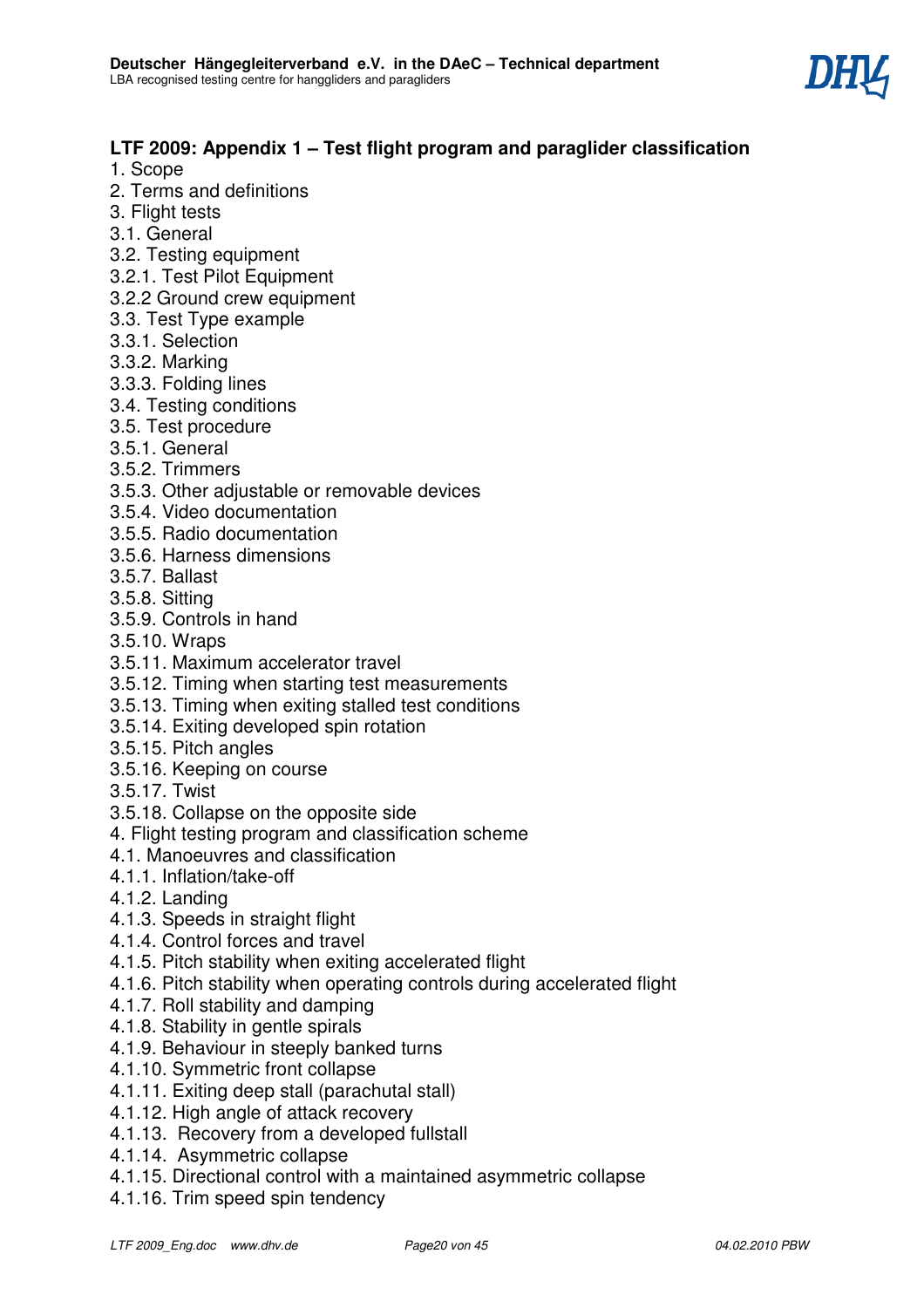

- 4.1.17. Low speed spin tendency
- 4.1.18. Recovery from a developed spin
- 4.1.19. B-line stall
- 4.1.20. Big ears
- 4.1.21 Big ears in accelerated flight
- 4.1.22. Behaviour exiting a steep spiral
- 4.1.23. Alternative means of directional control
- 4.1.24. Other manoeuvres and/or configurations
- 4.2. Failing the test procedure
- 5. Classifying flight properties and pilot-class requirements
- 6. Test protocol

# **1. Scope**

This document specifies requirements and test methods for classifying the flight safety characteristics of paragliders in terms of the demands on pilot flying skills.

# **2. Terms and definitions**

For the purposes of this document, the following terms and definitions apply.

# **Controls**

Primary steering and speed controls which are designated as such by the manufacturer.

# **Trimmers**

Lockable pitch adjustment system, i.e. action by the pilot is required to return it to the initial position.

# **Accelerator**

Secondary pitch control mechanism operated by the feet (generally), which automatically returns to the initial position when the action of the pilot stops.

# **Action of the pilot**

Any transfer of weight, action on the controls, the accelerator or on the trimmers.

# **Normal flight**

Flight condition in which the paraglider is fully inflated and is following a trajectory close to straight flight (at a speed close to trim speed) without any action on the part of the pilot. A small number of cells may still be collapsed.

# **Spontaneous recovery**

Without any action on the part of the pilot, the paraglider returns to normal flight.

# **Front collapse**

Front collapse is considered to have occurred when the top surface is visible from the underside of the

Paraglider. Deformation of the leading edge is not considered to be a front collapse.

# **Cascade**

Transition from one involuntary abnormal flight condition to another involuntary abnormal flight condition.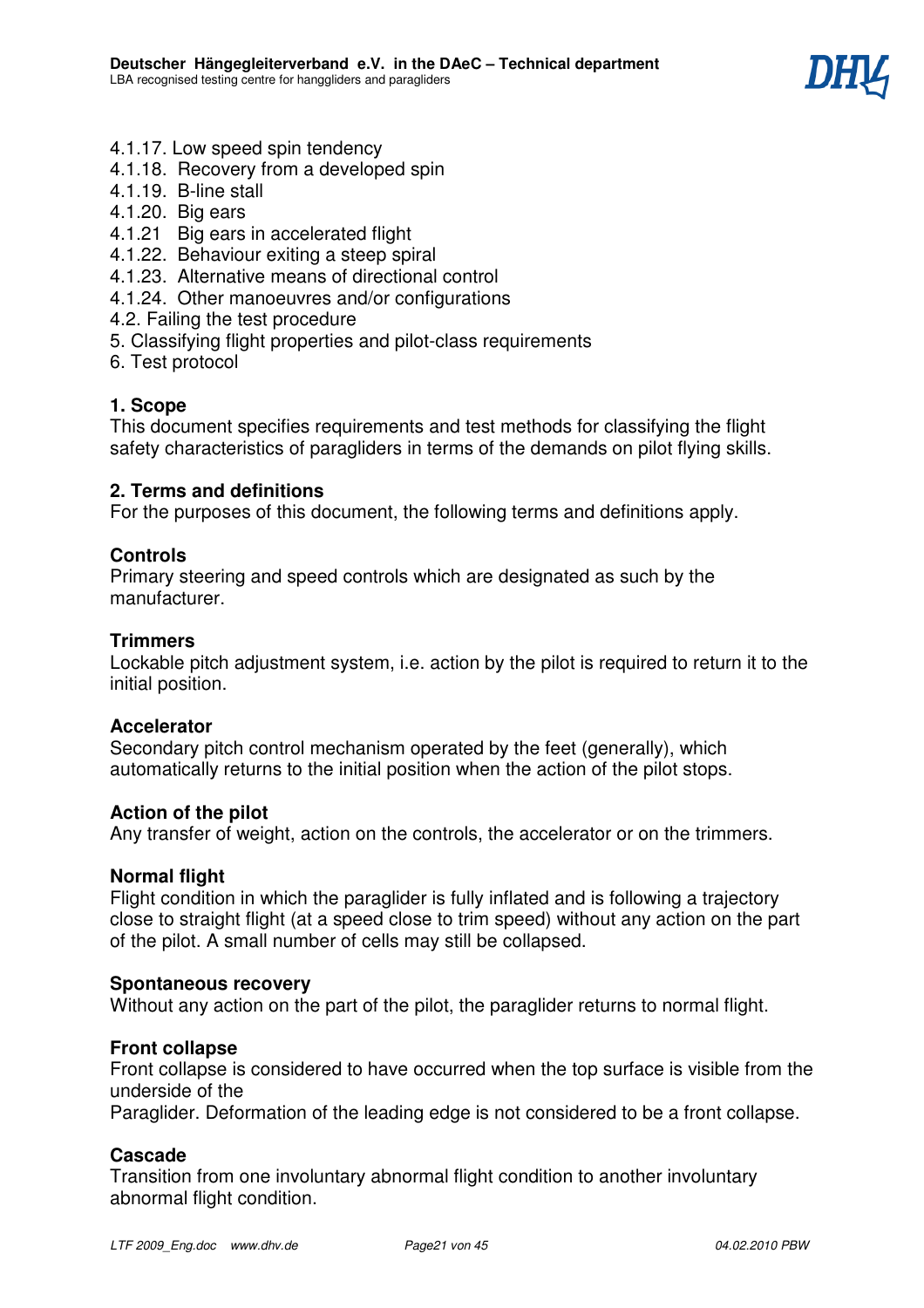

# **Minimum speed**

Slowest airspeed maintainable without entering a deep stall or full stall.

### **Low speed**

Airspeed of the paraglider in straight flight with the controls at 50 % of travel between the zero and the symmetric stall position (i.e. 50 % of the symmetric control travel).

# **Trim speed**

Airspeed of the paraglider in straight flight without activating the controls or the accelerator.

### **Maximum speed**

Airspeed of the paraglider in straight flight with the controls in the zero position and the accelerator fully activated.

Maximum speed is only used when referring to gliders equipped with an accelerator.

# **Weight in flight**

Total weight (mass) of the pilot and his entire paragliding equipment (including the glider) ready to fly; rounded to the nearest integer value in kg.

### **3. Flight tests**

### **3.1. General**

The behaviour of the paraglider in the programme of test manoeuvres laid down in 4 is to be demonstrated by a manufacturer's pilot in front of a test pilot of the testing laboratory carrying out the flight tests. If this demonstration is judged satisfactory by the test pilot, two test pilots of the testing laboratory then carry out the test procedure described in 3.5 and 4 of this document.

# **3.2. Apparatus**

# **3.2.1 Test pilot equipment**

The test pilot shall be equipped with:

radio communication system for announcing manoeuvres and comments in flight. airspeed indicator.

variometer with adjustable acoustic sink alarms. The variometer must fulfil the following specifications: Sensitivity 0.2 m/s, clearly identifiable warning tone at –14 m/s sink velocity. This warning tone must be recognisable in the radio documentation of the test flight.

ballast system for adjusting the load in accordance with the manufacturer's requirements.

type certified emergency parachute.

If the paraglider is tested in two-seater configuration, the passenger shall be equipped with:

ballast system for adjusting the load in accordance with the manufacturer's requirements.

The total weight of the ballast shall not exceed 15 kg or 20 % of the pilot's weight, whichever is larger.

If the paraglider is tested in two-seater configuration, the total weight of the ballast shall not exceed 30 kg or 20 % of the total weight of pilot plus passenger, and should be distributed proportionally to each (see 3.5.7).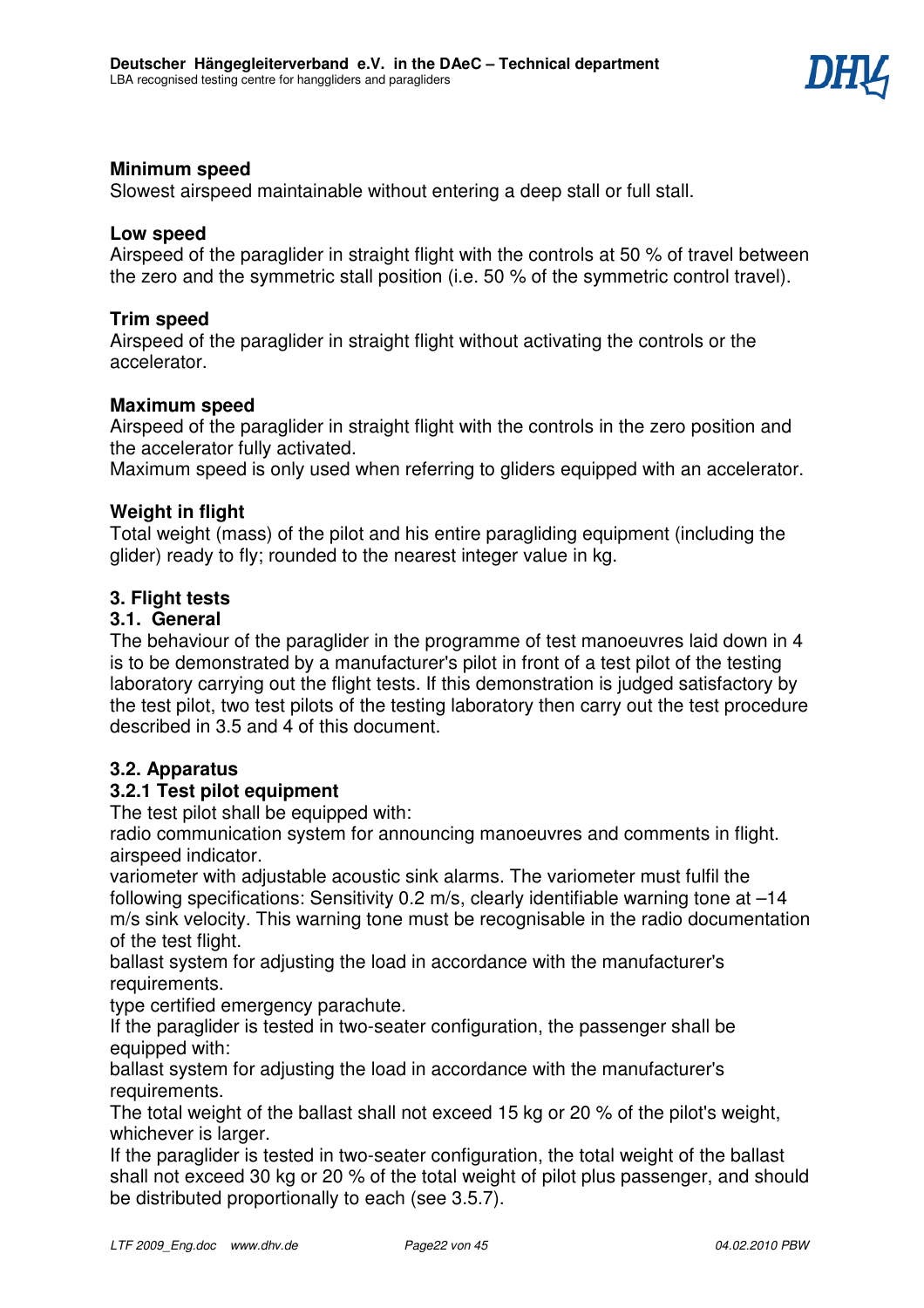

# **3.2.2. Ground equipment**

The ground personnel shall be equipped with:

telephoto video camera to review the movements and actions of the pilot and the behaviour of the paraglider;

radio link with the test pilot to record his comments directly on the videotape.

### **3.3. Test specimen 3.3.1. Selection**

A test specimen, complete with the user's manual written in German and present to the testing laboratory, ready to fly and conforming in all points to the production model.

# **3.3.2 Marking**

The test specimen supplied by the manufacturer shall be clearly marked in the following way:



*Note: all measurements are given as percentages of the flat span of the paraglider.* 

# **Marking for asymmetric collapse manoeuvre 70/75% (4.1.14.)**

Marks are to be attached to the canopy along a line from the middle of the trailing edge running at 45° to the leading edge. A tolerance area of +/- 5% of the span should also be marked either side of the main line. Marks should made from be approximately 8cm wide tape, in a contrasting colour to the canopy, and be easily visible from the ground.

# **Marking for asymmetric collapse manoeuvre 50% (4.1.14.)**

Marks are to be attached to the canopy along a line from the middle of the leading edge running at 45° to the trailing edge. No tolerance area is necessary for the 50% asymmetric collapse test. Marks should made from be approximately 8cm wide tape, in a contrasting colour to the canopy, and be easily visible from the ground. After consulting with the testing centre, marks may only be necessary on one side of the canopy.

# **Markings on control lines**

Zero and symmetric stall positions shall be marked.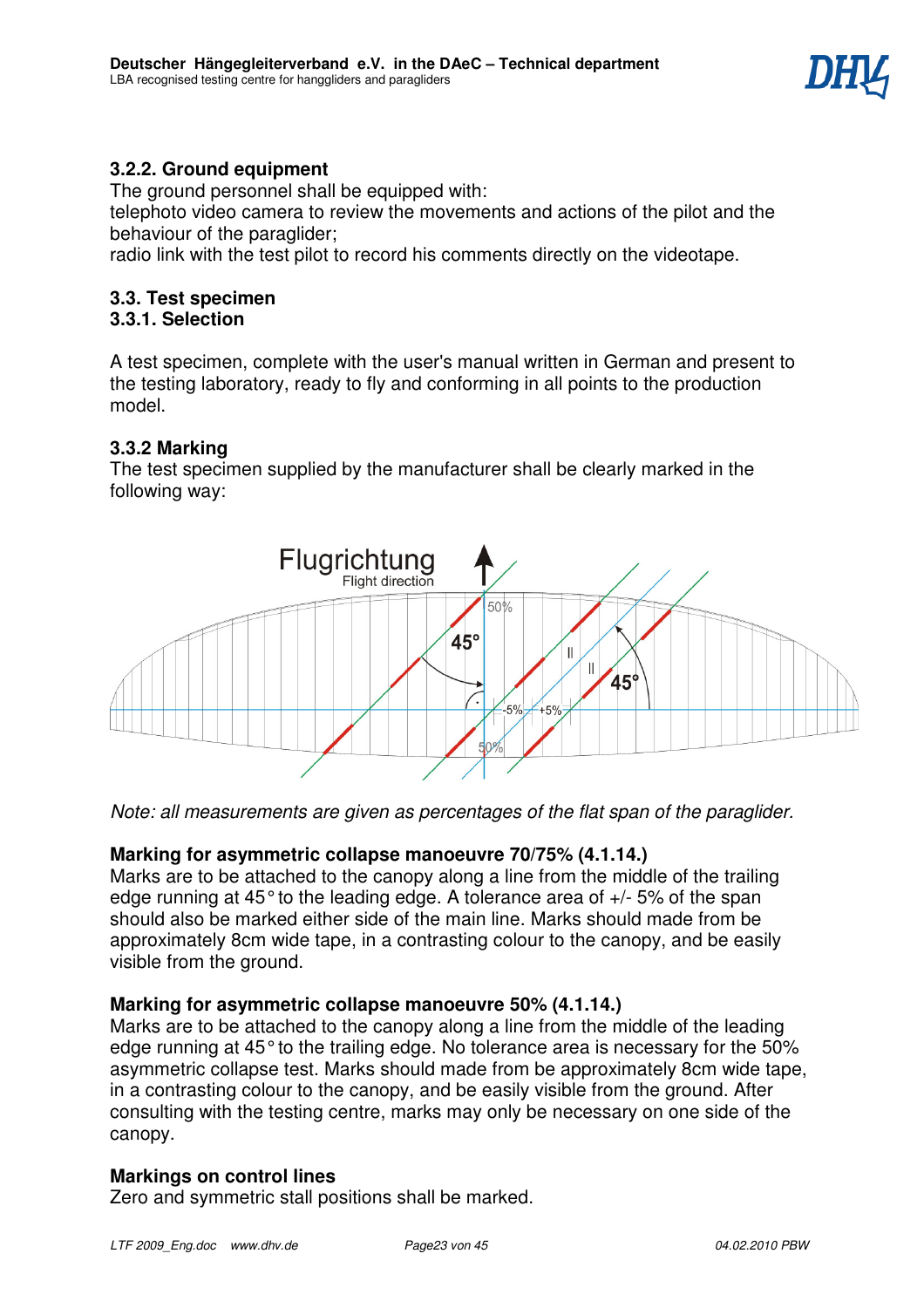

*NOTE: To mark zero and symmetric stall positions, it is recommended that manufacturers attach an additional reference line to each side of the paraglider, running from the B-riser to the seat of the harness, and incorporating elastic to maintain tension. Each reference line should be fitted with 2 adjustable toggles (e.g. tonkas™).* 

*When moving the controls to a position to be marked, the pilot moves both the controls and the appropriate tonkas down. When releasing the controls again, he lets go of the tonkas (refer to the procedure in 4.1.4). If the position of any of these marks obtained at the minimum weight in flight differs noticeably from the position obtained at the maximum weight in flight, the manufacturer is required to provide the test specimen with a second pair of identical control lines or reference lines, one marked for the minimum, the other one for the maximum weight in flight.*

# **Streamer to indicate wind direction**

A streamer 1 m long and 5 cm wide should be attached on one riser to help visualise the trajectory.

# **3.3.3. Folding lines**

If due to the geometry of a paraglider's suspension line system any type of deliberate collapse required in this document cannot be achieved in accordance with the procedure description, the manufacturer is required to attach additional lines (folding lines) to the wing of the test specimen enabling the test pilot to perform these manoeuvres.

# **3.4. Test conditions**

Meteorological conditions: wind less than 20 km/h within the test perimeter; no turbulence within the test perimeter disturbing the flight tests.

# **3.5. Test Procedure**

# **3.5.1. General**

Any test weight in flight up to 125 kg shall be achieved using 1 pilot.

If any test weight in flight exceeds 125 kg, this weight can be achieved using 1 or 2 pilots.

If any test weight in flight exceeds 155 kg, this weight shall be achieved using 2 pilots.

All weights are subject to an acceptable tolerance of +/-2 kg.

All speeds are subject to an acceptable tolerance of +/-2 km/h.

If a test manoeuvre has not been performed in precise accordance with its procedure in 4, the manoeuvre has to be repeated. (This may be due to an error of the test pilot or due to meteorological influences).

# **3.5.2. Trimmers**

If trimmers are fitted to a paraglider, then the complete test programme is repeated with the trimmers set both to the slowest and to the fastest position.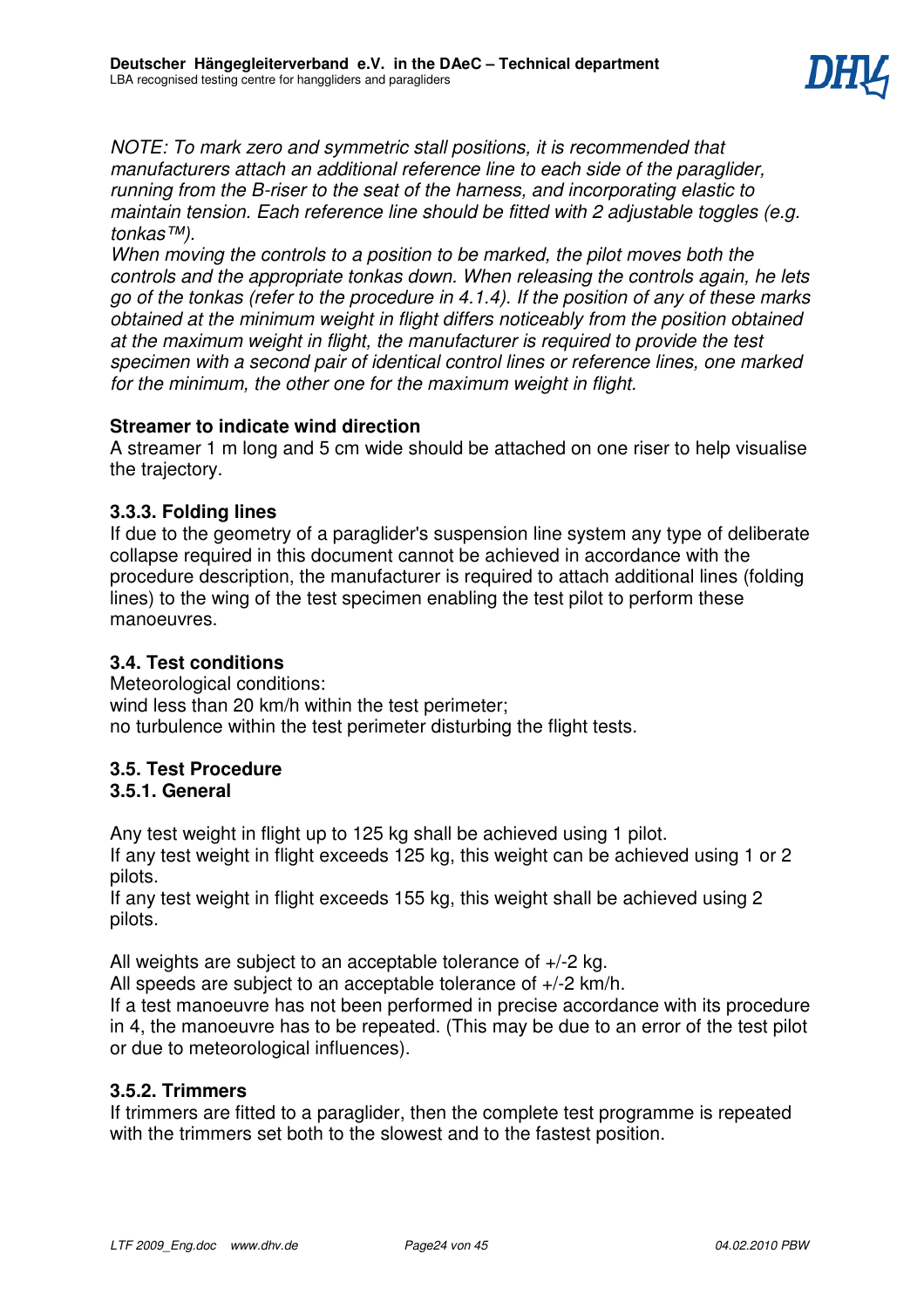

# **3.5.3. Other adjustable or removable devices**

If the paraglider is equipped with other adjustable or removable devices which are not covered explicitly in this clause and which may influence its flight characteristics or its control, the paraglider shall be tested in the least favourable (symmetric) configuration.

# **3.5.4. Video documentation**

All manoeuvres of the test flight program except 4.1.1, 4.1.2, 4.1.3, 4.1.4, 4.1.16 and 4.1.24 must be filmed per video camera. Should video documentation be explicitly required for manoeuvres 4.1.1 to 4.1.24, then the test pilot must fly at a defined course to the camera at the beginning of the manoeuvre:

Profile course: the pilot must fly a course perpendicular to the camera axis. Frontal course: the pilot must fly a course parallel towards the camera axis. Rear course: the pilot must fly a course parallel away from the camera axis.

# **3.5.5. Radio documentation**

Any comments of the pilot in flight shall be recorded on the video. Using the radio connection to the camera:

the test pilot shall announce which manoeuvre is about to follow;

the test pilot shall add any comment helping to evaluate the glider's behaviour (optional);

the test pilot shall announce if he is sure any manoeuvre just performed was not valid for some reason;

the variometer sink alarm at –14m/s during manoeuvre 4.1.22 shall be transmitted.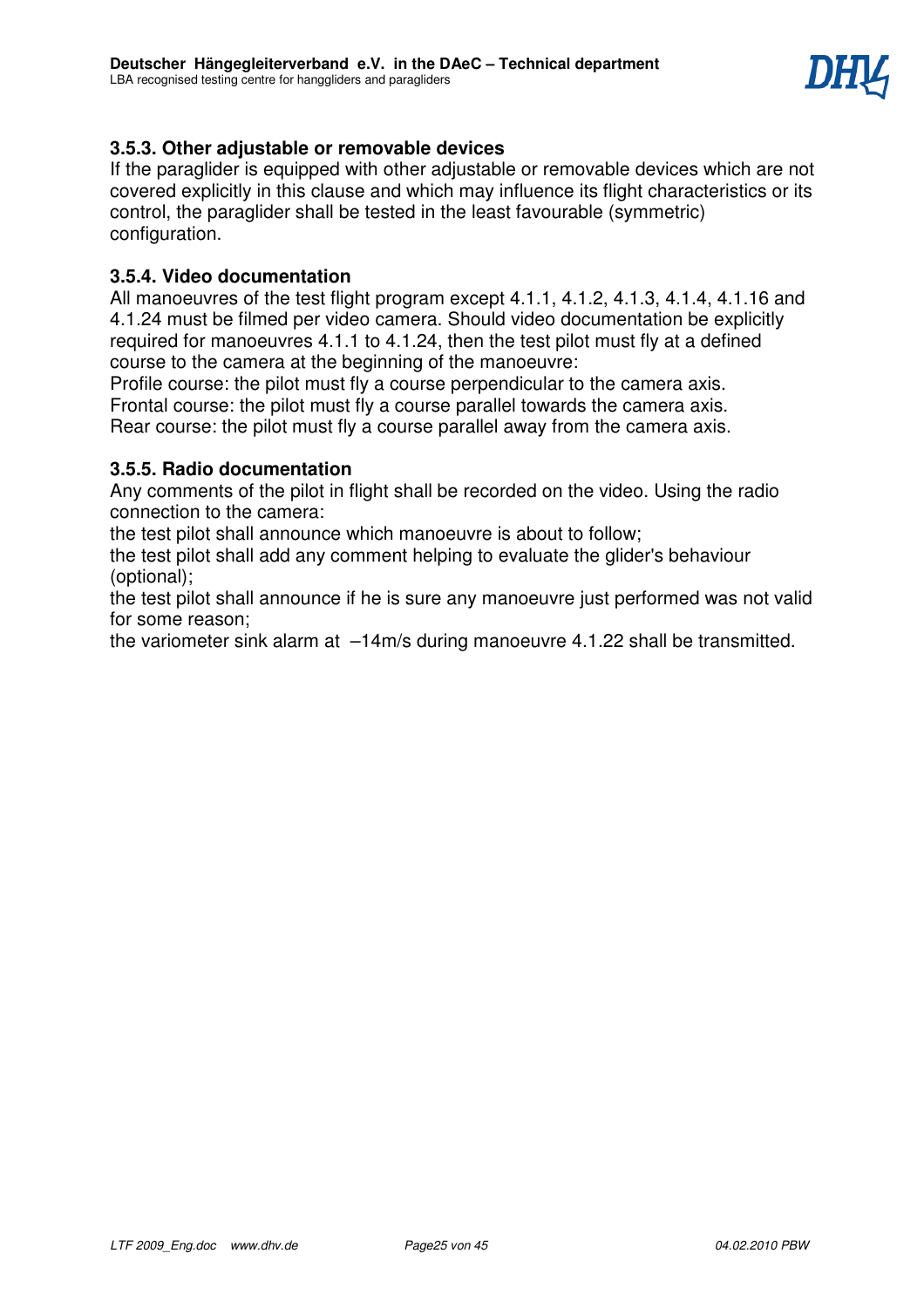

# **3.5.6. Harness dimensions**

The test pilot (and the passenger when testing in two-seater configuration) shall use a harness with a distance of 42 cm from the paraglider riser (or spreader bar) attachment points (measured from connector centrelines) perpendicular to the seat board top surface



The horizontal distance of the paraglider riser attachment points (measured from connector centrelines) shall be set to 42 cm.

In the case of a pilot's weight of less than 50 kg the horizontal dimension is reduced to 38 cm.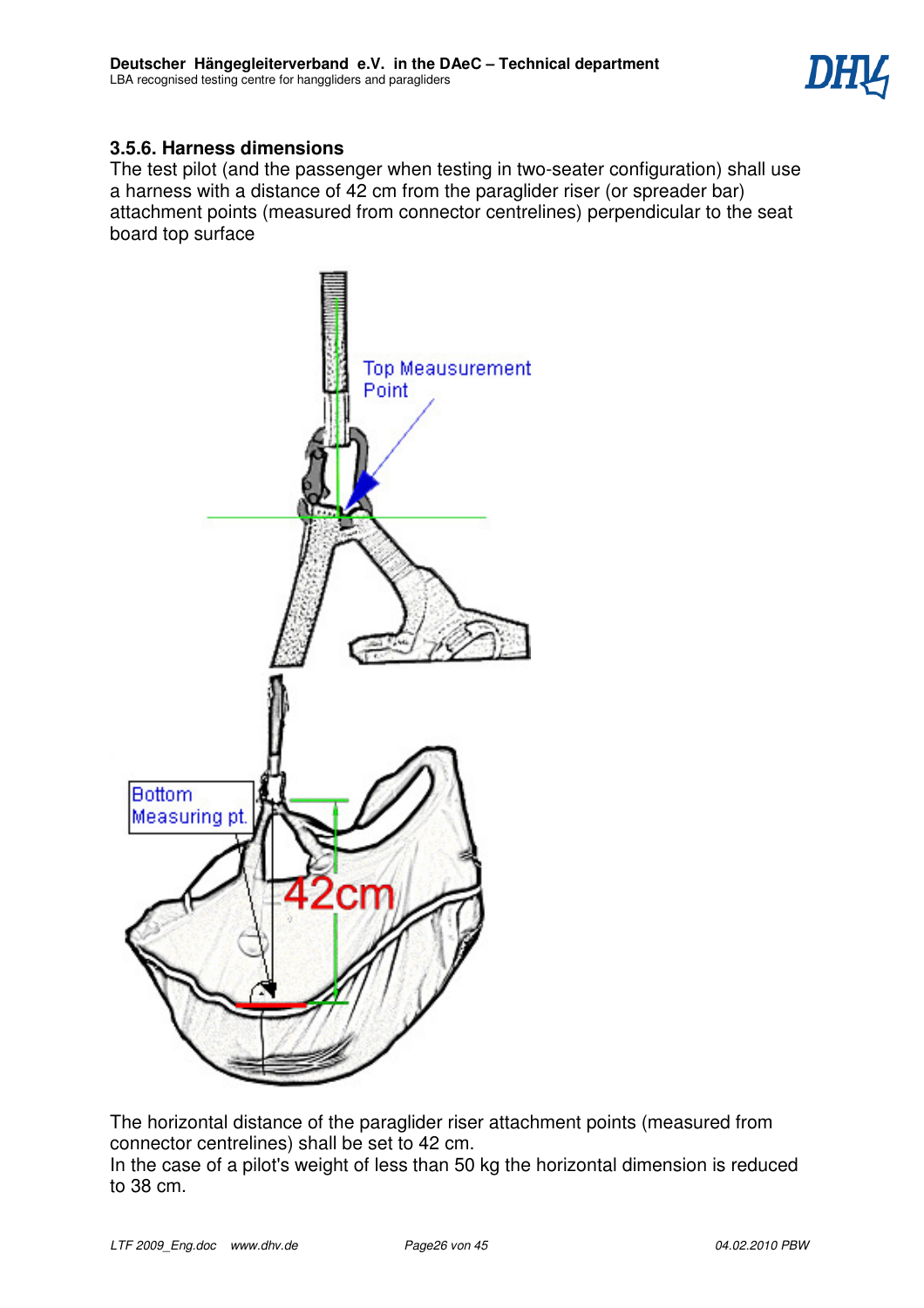

In the case of a pilot's weight of more than 80 kg the horizontal dimension is increased to 46 cm.



When testing in two-seater configuration the horizontal dimension of the passenger's harness is set to the same width as the pilot's harness. The pilot's weight is defined at pilot's bodyweight plus any ballast carried.

# **3.5.7. Ballast**

Any ballast shall be tightly attached to the pilot and positioned as close as possible to the centre of gravity of a pilot sitting in the harness not carrying any ballast. When testing in two-seater configuration any ballast carried by the passenger shall be attached following the same principles as for the pilot's ballast. The use of water ballast is recommended for safety reasons.

# **3.5.8. Sitting position**

Unless the test procedure states otherwise, the test pilot should adopt a normal upright sitting position with his feet perpendicularly below his knees.

# **3.5.9. Controls in hand**

Unless the test procedure states otherwise, the controls are always held in the pilot's hands. The term 'releasing the controls' means taking all tension off the control lines.

# **3.5.10. Wraps**

The test pilot should never use wraps unless the test procedure requires this.

# **3.5.11. Maximum travel of the accelerator**

The accelerator is considered to be fully activated when the mechanical limits of the glider are reached and further action on the accelerator does not result in a further decrease of the angle of attack.

# **3.5.12. Timing when starting test measurements**

In test manoeuvres 4.1.11., 4.1.12., 4.1.14., 4.1.20., 4.1.21. timing starts from the instant that the controls reach the zero position after the pilot releases them.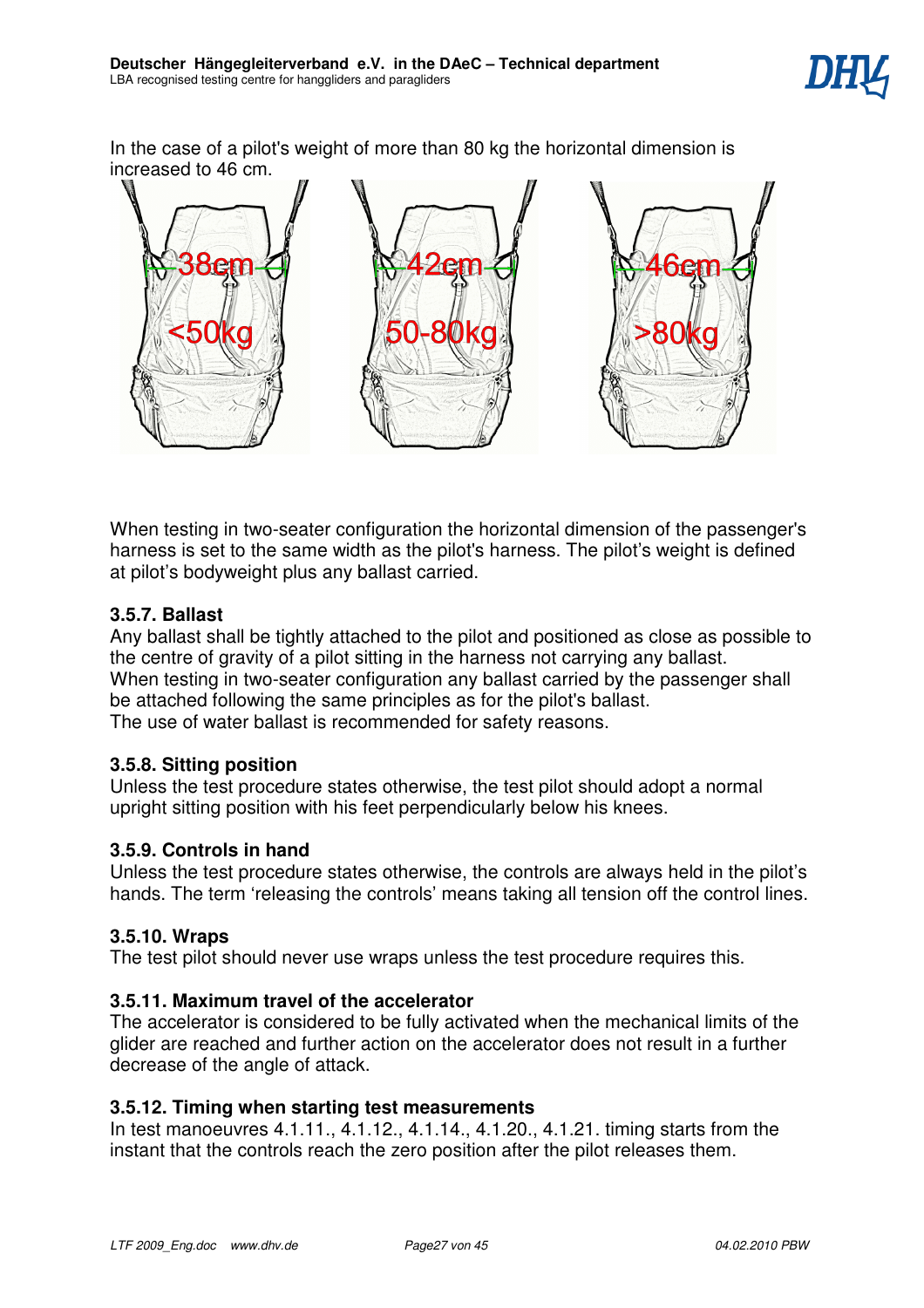

# **3.5.13. Timing when exiting stalled flight conditions**

The glider is considered to have exited tests 4.1.11., 4.1.12. and 4.1.19. when it reaches its furthest

forward pitching point.

If there is no noticeable pitching, the glider is considered to have exited any of these tests when the streamer on the riser indicates 45° to the horizon.

# **3.5.14. Exiting developed spin rotation**

The glider is considered to have exited a developed spin when the airflow is reattached over the full span.

# **3.5.15. Pitch angles**

Measurement is of the change of angle. A straight line taken from the leading edge at the centre of the canopy to the pilot's buttocks is compared to the horizon before and after the manoeuvre.

# **3.5.16. Keeping on course**

The paraglider is considered to have kept its course throughout a test if it stays within 15° either side of its original course.

# **3.5.17. Twist**

In test 4.1.14 a twist has occurred, when after 5 s or after a turn of 360° the pilot's position still is rotated more than 180° relative to the glider.

# **3.5.18. Collapse on the opposite side**

In test 4.1.14 a collapse on the opposite side has occurred when less than 50 % of the span of the

paraglider's leading edge is affected. If more than 50 % of the span is affected, this is a cascade.

# **4. Flight testing program and classification scheme**

# **4.1. Manoeuvres and classification**

Tests detailed in this section are to be documented with test protocols only. All resulting classification decisions are also to be documented in the protocols.

# **4.1.1. Inflation/take-off test**

The inflation shall take place on a slope between 10 % and 33 %.

It shall be carried out in headwinds of less than 8 km/h (measured about 1,5 m above the ground) and shall be repeated twice (to ensure the genuine behaviour is established).

The test pilot uses a normal forward launch technique (controls and A-risers in the hands, the other risers in the elbows, A-lines just tight, constant steady acceleration). If a special take off technique is required for a paraglider then this information shall be contained in the user's manual, and the test pilot shall follow these instructions.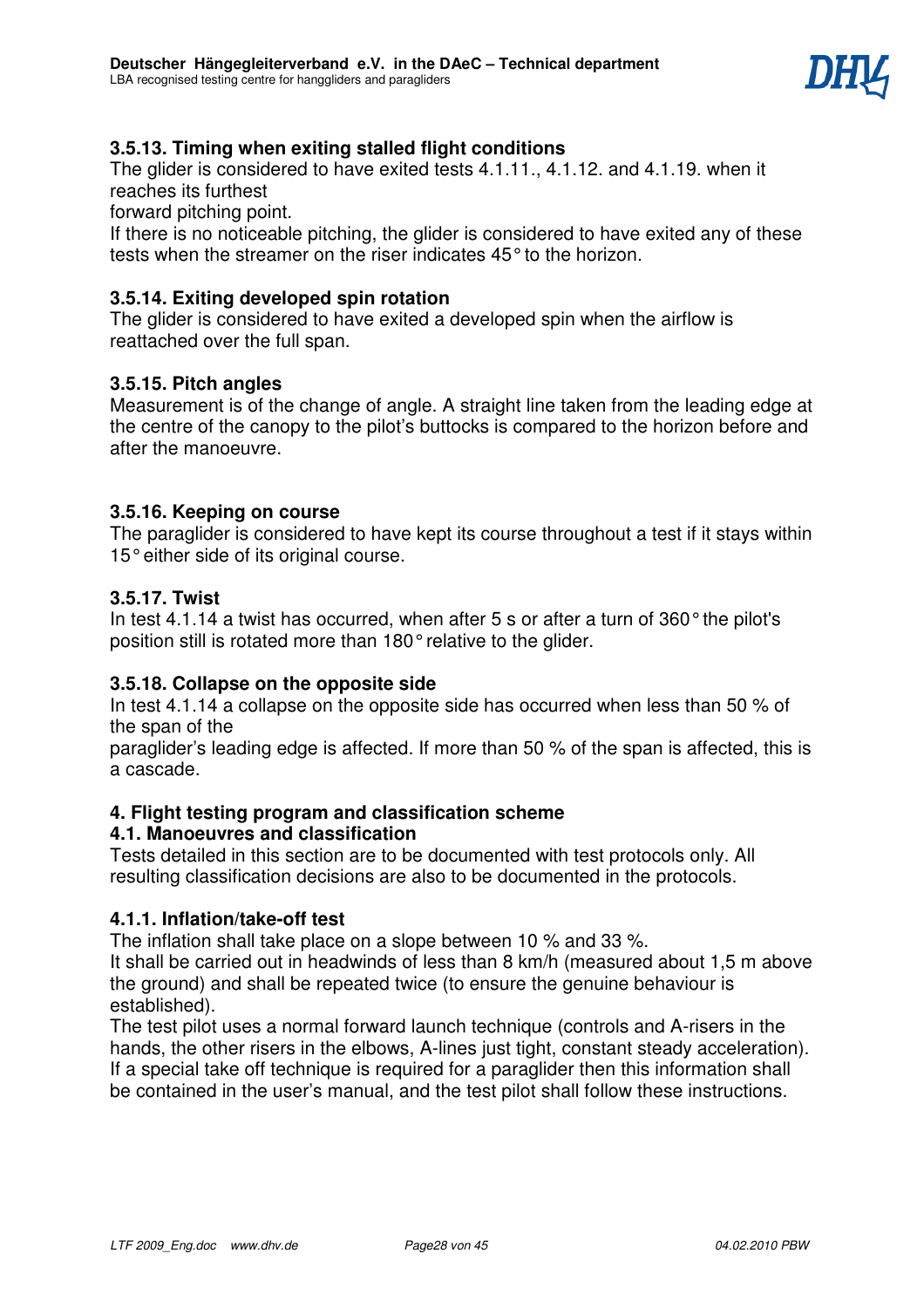| <b>Measurement</b>                  | <b>Result</b>                       | <b>Classification</b> |
|-------------------------------------|-------------------------------------|-----------------------|
|                                     | Smooth, easy and<br>constant rising | A                     |
|                                     |                                     |                       |
| Rising behaviour                    | Overshoots, shall be                | С                     |
|                                     | slowed down to avoid a              |                       |
|                                     | front collapse                      |                       |
|                                     | Hangs back                          |                       |
| Special take off technique required | <b>No</b>                           | А                     |
|                                     | Yes                                 |                       |

# **4.1.2. Landing**

The pilot shall make a normal landing (straight final glide at trim speed) on level ground, into a wind of less than 8 km/h (measured about 1,5 m above the ground), using the controls only.

If a special landing technique is required for a paraglider then this information shall be contained in the user's manual, and the test pilot shall follow these instructions.

### **Evaluation**

| <b>Measurement</b>                 | <b>Result</b> | <b>Classification</b> |
|------------------------------------|---------------|-----------------------|
| Special landing technique required | No            |                       |
|                                    | <b>Yes</b>    |                       |

# **4.1.3. Speeds in straight flight test**

Assess the trim speed in 10 s stabilised straight flight and then the minimum speed in 10 s stabilised straight flight.

# **Evaluation**

| <b>Measurement</b>                    | <b>Result</b>      | <b>Classification</b> |
|---------------------------------------|--------------------|-----------------------|
| Trim speed more than 30 km/h          | Yes                | А                     |
|                                       | <b>No</b>          |                       |
| Speed range using the controls larger | Yes                | A                     |
| than                                  | <b>No</b>          |                       |
| $10 \text{ km/h}$                     |                    |                       |
|                                       | Less than 25 km/h  | Α                     |
| Minimum speed                         | 25 km/h to 30 km/h | B                     |
|                                       | More than 30 km/h  |                       |

# **4.1.4. Control forces and travel**

Check the zero position and the symmetric stall position reference marks.

The symmetric stall position is checked by stabilising the paraglider in straight flight at trim speed.

Over a period of 5 s gradually lower both controls to the symmetric stall position marks, being careful not to induce pitch oscillations. In this position the paraglider must enter a full stall within 3 seconds.

Assess the control forces throughout the procedure.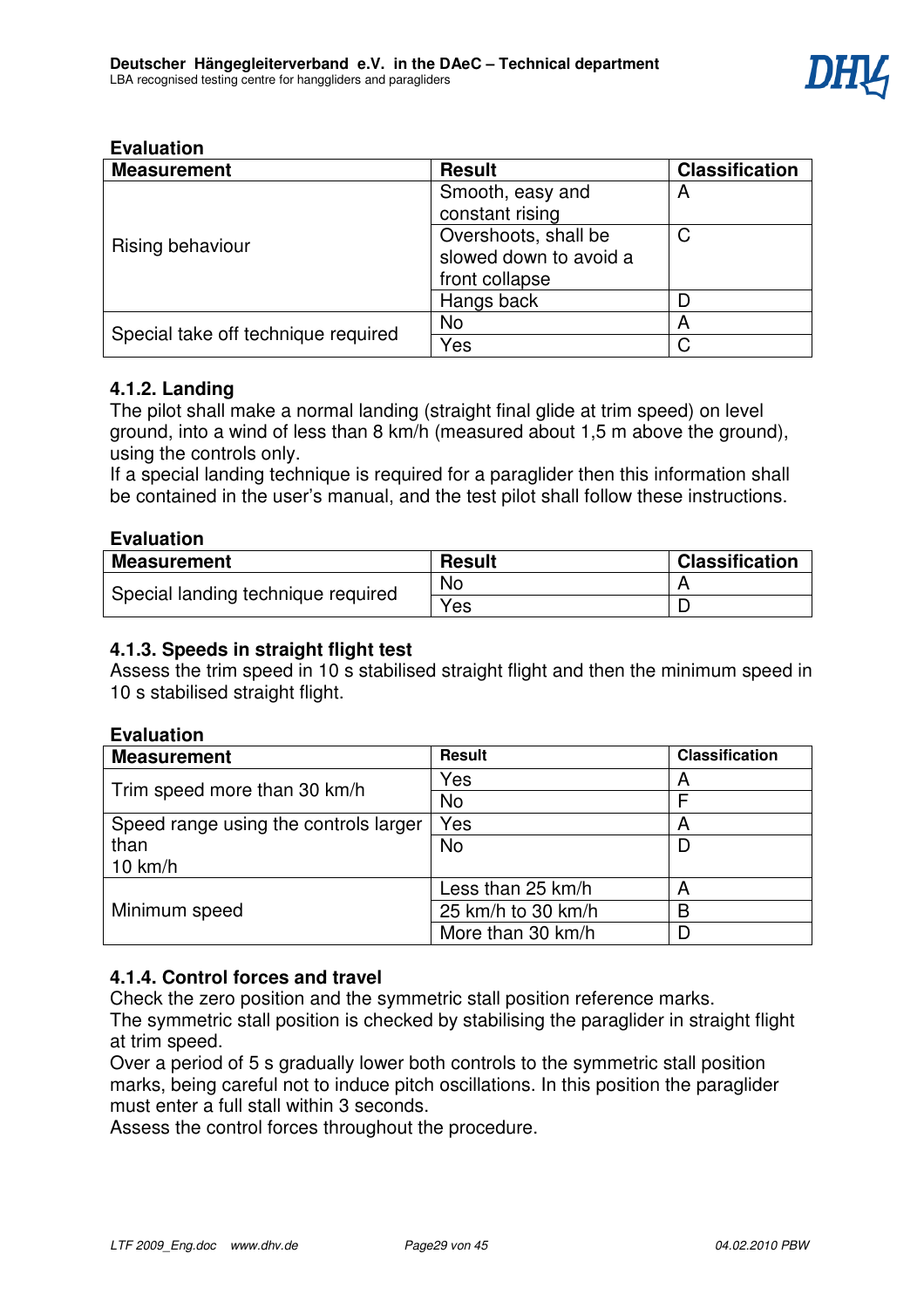

| <b>Measurement</b>            | <b>Result</b>            |              |             | <b>Classification</b> |
|-------------------------------|--------------------------|--------------|-------------|-----------------------|
|                               | Symmetric control travel |              |             |                       |
|                               | Max. weight in           | Max. weight  | Max. weight |                       |
| Symmetric control<br>pressure | flight                   | in flight    | in flight   |                       |
|                               | $< 80$ kg                | 80 kg to 100 | $>100$ kg   |                       |
|                               |                          | kg           |             |                       |
|                               | > 55                     | > 60         | > 65        | A                     |
| Increasing                    | 40 to 55                 | 45 to 60     | 50 to 65    | C                     |
|                               | 35 to 40                 | 35 to 45     | 35 to 50    | D                     |
|                               | $<$ 35                   |              |             | F                     |
|                               | > 55                     | > 60         | >65         | B                     |
| Approximately                 | 40 to 55                 | 45 to 60     | 50 to 65    | C                     |
| constant                      | 35 to 40                 | 35 to 45     | 35 to 50    | F                     |
|                               | $<$ 35                   |              |             | F                     |
|                               | > 55                     | >60          | >65         | F                     |
|                               | 40 to 55                 | 45 to 60     | 50 to 65    | F                     |
| Decreasing                    | 35 to 40                 | 35 to 45     | 35 to 50    | F                     |
|                               | $<$ 35                   |              |             | F                     |

# **4.1.5. Pitch stability exiting accelerated flight**

This test is only required for paragliders equipped with an accelerator. The paraglider should be flown on a straight course at maximum speed. The accelerator should then be released abruptly, and the behaviour of the paraglider assessed.

Camera: profile course.

# **Evaluation**

| <b>Measurement</b>         | Result                          | <b>Classification</b> |
|----------------------------|---------------------------------|-----------------------|
|                            | Dive forward $\langle 30^\circ$ |                       |
| Dive forward angle on exit | Dive forward $30^\circ$ to 60   |                       |
|                            | Dive forward $>60^\circ$        |                       |
|                            | No                              |                       |
| Collapse occurs            | Yes                             |                       |

# **4.1.6. Pitch stability operating controls during accelerated flight**

This test is only required for paragliders equipped with an accelerator. Activate both controls symmetrically to 25 % of the symmetric control range within 2 s.

Hold that position for 2 s. Then slowly release both controls.

# **Evaluation**

| <b>Measurement</b> | <b>Results</b> | <b>Classification</b> |
|--------------------|----------------|-----------------------|
| Collapse occurs    | No.            |                       |
|                    | <b>Yes</b>     |                       |

# **4.1.7. Roll stability and damping**

Induce the maximum possible roll angle achievable by quickly activating and releasing each control in turn to the symmetric stall position marks once without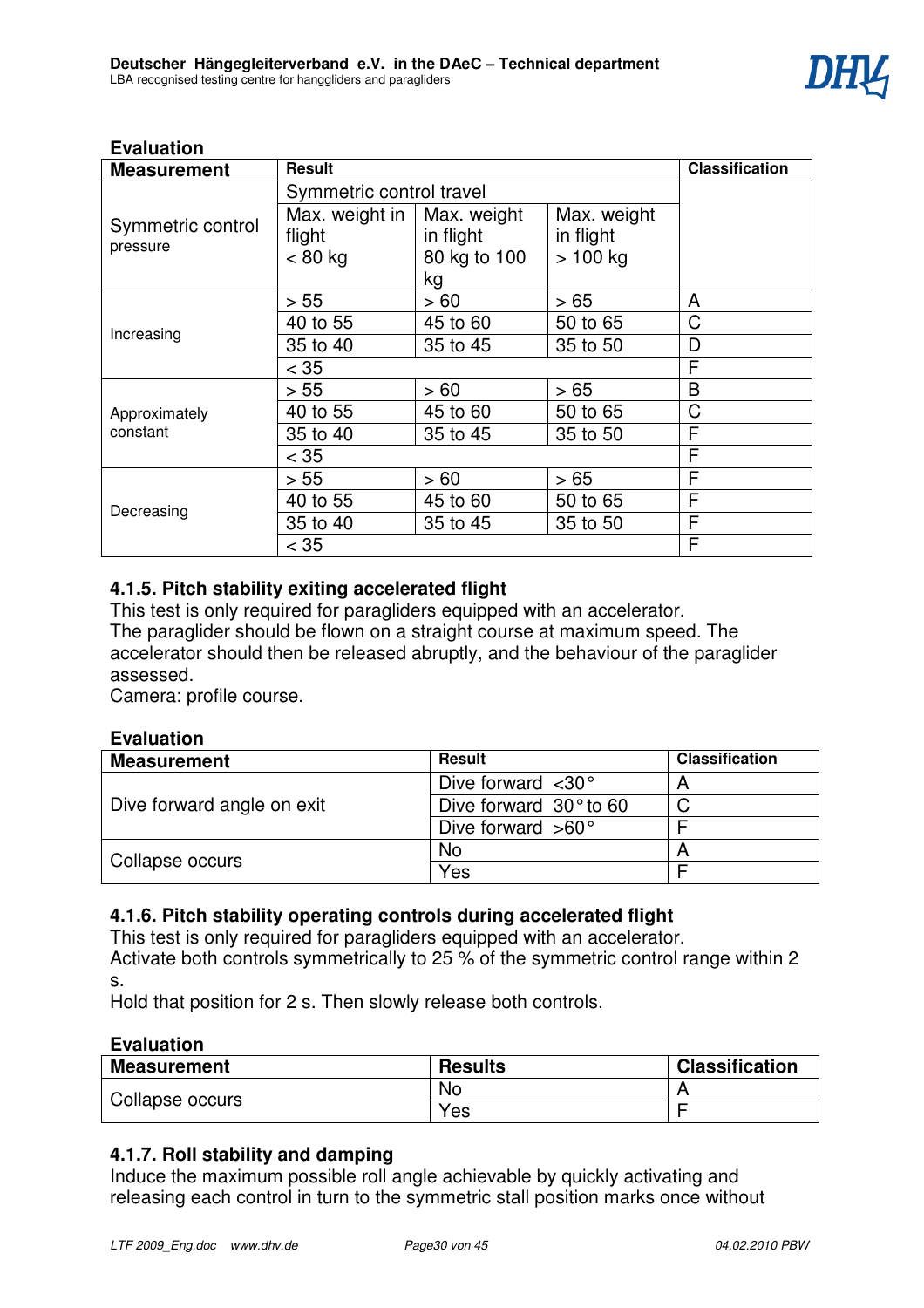

inducing a stall, spin or collapse. The timing of the control inputs is selected by the test pilot to maximise the roll angle.

Then observe the glider's immediate behaviour.

# **Evaluation**

| <b>Measurement</b>  | <b>Results</b> | <b>Classification</b> |
|---------------------|----------------|-----------------------|
| <b>Oscillations</b> | Reducing       |                       |
|                     | Not reducing   |                       |

# **4.1.8. Stability in gentle spirals**

Stabilise the glider in straight flight at trim speed.

By use of the controls only, direct the paraglider into a gentle spiral between 3 m/s and 5 m/s sink rate, such that the least stable behaviour (least tendency to exit the turn) is established. Maintain this sink rate for one turn.

Then release the controls over a period of 2 s and observe the paraglider's behaviour.

If the turn clearly tightens, the pilot acts to recover the glider. Otherwise the pilot waits for two turns to establish the glider's behaviour.

The pilot shall not counteract inertia effects on his body at any stage.

### **Evaluation**

| <b>Measurement</b>                    | <b>Results</b>        | <b>Classification</b> |
|---------------------------------------|-----------------------|-----------------------|
| Tendency to return to straight flight | Spontaneous exit      |                       |
|                                       | Turn remains constant |                       |
|                                       | Turn tightens         |                       |

# **4.1.9. Behaviour in a steeply banked turn**

Stabilise the glider in straight flight at trim speed.

Without using a counter-turn, and by steadily activating the inside control, quickly direct the paraglider into the steepest possible spiral dive achievable in two turns (without inducing a spin or a collapse).

Measure the descent rate and document in the test protocol.

The pilot shall not counteract inertia effects on his body at any stage. Any relevant observations e.g. particularly fast acceleration of the glider, must be noted and commented on in the test protocol.

### **Evaluation**

| <b>Measurement</b>            | <b>Results</b>   | <b>Classification</b> |
|-------------------------------|------------------|-----------------------|
|                               | $< 12$ m/s       |                       |
| Sink velocity after two turns | 12 m/s to 14 m/s |                       |
|                               | $>14$ m/s        | B                     |

# **4.1.10. Symmetric front collapse test**

Stabilise the glider in straight flight at trim speed.

Release the controls and attach them to the risers (however, for safety reasons, the controls may be kept in the hands if the front collapse is achievable without significantly affecting the trailing edge).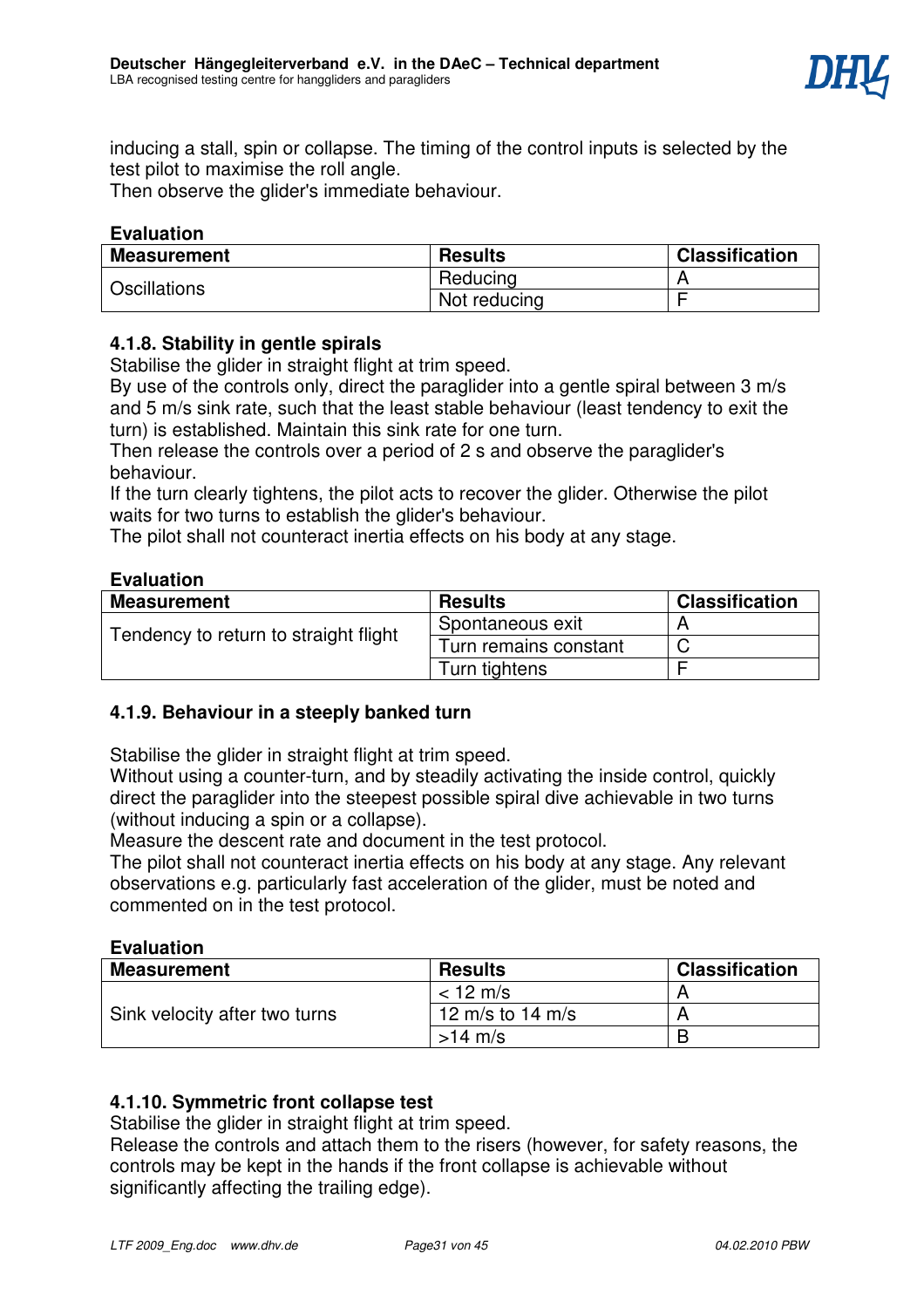

Then by abruptly pulling the appropriate lines or risers, induce a symmetric front collapse over the entire leading edge with as little as possible, but at least 40 % of centre chord affected. As soon as the collapse is achieved, let go of the lines/risers. If the paraglider has not recovered spontaneously after 5 s or after 180° of turn (which ever happens first), the pilot acts on the controls to recover (without inducing a deliberate stall).

If the return to normal flight is not easily recognisable, and visible on the video documentation (marked forward pitching or acceleration) , then the test pilot should activate one control to 50% after 3-5 seconds in order to indicate if normal flight has been restored.

If the paraglider is equipped with an accelerator then the following additional test is required:

Stabilise the glider in straight flight at maximum speed.

Release the controls and attach them to the risers (however, for safety reasons, the controls may be kept in the hands if the front collapse is achievable without significantly affecting the trailing edge).

Then by abruptly pulling the appropriate lines or risers, induce a symmetric front collapse over the entire leading edge. As soon as the collapse is achieved, let go of the accelerator and the lines/risers.

If the paraglider has not recovered spontaneously after 5 s or after 180° of turn (which ever happens first), the pilot acts on the controls to recover (without inducing a deliberate stall). If the return to normal flight is not easily recognisable, and visible on the video documentation (marked forward pitching or acceleration) , then the test pilot should activate one control to 50% after 3-5 seconds in order to indicate if normal flight has been restored.

Camera: Profile course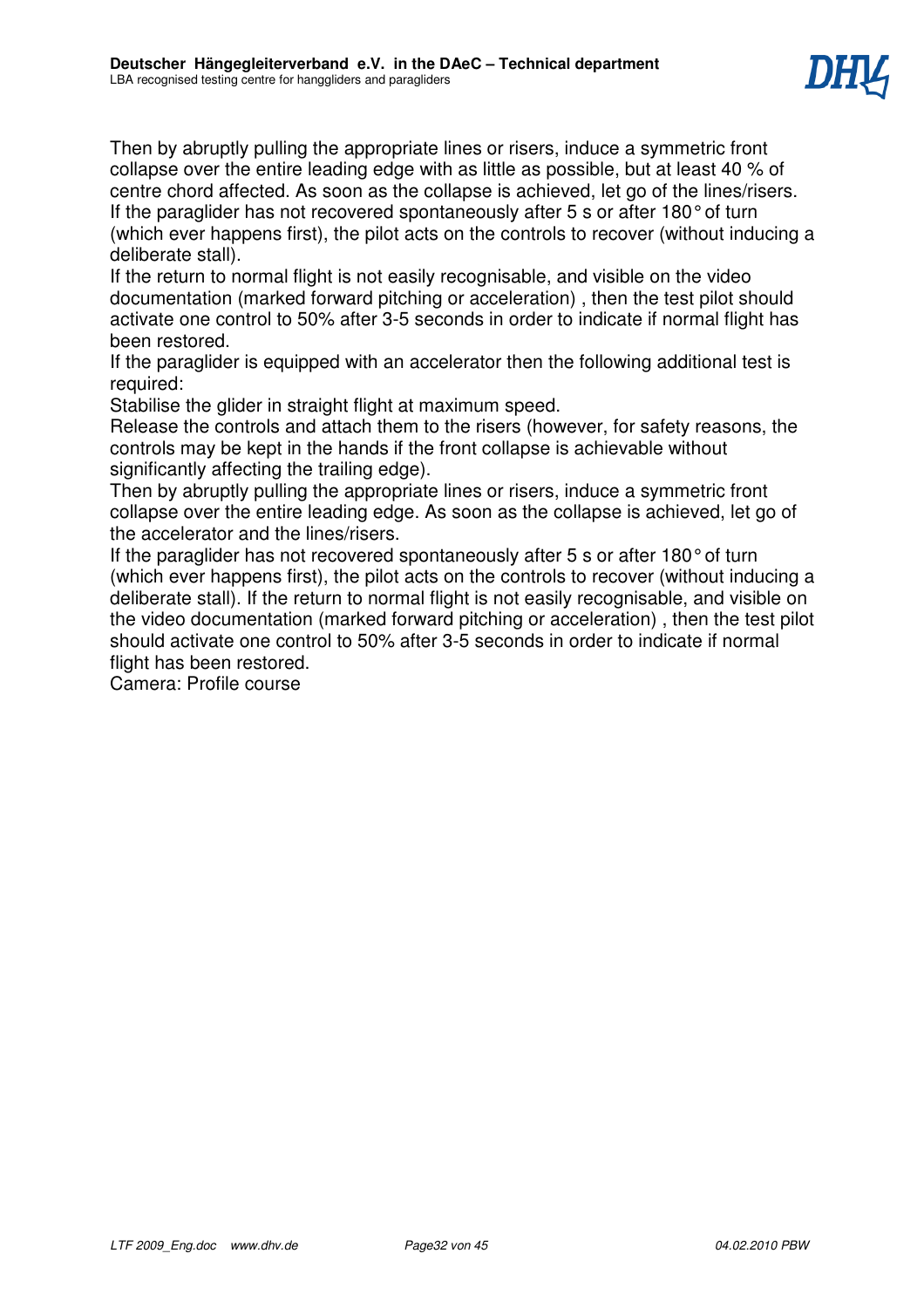

| <b>Measurement</b> | <b>Results</b>                                              | <b>Classification</b> |
|--------------------|-------------------------------------------------------------|-----------------------|
|                    | Rocking back <45°                                           | A                     |
| Entry              | Rocking back $> 45^{\circ}$                                 | С                     |
|                    | Spontaneous in $<$ 3 s                                      | A                     |
|                    | Spontaneous in 3 s to 5 s                                   | B                     |
| Recovery           | Recovery through pilot action in<br>less than a further 3 s | D                     |
|                    | Recovery through pilot action in<br>a further $3 - 5s$      | D                     |
|                    | Recovery through pilot action in<br>more than a further 5 s | E                     |

| <b>Measurement</b>                                   | <b>Results</b>                             |                                 | <b>Classificatio</b> |
|------------------------------------------------------|--------------------------------------------|---------------------------------|----------------------|
|                                                      |                                            |                                 | n                    |
|                                                      | Dive forward 0° to 30°                     | Stays on course                 | A                    |
|                                                      | Dive forward $0°$ to 30°                   | Enters a turn $<$ 90 $^{\circ}$ | A                    |
|                                                      | Dive forward $0°$ to 30°                   | Enters a turn 90°-180°          | $\mathsf C$          |
|                                                      | Dive forward $30^\circ$ to<br>$60^{\circ}$ | Stays on course                 | B                    |
|                                                      | Dive forward 30° to<br>$60^{\circ}$        | Enters a turn $<$ 90 $^{\circ}$ | B                    |
| Dive forward angle and/or<br>entering a turn on exit | Dive forward $30^\circ$ to<br>$60^{\circ}$ | Enters a turn 90°-180°          | C                    |
|                                                      | Dive forward $60^\circ$ to<br>$90^{\circ}$ | Stays on course                 | D                    |
|                                                      | Dive forward $60^\circ$ to<br>$90^{\circ}$ | Enters a turn $<$ 90 $^{\circ}$ | D                    |
|                                                      | Dive forward 60° to<br>$90^{\circ}$        | Enters a turn 90°-180°          | F                    |
|                                                      | Dive forward $>90^\circ$                   | Stays on course                 | F                    |
|                                                      | Dive forward >90°                          | Enters a turn $<$ 90 $^{\circ}$ | F                    |
|                                                      | Dive forward >90°                          | Enters a turn 90°-180°          | F                    |
| Cascade occurs                                       | No                                         |                                 | A                    |
|                                                      | Yes                                        |                                 | F                    |

# **4.1.11. Exiting deep stall (parachutal stall)**

Slow down the paraglider using the controls to obtain a trajectory as close as possible to the vertical without significantly changing the shape of the wing (deep stall). If a deep stall cannot be achieved due to a very long control travel, the pilot takes wraps to shorten the control lines.

If a deep stall is achieved, maintain it for 3 s.

Then release the controls smoothly and gradually (in about 2 s) to the zero position. If the glider does not recover in 5 s then intervene in accordance with the user's manual.

Camera: Profile course.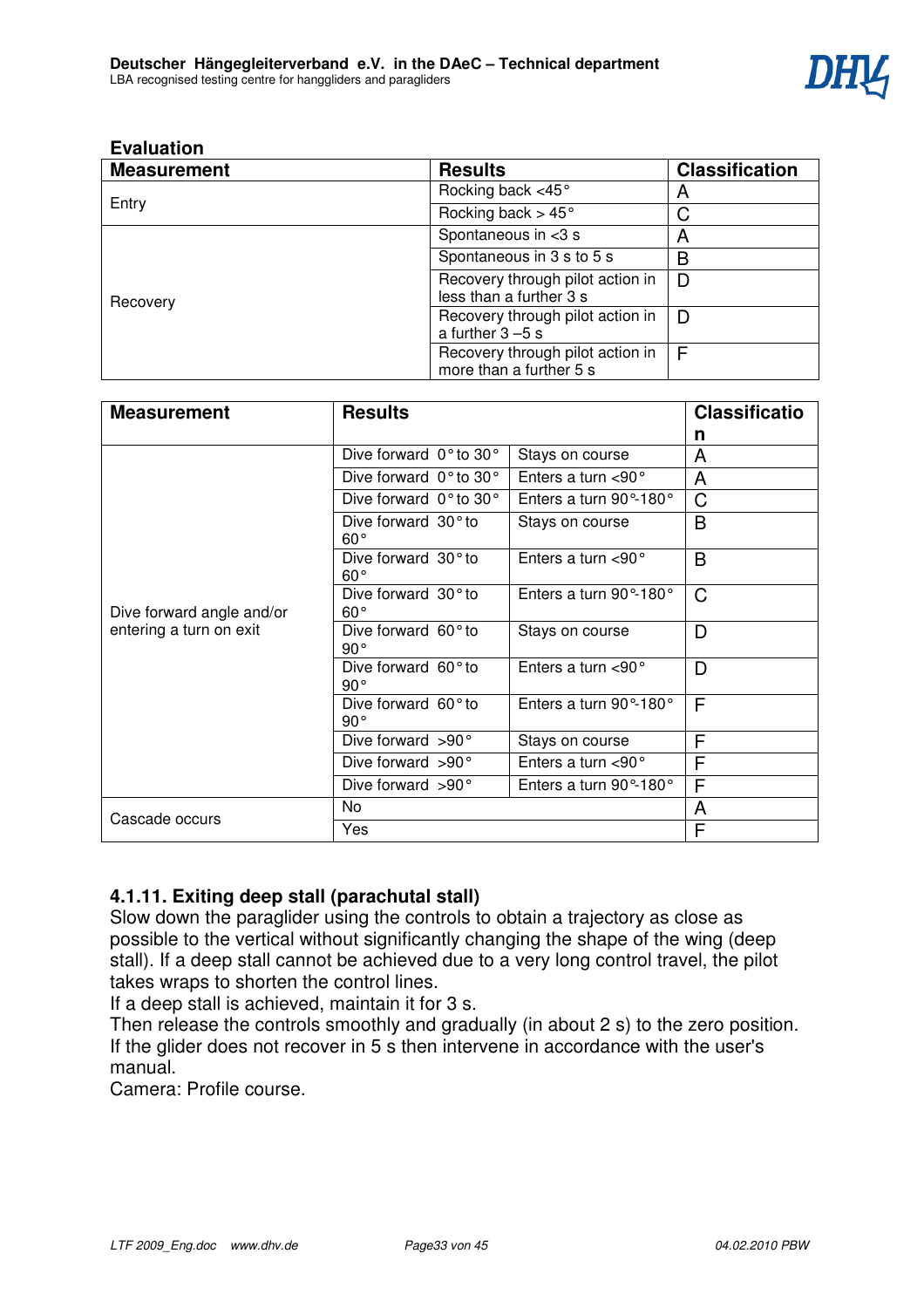

| <b>Measurement</b>             | <b>Results</b>                                              | <b>Classification</b> |
|--------------------------------|-------------------------------------------------------------|-----------------------|
|                                | Yes                                                         | А                     |
| Deep stall achieved            | No.                                                         | A                     |
|                                | Spontaneous in <3 s                                         | A                     |
|                                | Spontaneous in 3 s to 5 s                                   | C                     |
| Recovery                       | Recovery through pilot action in<br>less than a further 5 s | D                     |
|                                | Recovery through pilot action in<br>more than a further 5 s | F                     |
|                                | Dive forward 0° to 30°                                      | A                     |
|                                | Dive forward 30° to 60°                                     | B                     |
| Dive forward angle on recovery | Dive forward 60° to 90°                                     | D                     |
|                                | Dive forward $>90^\circ$                                    | F                     |
| Change of course               | Changing course less than 45°                               | A                     |
|                                | Changing course more than 45°                               | C                     |
| Cascade occurs                 | No.                                                         | A                     |
|                                | Yes                                                         | F                     |

# **4.1.12. High angle of attack recovery**

Attain a trajectory as close as possible to the vertical (deep stall), without activating the controls or the accelerator, and with the minimum amount of deformation of the canopy (usually by using the minimum necessary pull-down of the B-risers). Maintain this exacting condition for 3 s.

Then release the risers over a 3 s period, symmetrically and continuously. If the return to normal flight is not easily recognisable, and visible on the video documentation (marked forward pitching or acceleration) , then the test pilot should activate one control to 50% after 3-5 seconds in order to indicate if normal flight has been restored.

Camera: Profile course

# **Evaluation**

| <b>Measurement</b> | <b>Results</b>                                              | <b>Classification</b> |
|--------------------|-------------------------------------------------------------|-----------------------|
| Recovery           | Spontaneous in $<$ 3 s                                      | n                     |
|                    | Spontaneous in 3 s to 5 s                                   |                       |
|                    | Recovery through pilot action in<br>less than a further 3 s | D                     |
|                    | Recovery through pilot action in<br>more than a further 3 s |                       |
| Cascade occurs     | No.                                                         | $\overline{a}$        |
|                    | Yes                                                         |                       |

# **4.1.13. Recovery from a developed full stall test**

Stabilise the glider in straight flight at minimum speed. Fully apply the controls and hold that position until the paraglider is in a maintained full stall. If a full stall cannot be achieved due to a very long control travel, the pilot takes wraps to shorten the control lines. Release the controls slowly and symmetrically, until the canopy has approximately regained its inflated span. Then quickly and symmetrically fully release the controls in a period of 1 s.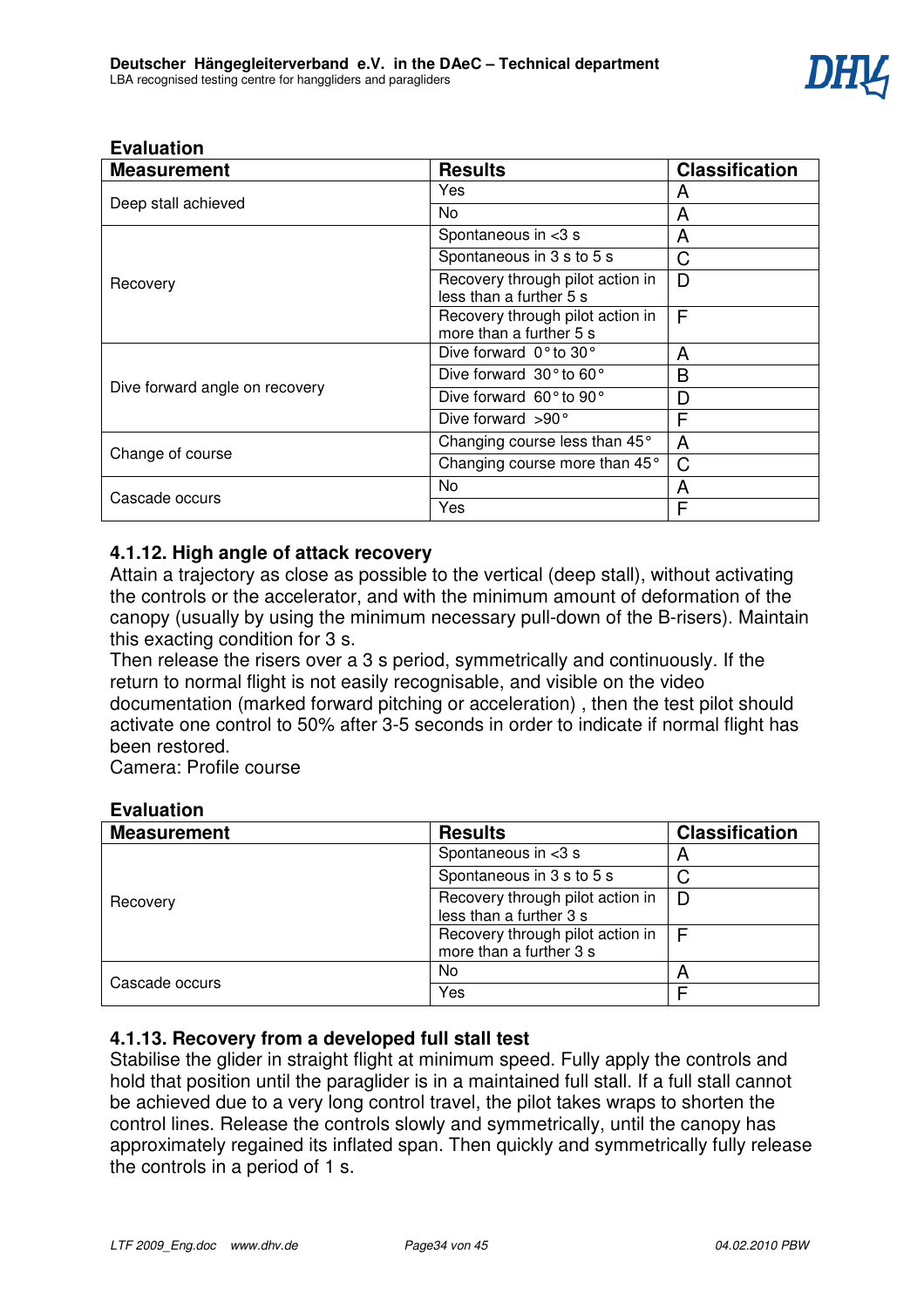

If an asymmetric collapse occurs, it is assumed that the release has not been sufficiently symmetrical, and the test manoeuvre should be repeated. If any pitch oscillations don't die out, the controls are to be fully released when the canopy, rocking forward, arrives above the pilot. Camera: profile course

| <b>Evaluation</b>                     |                          |                       |  |
|---------------------------------------|--------------------------|-----------------------|--|
| <b>Measurement</b>                    | <b>Results</b>           | <b>Classification</b> |  |
|                                       | Dive forward 0° to 30°   | A                     |  |
|                                       | Dive forward 30° to 60°  | B                     |  |
| Dive forward angle on exit            | Dive forward 60° to 90°  | C                     |  |
|                                       | Dive forward $>90^\circ$ | F                     |  |
|                                       | No collapse              | A                     |  |
| Collapse                              | Symmetric collapse       | C                     |  |
| Cascade occurs (other than collapses) | No                       | A                     |  |
|                                       | Yes                      | F                     |  |
| Rocking back on entry                 | $<$ 45 $^{\circ}$        | A                     |  |
|                                       | $>45^\circ$              | C                     |  |
|                                       | Most lines tight         | A                     |  |
| Line tension                          | Many visibly slack lines | F                     |  |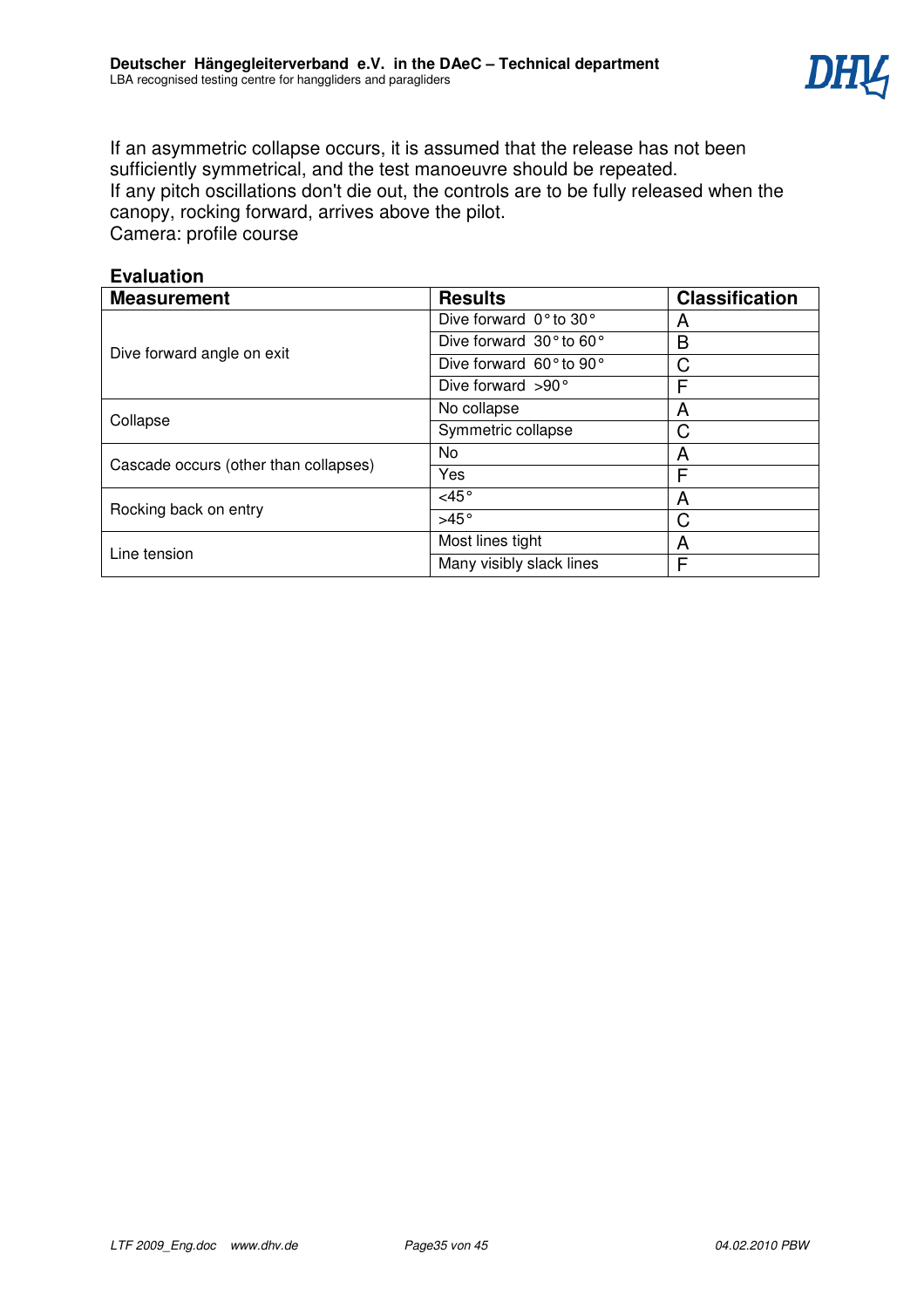

# **4.1.14. Asymmetric collapse**

Stabilise the glider in straight flight at trim speed. Release the control handle on the side to be collapsed and attach it to the riser. Pull down the appropriate lines on one



side as fast as possible to collapse the canopy asymmetrically at 50 % of the span at an angle of approximately 45° relative to the longitudinal axis. As soon as the collapse is achieved, release the lines quickly.

The pilot shall take no further action and remains passive until the glider either recovers, or changes course by more than 360°, or 5 s elapses. If the glider has not recovered, the pilot acts to recover the glider.

The test is repeated with a collapse of 70 % to 75 %. The folding line at the maximum collapse point must be within the marked tolerance area on the glider.

If the paraglider is equipped with an accelerator,

the whole procedure (50 %, 70 % to 75 %) shall be

repeated with the accelerator fully activated.

The accelerator shall be released at the same time as the lines are released. To document that the collapse was achieved within the tolerance area, video must be recorded from camera frontal course and camera rear course positions. Rear course video recordings must show that the trailing edge has been collapsed to within the tolerance area.

Camera frontal course, rear course. **Evaluation**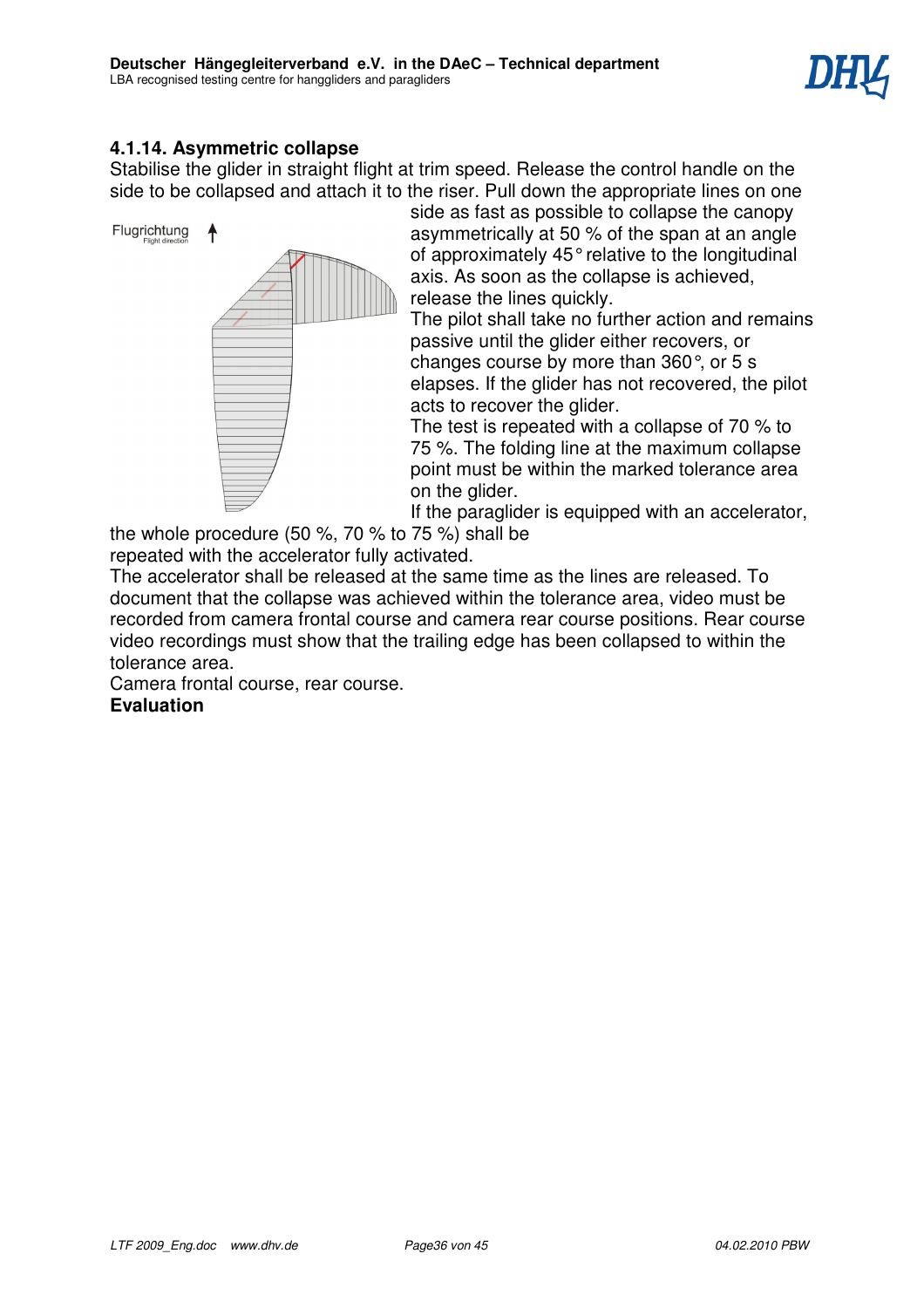

| <b>Measurement</b>                 | <b>Results</b>                                |                                            | <b>Classificatio</b> |
|------------------------------------|-----------------------------------------------|--------------------------------------------|----------------------|
|                                    |                                               |                                            | n                    |
|                                    |                                               | Dive forward or roll<br>angle 0° to 15°    | $\mathsf{A}$         |
|                                    |                                               | Dive forward or roll<br>angle 15° to 45°   | A                    |
|                                    | $<$ 90 $^{\circ}$                             | Dive forward or roll<br>angle 45° to 60°   | $\mathsf C$          |
|                                    |                                               | Dive forward or roll<br>angle 60° to 90°   | C                    |
|                                    |                                               | Dive forward or roll<br>angle $> 90^\circ$ | D                    |
|                                    |                                               | Dive forward or roll<br>angle 0° to 15°    | A                    |
|                                    |                                               | Dive forward or roll<br>angle 15° to 45°   | B                    |
|                                    | 90° to 180°                                   | Dive forward or roll<br>angle 45° to 60°   | $\mathsf C$          |
|                                    |                                               | Dive forward or roll<br>angle 60° to 90°   | $\mathsf C$          |
| Course change angle until          |                                               | Dive forward or roll<br>angle $> 90^\circ$ | D                    |
| recovery                           |                                               | Dive forward or roll<br>angle 0° to 15°    | A                    |
|                                    |                                               | Dive forward or roll<br>angle 15° to 45°   | C                    |
|                                    | 180° to 360°                                  | Dive forward or roll<br>angle 45° to 60°   | $\mathsf C$          |
|                                    |                                               | Dive forward or roll<br>angle 60° to 90°   | D                    |
|                                    |                                               | Dive forward or roll<br>angle $> 90^\circ$ | F                    |
|                                    |                                               | Dive forward or roll<br>angle 0° to 15°    | C                    |
|                                    |                                               | Dive forward or roll<br>angle 15° to 45°   | $\mathsf{C}$         |
|                                    | $>360^{\circ}$                                | Dive forward or roll<br>angle 45° to 60°   | D                    |
|                                    |                                               | Dive forward or roll<br>angle 60° to 90°   | D                    |
|                                    |                                               | Dive forward or roll<br>angle $> 90^\circ$ | F                    |
|                                    | Spontaneous Re-inflation                      |                                            | A                    |
| Recovery                           | Re-inflation in <3 s after pilot action       |                                            | $\mathsf C$          |
|                                    | Re-inflation in 3 s to 5 s after pilot action |                                            | D                    |
|                                    | No Re-inflation within a further 5 s          |                                            | F                    |
|                                    | $<$ 360 $\overline{\circ}$                    |                                            | A                    |
| Change of course<br>$>360^{\circ}$ |                                               |                                            | C                    |
|                                    | <b>No</b>                                     |                                            | A                    |
| Collapse occurs on opposite        | Yes, without course change                    |                                            | C                    |
| side                               | Yes, with course change                       |                                            | D                    |
|                                    | <b>No</b>                                     |                                            | A                    |
| <b>Twist occurs</b><br>Yes         |                                               |                                            | F                    |
|                                    | No                                            |                                            | A                    |
| Cascade occurs                     | Yes                                           |                                            | $\overline{F}$       |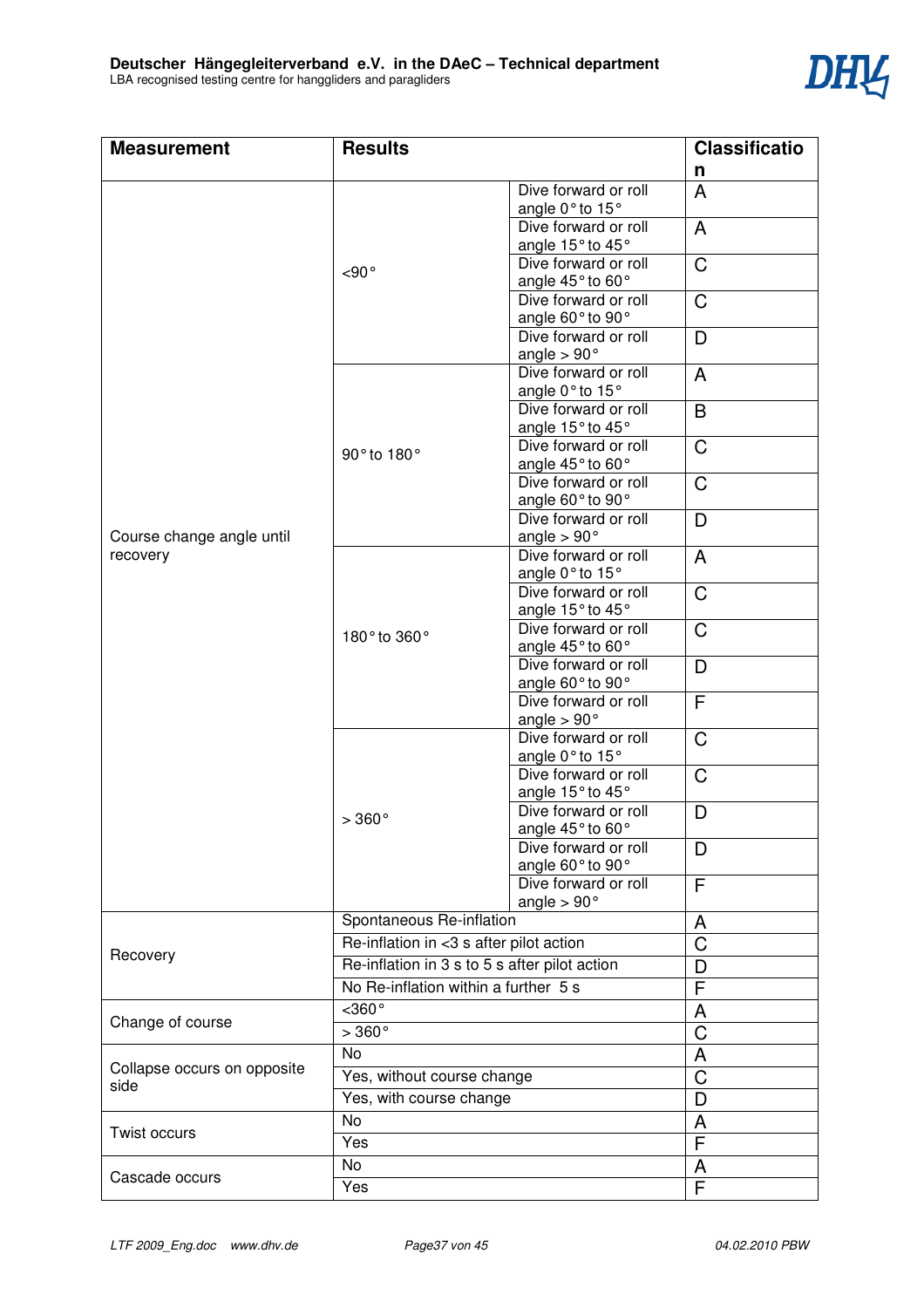# **4.1.15. Directional control with a maintained asymmetric collapse**

Stabilise the glider in straight flight at trim speed. Release the control handle on the side to be collapsed and attach it to the riser. Pull down the appropriate lines on one side as fast as possible to collapse the canopy asymmetrically at 50 % of the span at an angle of approximately 45° relative to the longitudinal axis and hold the collapse. Then the pilot attempts to keep course for a period of 3 s, using the control on the inflated side if necessary. From straight flight the pilot further uses this control to turn 180° to the inflated side in a period of 10 s without involuntarily entering an abnormal flight condition. The pilot assesses the position of the control relative to the symmetric stall position mark.

Collapse the glider as described above. From straight flight the pilot further uses this control to establish the minimum amount of control input required to induce a stall or spin. This amount of control shall be applied in a period of 1 s. The pilot assesses the position of the control relative to the symmetric stall position mark.

The pilot shall not counteract inertia effects on his body at any stage.

Camera: frontal course

| <b>Measurement</b>                                             | <b>Results</b>                                    | <b>Classification</b> |
|----------------------------------------------------------------|---------------------------------------------------|-----------------------|
| Able to keep course                                            | Yes                                               | A                     |
|                                                                | No                                                |                       |
| 180° turn away from the collapsed                              | Yes                                               | A                     |
| side possible in 10 s                                          | No.                                               | F                     |
| Amount of control range for 180° turn without<br>stall or spin | More than 50 % of the<br>symmetric control travel | A                     |
|                                                                | 25 % to 50 % of the symmetric<br>control travel   | C                     |
|                                                                | Less than 25 % of the<br>symmetric control travel | D                     |

# **Evaluation**

# **4.1.16. Trim speed spin tendency**

Stabilise the glider in straight flight at trim speed. Then over a period of 2 s activate one control to 25% of the symmetric control range. Wait 20 s or until the glider has turned 360°, then over a period of 2 s further activate the same control to 50 % of the remaining range, and wait 20 s or until the glider has turned another 360°, or the glider has obviously entered a spin.

# **Evaluation**

| <b>Measurement</b> | <b>Results</b> | <b>Classification</b> |
|--------------------|----------------|-----------------------|
| Spin occurs        | No             |                       |
|                    | Yes            |                       |

# **4.1.17. Low speed spin tendency test**

Stabilise the glider in straight flight at low speed. Then over a period of 2 s further activate one control to 50 % of the remaining range (i.e. to 75 % of the symmetric control travel) without releasing the other, and wait until the glider has turned 360°, or the glider has obviously entered a spin. If the glider does not turn, or turns only slowly, then the pilot should hold this position for a further 20 s.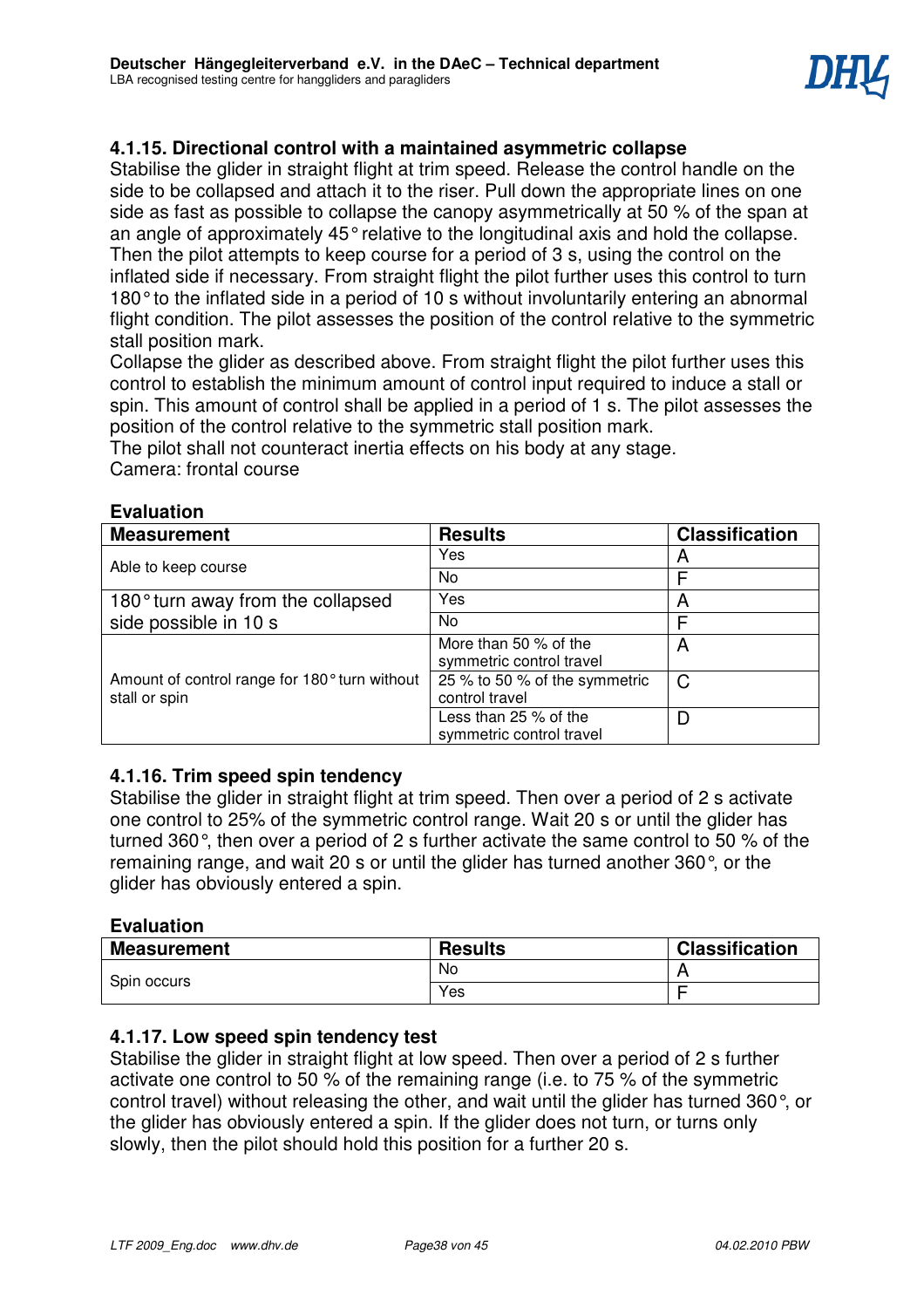

| <b>Measurement</b> | <b>Results</b> | <b>Classification</b> |
|--------------------|----------------|-----------------------|
| Spin occurs        | No             |                       |
|                    | Yes            |                       |

# **4.1.18. Recovery from a developed spin**

Stabilise the glider in straight flight at low speed. Induce a spin with as little pitch and roll as possible by rapidly lowering one control to its maximum range whilst releasing the other. Release the inside control while the glider is above the pilot after about one turn of spin rotation, inducing as

little pitch and roll as possible. Assess the behaviour.

# **Evaluation**

| <b>Measurement</b>                | <b>Results</b>                        | <b>Classification</b> |
|-----------------------------------|---------------------------------------|-----------------------|
| Spin rotation angle after release | Stops spinning in <90°                | n                     |
|                                   | Stops spinning in 90° to 180°         | C                     |
|                                   | Stops spinning in 180° to 360°        | D                     |
|                                   | Does not stop spinning within<br>360° |                       |
| Cascade occurs                    | No                                    | n                     |
|                                   | Yes                                   |                       |

# **4.1.19. B-line stall**

This manoeuvre is not required should the manufacturer exclude it in the glider handbook, and the B-risers are explicitly marked to indicate this. Stabilise the glider in straight flight at trim speed. Quickly pull down the B-riser maillons symmetrically until the maillons reach the main connectors, or until a mechanical limit (e.g. interference with the accelerator or other risers) is reached. Wait 5 s, then quickly and symmetrically fully release the risers in a period of not more than 1 s. If a special technique for entry is required then this information shall be contained in the user's manual, and the test pilot shall follow these instructions. Camera: profile course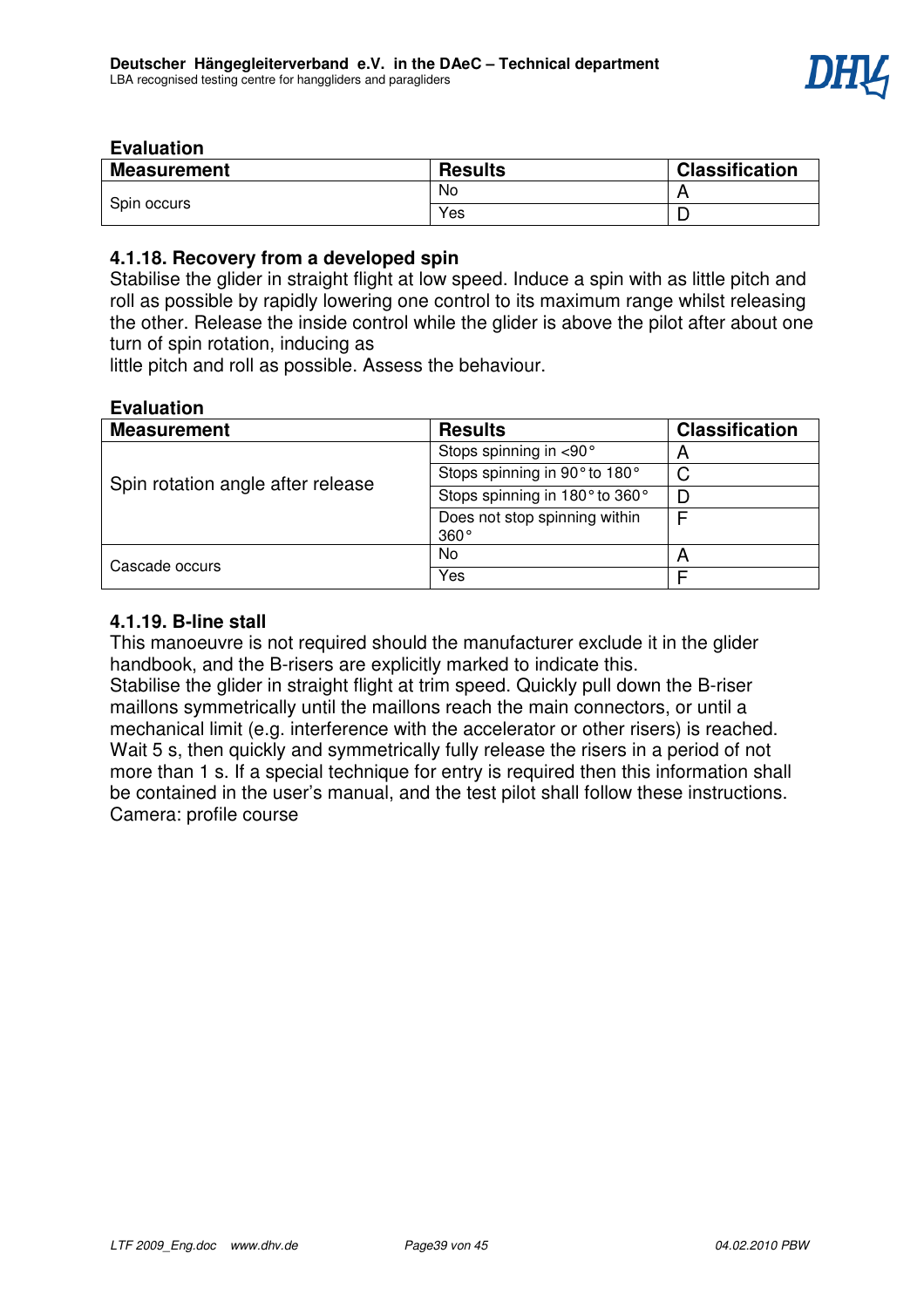

| <b>Measurement</b>              | <b>Results</b>                  | <b>Classification</b> |
|---------------------------------|---------------------------------|-----------------------|
|                                 | $<$ 45 $^{\circ}$               | A                     |
| Change of course before release | >45°                            | $\overline{\text{C}}$ |
|                                 | Remains Stable, with straight   | A                     |
|                                 | span                            |                       |
| Behaviour before release        | Remains stable without straight | $\mathsf C$           |
|                                 | span                            |                       |
|                                 | Unstable                        | D                     |
|                                 | Spontaneous in <3 s             | A                     |
|                                 | Spontaneous in 3 s to 5 s       | B                     |
|                                 | Recovery through pilot          | D                     |
|                                 | action in less than a           |                       |
|                                 | further 3 s                     |                       |
| Recovery                        | Recovery through pilot          | D                     |
|                                 | action between a further 3      |                       |
|                                 | s to                            |                       |
|                                 | 5 <sub>s</sub>                  |                       |
|                                 | Recovery through pilot          | F                     |
|                                 | action in more than a           |                       |
|                                 | further 5 s                     |                       |
|                                 | Dive forward 0° to 30°          | A                     |
| Dive forward angle on exit      | Dive forward 30° to 60°         | A                     |
|                                 | Dive forward 60° to 90°         | C                     |
|                                 | Dive forward >90°               | F                     |
|                                 | No                              | A                     |
| Cascade occurs                  | Yes                             | F                     |

# **4.1.20. Big ears**

This manoeuvre is not required should the manufacturer exclude it in the glider handbook, and the A-risers are explicitly marked to indicate this.

Stabilise the glider in straight flight at trim speed. Collapse approximately 30 % of the span at each tip by twisting down the appropriate lines simultaneously. Note the glider's behaviour. After at least 10 s let go of both ears simultaneously. The pilot shall take no further action and remains passive until the glider either recovers, or 5 s elapses. If the glider has not recovered spontaneously, the pilot acts to recover the glider. If the glider is equipped with special big ears handles or if special entry or exit techniques are required, then this information shall be contained in the user's manual, and the test pilot shall follow these instructions. Camera: Profile course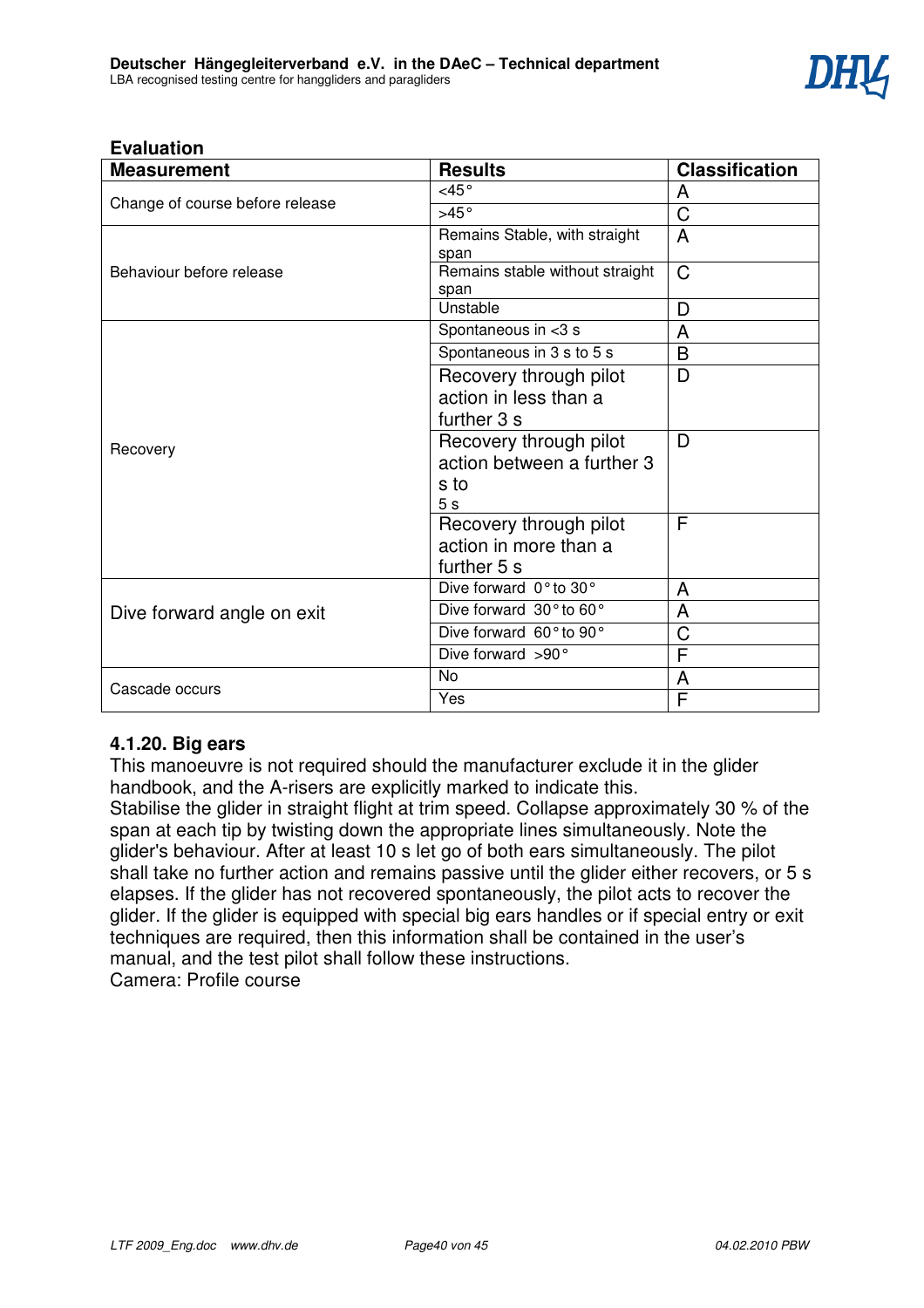

| <b>Measurement</b>         | <b>Results</b>                                              | <b>Classification</b> |
|----------------------------|-------------------------------------------------------------|-----------------------|
|                            | Dedicated controls                                          | A                     |
| Entry procedure            | Standard technique                                          | A                     |
|                            | No dedicated controls and non-<br>standard technique        | C                     |
|                            | Stable flight                                               | A                     |
| Behaviour during big ears  | Unstable flight                                             | C                     |
|                            | Deep stall occurs                                           | F                     |
|                            | Spontaneous in <3 s                                         | A                     |
|                            | Spontaneous in 3 s to 5 s                                   | B                     |
|                            | Recovery through pilot action in<br>less than a further 3 s | B                     |
| Recovery                   | Recovery through pilot                                      | D                     |
|                            | action between a further 3                                  |                       |
|                            | s to                                                        |                       |
|                            | 5 <sub>s</sub>                                              |                       |
|                            | Recovery through pilot action in                            | F                     |
|                            | more than a further 5 s                                     |                       |
| Dive forward angle on exit | Dive forward 0° to 30°                                      | A                     |
|                            | Dive forward 30° to 60°                                     | D                     |
|                            | Dive forward 60° to 90°                                     | F                     |
|                            | Dive forward >90°                                           | F                     |

# **4.1.21. Big ears in accelerated flight**

This test is only required for paragliders equipped with an accelerator.

This manoeuvre is not required should the manufacturer exclude it in the glider handbook, and the A-risers are explicitly marked to indicate this.

Stabilise the glider in straight flight at trim speed. Collapse approximately 30 % of the span at each tip by twisting down the appropriate lines simultaneously. Fully apply the accelerator and note the glider's behaviour. After at least 10 s release the accelerator quickly, and immediately let go both ears simultaneously. The pilot shall take no further action and remains passive until the glider either recovers, or 5 s elapses.

If the glider has not recovered spontaneously, the pilot acts to recover the glider. To evaluate the behaviour of the glider when releasing the accelerator while maintaining big ears, collapse approximately 30 % of the span at each tip by twisting down the appropriate lines simultaneously. Fully apply the accelerator. After at least 10 s release the accelerator quickly and note the glider's behaviour while maintaining the big ears. If the glider is equipped with special big ears handles or if special entry or exit techniques are required, then this information shall be contained in the user's manual, and the test pilot shall follow these instructions.

Camera: Profile course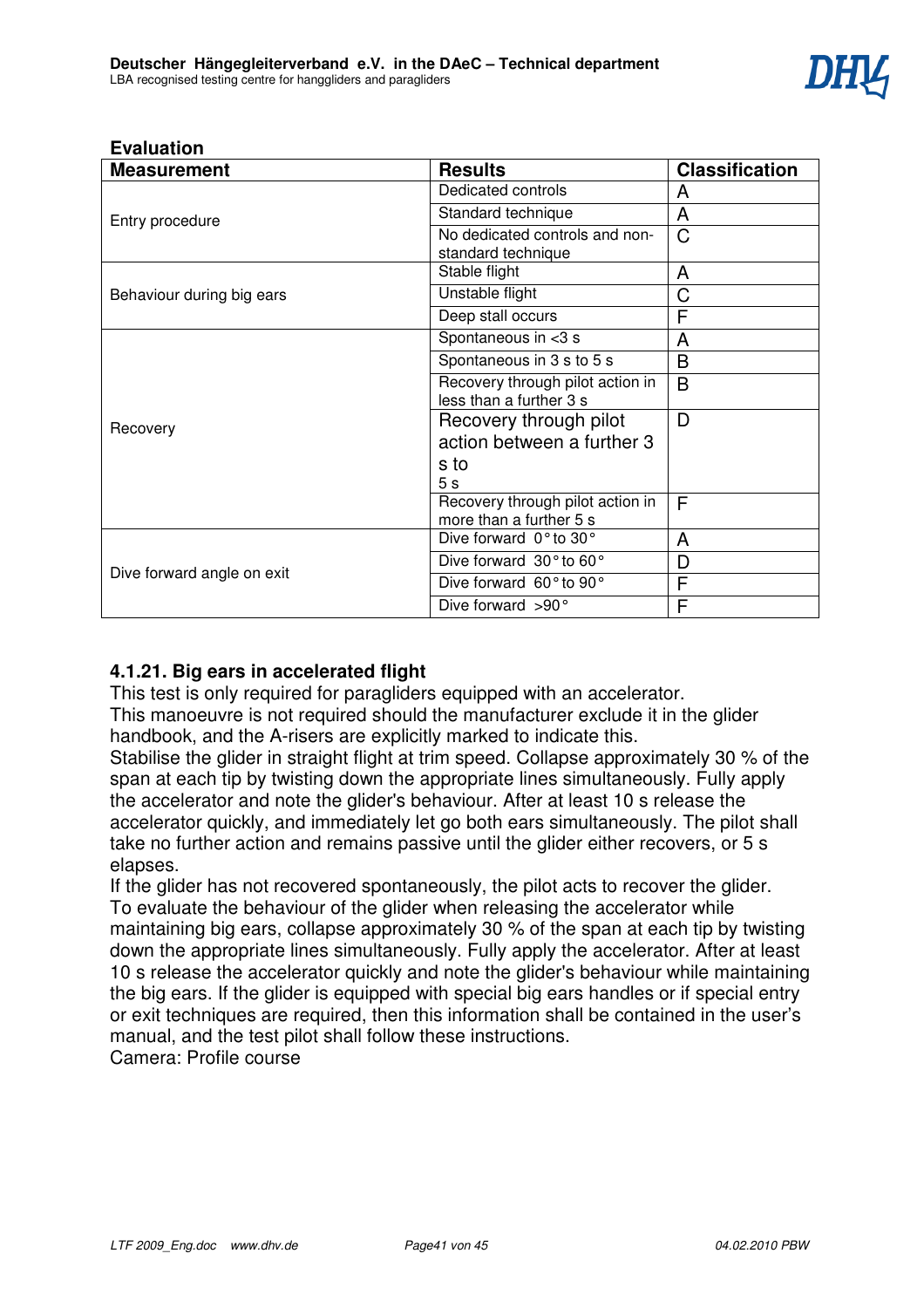

| <b>Measurement</b>                     | <b>Results</b>                                              | <b>Classification</b> |
|----------------------------------------|-------------------------------------------------------------|-----------------------|
|                                        | Dedicated controls                                          | A                     |
| Entry procedure                        | Standard technique                                          | A                     |
|                                        | No dedicated controls and non-<br>standard technique        | $\mathsf{C}$          |
|                                        | Stable flight                                               | A                     |
| Behaviour during big ears              | Unstable flight                                             | C                     |
|                                        | Deep stall occurs                                           | F                     |
|                                        | Spontaneous in <3 s                                         | A                     |
|                                        | Spontaneous in 3 s to 5 s                                   | A                     |
|                                        | Recovery through pilot action in<br>less than a further 3 s | B                     |
| Behaviour during big ears              | Recovery through pilot                                      | D                     |
|                                        | action between a further 3                                  |                       |
|                                        | s to                                                        |                       |
|                                        | 5s                                                          |                       |
|                                        | Recovery through pilot action in<br>more than a further 5 s | F                     |
|                                        | Dive forward 0° to 30°                                      | A                     |
|                                        | Dive forward 30° to 60°                                     | D                     |
| Dive forward angle on exit             | Dive forward 60° to 90°                                     | F                     |
|                                        | Dive forward >90°                                           | F                     |
| Behaviour immediately after            | Stable flight                                               | A                     |
| releasing the                          | Unstable flight                                             | C                     |
| accelerator while maintaining big ears | Deep stall occurs                                           | F                     |

# **4.1.22. Behaviour exiting a steep spiral**

Stabilise the glider in straight flight at trim speed. By initial use of one control only, direct the paraglider into a spiral. By use of the controls the glider is accelerated until a sink rate of 14 m/s is achieved. (If 14 m/s cannot be obtained then evaluate at the highest possible sink rate). Then release the controls over a period of 2 s and observe the paraglider's behaviour. If the turn clearly tightens, the pilot acts to recover the glider. Otherwise the pilot waits for three turns to establish the glider's behaviour.

The pilot shall not counteract inertia effects on his body at any stage.

Any relevant observations e.g. particularly fast acceleration of the glider, must be noted and commented on in the test protocol. The sink velocity at which the spiral stability is evaluated must be recorded in the documentation. **Evaluation**

| evuluulivii                                                       |                                         |                       |  |  |
|-------------------------------------------------------------------|-----------------------------------------|-----------------------|--|--|
| <b>Measurement</b>                                                | <b>Results</b>                          | <b>Classification</b> |  |  |
| Tendency to return to straight flight                             | Spontaneous exit                        | A                     |  |  |
|                                                                   | Turn remains constant                   | D                     |  |  |
|                                                                   | Turn tightens                           | F                     |  |  |
| Turn angle required to recover to normal<br>flight                | Less than 720°, spontaneous<br>recovery | A                     |  |  |
|                                                                   | 720° to 1080°, spontaneous<br>recovery  | C                     |  |  |
|                                                                   | With pilot action                       | D                     |  |  |
| Sink rate when evaluating spiral stability<br>$\lceil m/s \rceil$ | Value rounded to 1 m/s                  |                       |  |  |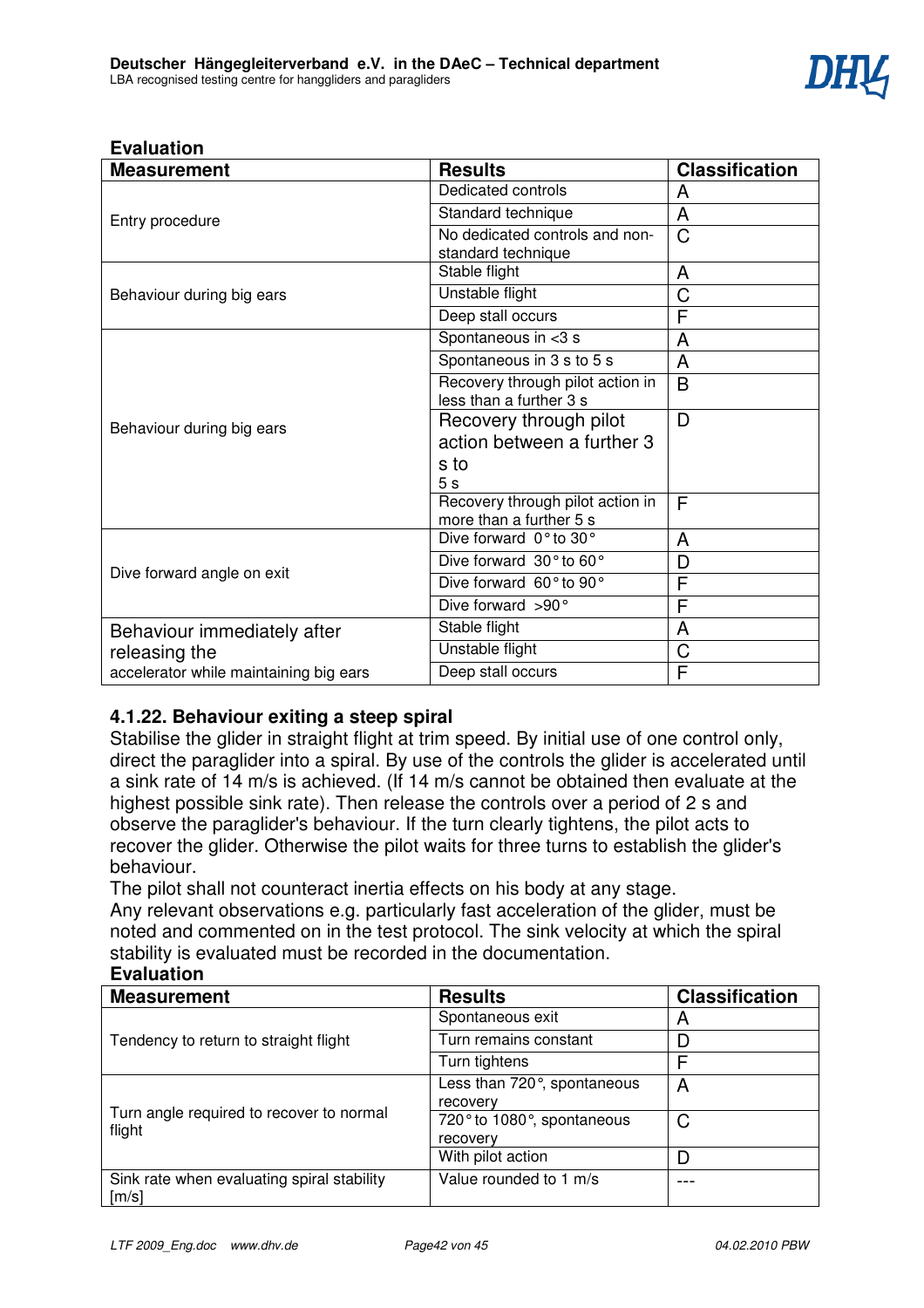

# **4.1.23. Alternative means of directional control**

Stabilise the glider in straight flight at trim speed. Apply the alternative control method recommended in the user's manual without affecting the primary controls and perform a 180° turn.

Wait for 20 s or until the turn is completed.

# **Evaluation**

| Measurement                  | <b>Results</b> | <b>Classification</b> |
|------------------------------|----------------|-----------------------|
| 180° turn achievable in 20 s | Yes            |                       |
|                              | No             |                       |
|                              | No             |                       |
| Stall or spin occurs         | Yes            |                       |

# **4.1.24. Any other flight procedure and/or configuration described in the user's manual**

Check whether every other flight procedure and/or configuration described in the user's manual but not covered in tests 4.1.1. to 4.1.23, can be flown safely. This requirement may be satisfied by the manufacturer producing suitable and acceptable evidence (e.g. video).

# **Evaluation**.

| <b>Measurement</b>                   | <b>Results</b> | <b>Classification</b> |
|--------------------------------------|----------------|-----------------------|
| Procedure works as described         | Yes            |                       |
|                                      | No             |                       |
| Procedure suitable for novice pilots | Yes            | n                     |
|                                      | No             |                       |
| Cascade occurs                       | No             |                       |
|                                      | Yes            |                       |

# **4.2. Failure**

The glider has failed the test procedure if either:

a) as a consequence of tests 4.1.1. to 4.1.24 any failure of any part or component occurs;

b) the results of any of the tests 4.1.1. to 4.1.24. are not classified A, B, C or D. NOTE In the classification tables in 4.1.1. to 4.1.24. the letter "F" (failed) is used to identify unacceptable behaviour.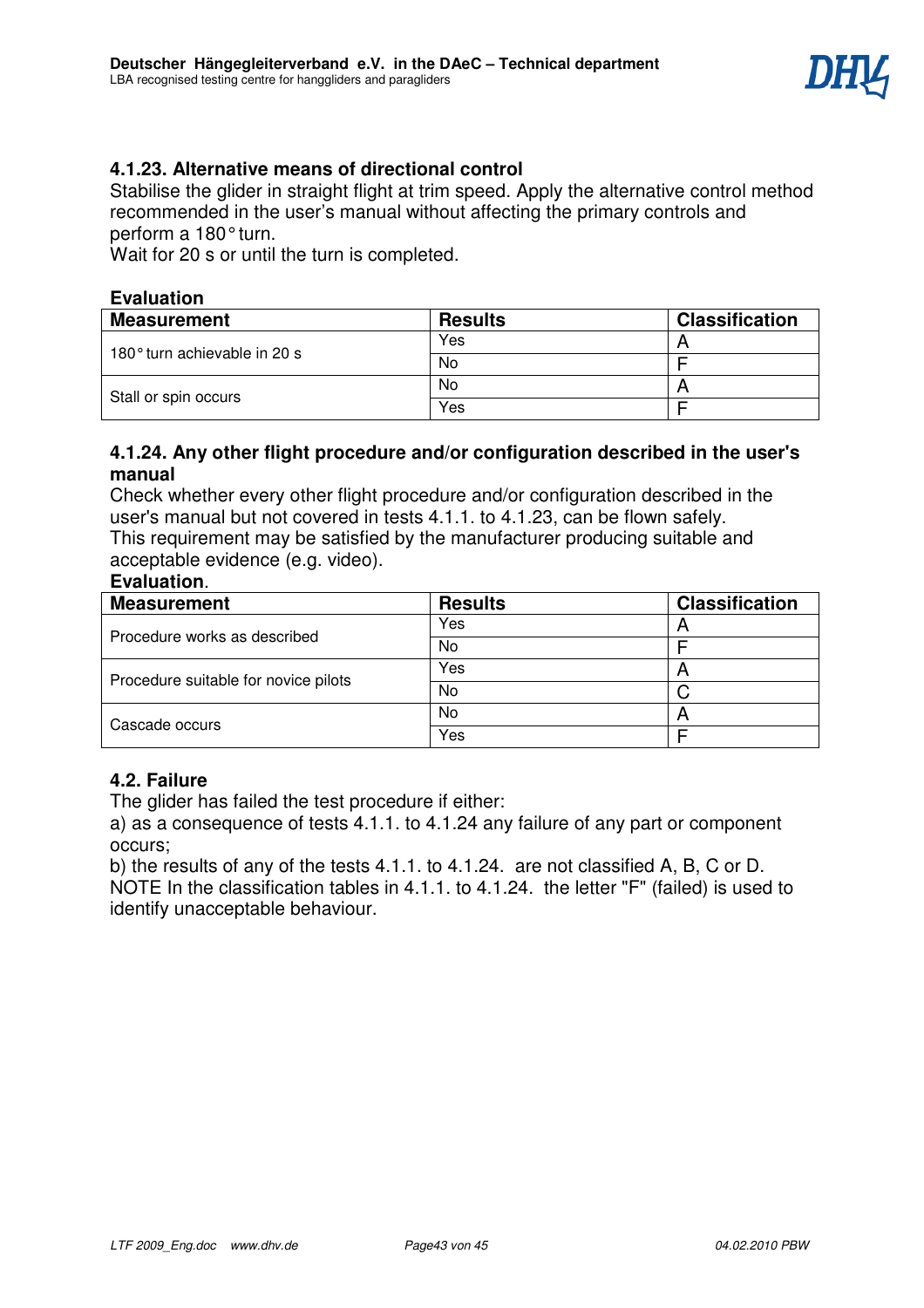

# **5. Paraglider classes**

When testing in accordance with the procedures 4.1.1. to 4.1.24, various aspects of the paraglider's behaviour are measured. These measurements are classified according to 4.1.1. to 4.1.24.

The class of a paraglider according to this document is determined by the highest classification obtained. The class is intended to give pilots a guideline whether a paraglider is suitable for their levels of skills.

| <b>Class</b> | <b>Description of flight characteristics</b>                                                                                                                                            | Description of pilot skills required                                                                                                                                                                                      |
|--------------|-----------------------------------------------------------------------------------------------------------------------------------------------------------------------------------------|---------------------------------------------------------------------------------------------------------------------------------------------------------------------------------------------------------------------------|
| A            | Paragliders with maximum passive<br>safety and extremely forgiving flying<br>characteristics. Gliders with good<br>resistance to departures from normal<br>flight.                      | Designed for all pilots including pilots<br>under all levels of training.                                                                                                                                                 |
| в            | Paragliders with good passive safety<br>and forgiving flying characteristics.<br>Gliders with some resistance to<br>departures from normal flight.                                      | Designed for all pilots including pilots<br>under all levels of training.                                                                                                                                                 |
|              | Paragliders with moderate passive<br>safety and with potentially dynamic<br>reactions to turbulence and pilot<br>errors. Recovery to normal flight may<br>require precise pilot input.  | Designed for pilots familiar with<br>recovery techniques, who fly<br>"actively" and regularly, and<br>understand the implications of flying<br>a glider with reduced passive safety.                                      |
| D            | Paragliders with demanding flying<br>characteristics and potentially violent<br>reactions to turbulence and pilot<br>errors. Recovery to normal flight<br>requires precise pilot input. | Designed for pilots well practised in<br>recovery<br>techniques, who fly very actively,<br>have significant experience of flying<br>in turbulent conditions, and who<br>accept the implications of flying such<br>a wing. |

**e**  $=$  Special instruction necessary, e.g. due to unusual steering.

**g** = This paraglider has been tested together with a particular harness, and may only be used with this harness. Failing to do so negates the airworthiness of the paraglider.

**e** and **g** are additional qualifiers to the classification scheme.

Classes cannot be mixed or averaged, e.g. class A-B is not a valid classification.

# **6. Test report**

The test report shall include:

a) name and address of the manufacturer;

- b) name and address of the person or company presenting the paraglider for testing
- (if different from manufacturer);
- c) model and reference of the paraglider tested;
- d) class of the paraglider tested;
- e) results of each test programme according to 4.1.1 to 4.1.24;
- f) name and address of the testing laboratory;
- g) Unique reference number of the testing centre for the type-test example;
- h) names of the test pilots;